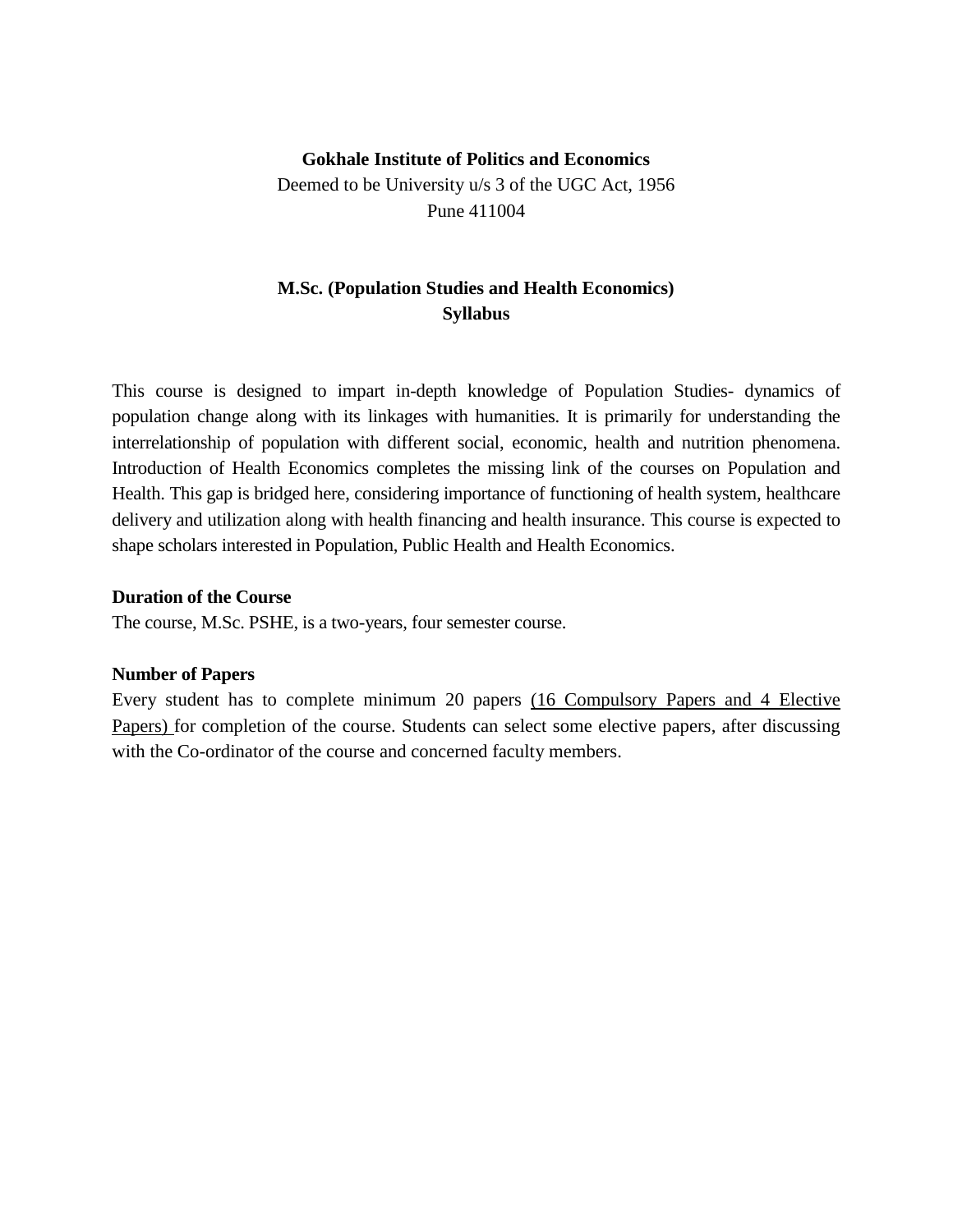| <b>M.Sc. (Population Studies and Health Economics)</b> |  |  |  |
|--------------------------------------------------------|--|--|--|
|--------------------------------------------------------|--|--|--|

| Sr. No.                 | <b>Compulsory Papers</b>                                   | Page Nos. |  |
|-------------------------|------------------------------------------------------------|-----------|--|
| Semester-I              |                                                            |           |  |
| PSHE-A-01               | Population, Size and Structure                             | 3         |  |
| PSHE-A-02               | Fertility                                                  | 5         |  |
| PSHE-A-03               | Mortality and Morbidity                                    | 6         |  |
| PSHE-A-04               | Introduction to Principles of Economics                    | 8         |  |
| PSHE-A-05               | <b>Biostatistics</b> (Statistical Methods)                 | 10        |  |
| <b>Semester-II</b>      |                                                            |           |  |
| PSHE-A-06               | Migration and Urbanization                                 | 12        |  |
| PSHE-A-07               | Population and Development, Population Projections         | 13        |  |
| PSHE-A-08               | Public Health and Epidemiology                             | 15        |  |
| PSHE-A-09               | Health Economics $-1$                                      | 17        |  |
| Semester-III            |                                                            |           |  |
| PSHE-A-10               | Population and Health Policies and Programmes              | 19        |  |
| PSHE-A-11               | Health Economics - II                                      | 21        |  |
| PSHE-A-12               | <b>Research Methodology</b>                                | 23        |  |
| PSHE-A-13               | Actuarial Methods for Health and Life Insurance            | 25        |  |
| <b>Semester-IV</b>      |                                                            |           |  |
| PSHE-A-14               | Applications of Statistical Software                       | 27        |  |
| PSHE-A-15               | Health Economics - III                                     | 29        |  |
| PSHE-A-16               | Term Paper (In consultation with the Faculty)              | 30        |  |
| <b>Elective papers:</b> |                                                            |           |  |
| PSHE-B-01               | <b>Basic Econometrics</b>                                  | 31        |  |
| PSHE-B-02               | <b>Business Analytics</b>                                  | 33        |  |
| PSHE-B-03               | <b>Health Informatics 1</b>                                | 35        |  |
| PSHE-B-04               | <b>Health Informatics 2</b>                                | 37        |  |
| PSHE-B-05               | Population and Health                                      | 39        |  |
| PSHE-B-06               | Social Exclusion and Inclusive Policy                      | 41        |  |
| $PSHE-B-07$             | Academic Writing - (Swayam Platform) { HYPERLINK           | 43        |  |
|                         | "https://onlinecourses.swayam2.ac.in/cec20_ge29/preview" } |           |  |
| PSHE-B-08               | <b>Behavioural Economics</b>                               | 45        |  |

and the control of the control of the control of the control of the control of the control of the control of the

<u> 1989 - Andrea Stadt Britain, amerikansk politik (d. 1989)</u>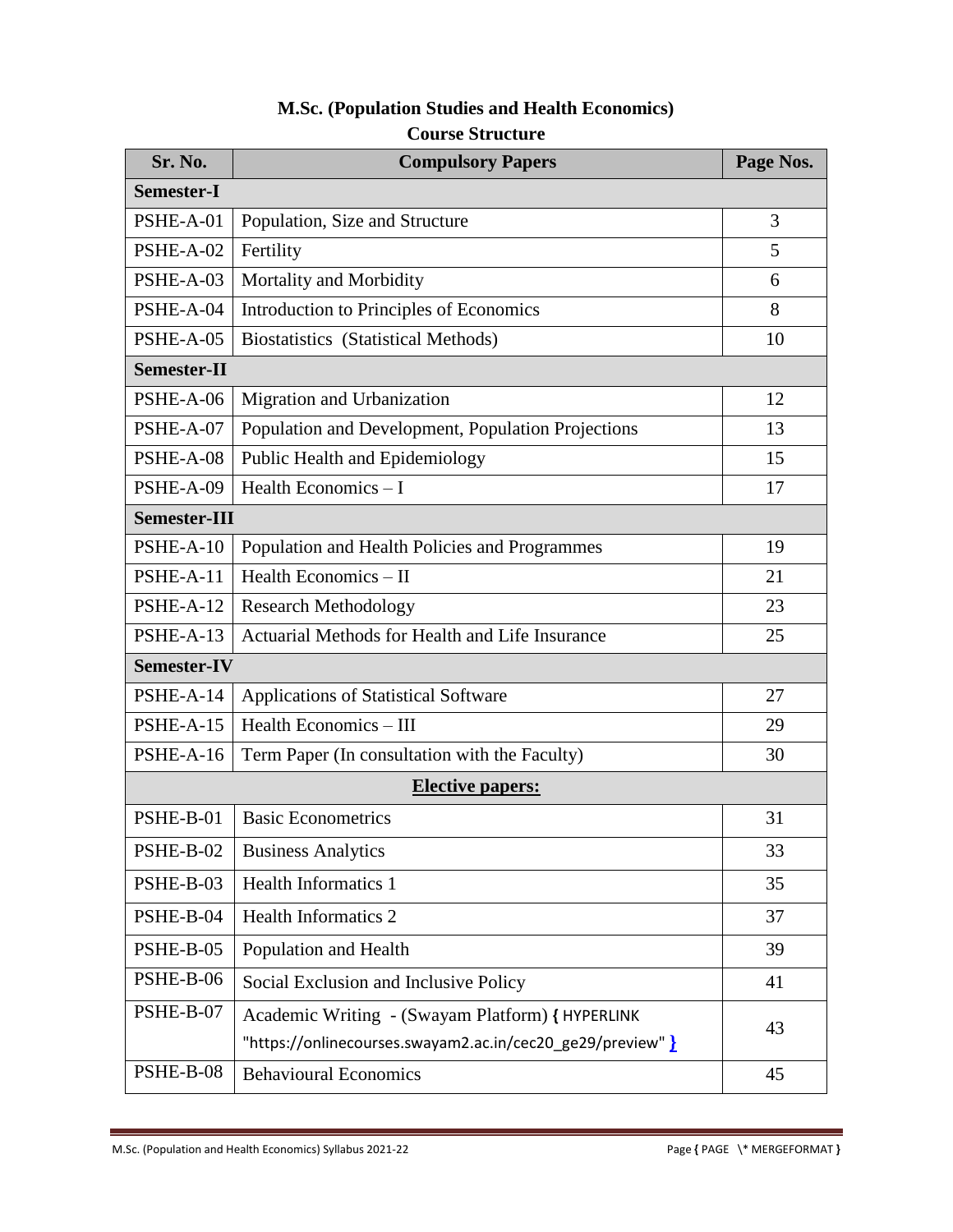# **Compulsory Papers**

# **Semester 1**

# **PSHE-A-01: Population, Size and Structure**

This is a course on fundamentals of population studies and nature of population. Objective of the course to enrich knowledge of the students about nature and scope of population studies, population growth and distribution around the world and India, and selected theories of population.

#### **Unit 1**

- Interdisciplinary nature of Population studies
- Components of population change Fertility, Mortality, Migration, and their interrelationships
- World population size and growth
- Indian population size and growth by regions
	- Growth and Population momentum
	- Growth rate of population decadal, annual

#### **Unit 2 - Sources of Population data**

- Population Census
	- History of Census taking in India
	- Housing Data Assets and amenities
	- Population Data Individual information
	- Uses of Census data
- Sample Registration System
- Vital registration System
- National Sample Survey
- Large sample demographic Surveys-National Family Health Survey

#### **Unit 3 - Characteristics and Structure**

- Housing Assets and Amenities
- Age structure Age pyramids Population ageing
- Demographic window of opportunity
- Population sex ratios and its variation; Child sex ratio, Sex ratio at birth, Sex ratio of elderly
- Factors affecting age and sex structure
- Changing patterns of sex ratio in India, North-south divide, 'Missing women'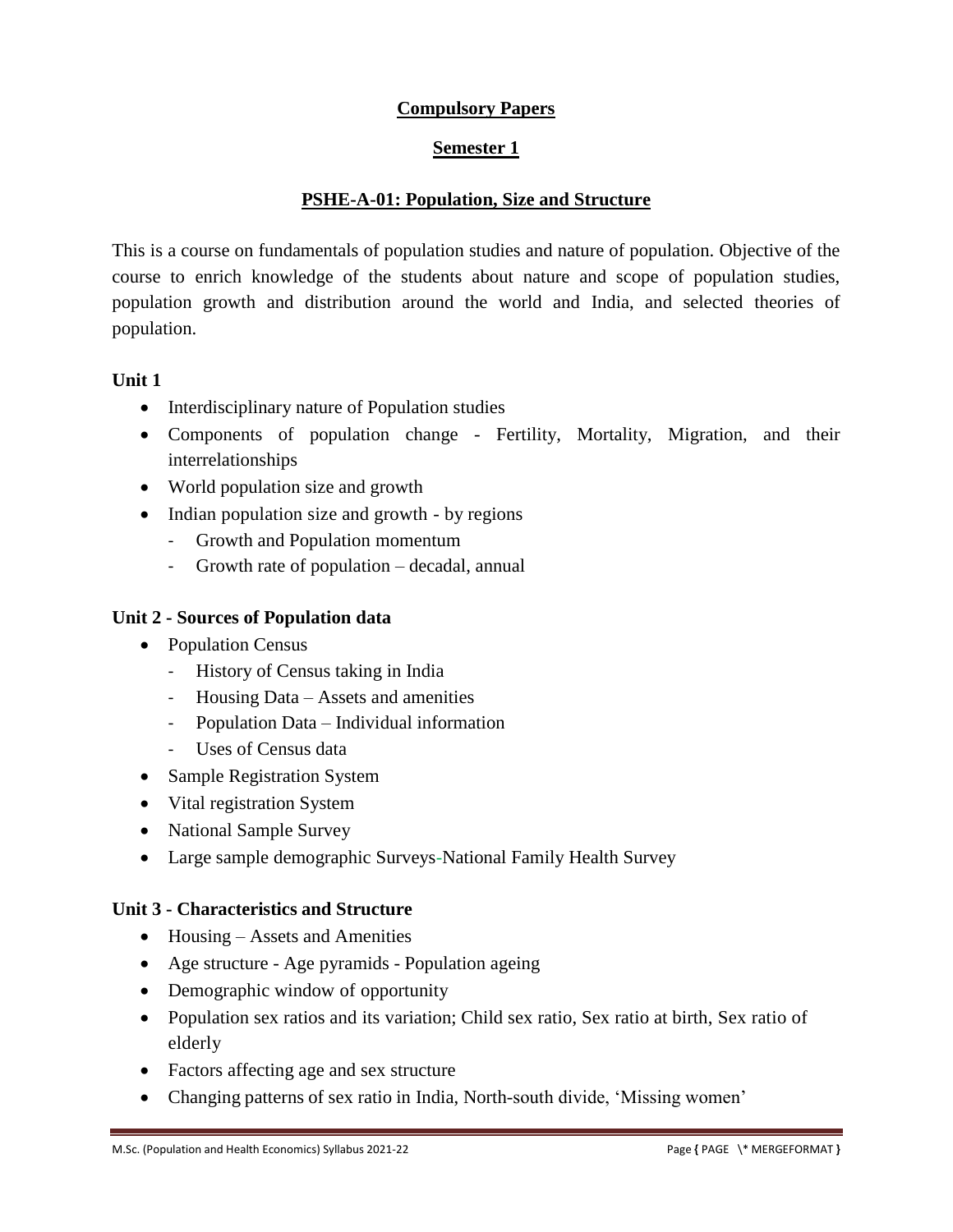- Literacy and education
- Work force participation
- Religion, Scheduled caste and Scheduled Tribe population
- Disability

## **Unit 4 - Population Theories**

- Malthusian Theory: Theme and Criticism.
- Optimum population theory,
- Mathematical and Biological theories
- Demographic Transition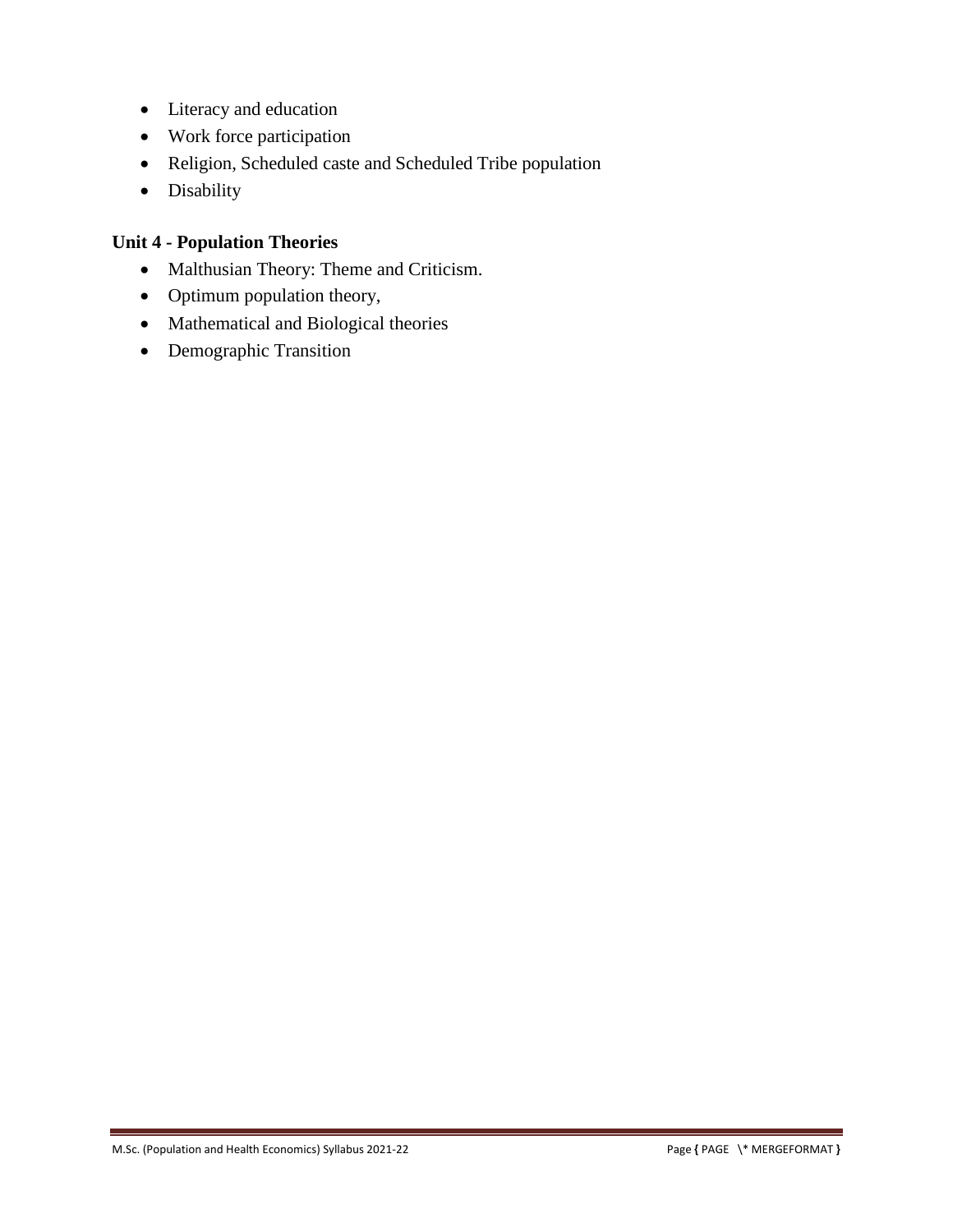# **PSHE-A-02 : Fertility**

This paper presents the different features of fertility and nuptiality as well as theories of fertility. The course also enables students to understand different aspects of fertility and nuptiality and its correlates. It provides knowledge about various concepts of fertility and nuptiality, measures of fertility and nuptiality, factors affecting fertility and nuptiality along with levels and trends of fertility and nuptiality and socio-economic theories of fertility.

## **Unit 1**

- Importance of the study of fertility
- Physiology, concepts and definitions of basic terms fecundity, fertility, conception, contraception, pregnancy, abortion, still- birth, menarche – menstrual cycle, menopause, family size
- Marriage, widowhood, divorce, separation, sources of data and limitations.
- Concepts and measurements of cohort and period fertility
- Fertility levels and Trends in the World Developed and Developing countries scenario
- Fertility Levels, trends and differentials in India

## **Unit 2 – Measures of fertility**

- Crude birth rate, child-women ratio, children-ever born, childlessness, general fertility rate, age-specific fertility rate, total fertility rate, marital fertility rate, rates specific for parity and duration of marriage, parity progression ratios, closed and open birth intervals, cohort fertility, gross reproduction rate, net reproduction rate
- Indirect estimation of fertility
- Family planning

# **Unit 3 - Nuptiality**

- Concept and analysis of marital status
- Measurements of Nuptiality: Singulate mean age at marriage, Synthetic cohort methods
- Trends in age at marriage and its significance, Age at marriage and fertility
- Demographic, physiological, social, cultural, economic and psychological factors affecting nuptiality and fertility

#### **Unit 4 - Theories of fertility**

- Social and Economic Theories of Fertility: Social capillarity theory, Theory of change and response, Fertility transition theory, Threshold hypothesis, Wealth flow theory. Micro economic theories of fertility (theories by Liebenstein, Becker and Easterlin).
- Davis-Blake intermediate variables framework
- Bongaart's proximate determinants of fertility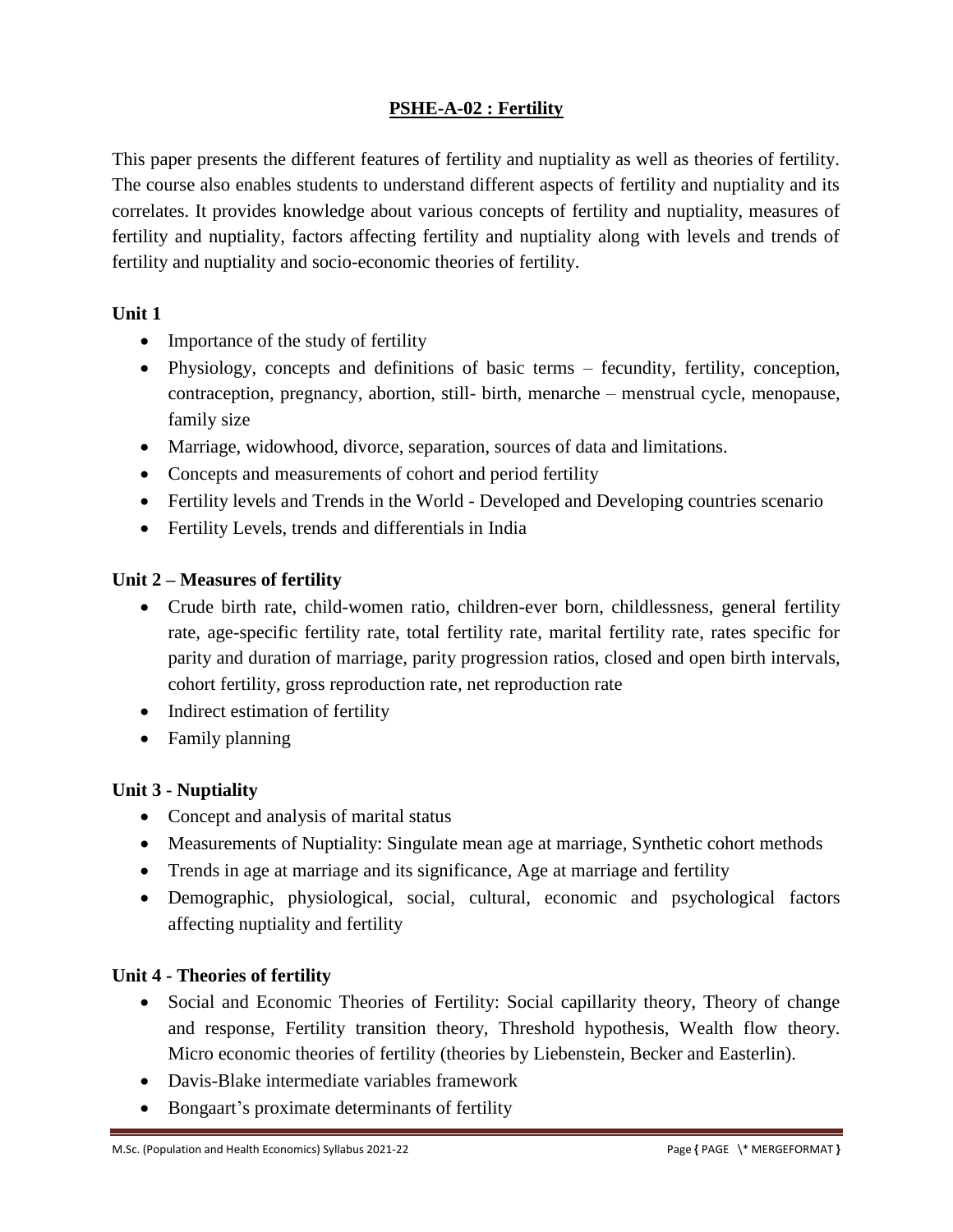# **PSHE-A-03 : Mortality and Morbidity**

This paper enables assumes importance on the background of Population Studies as also Health Economics; primarily because efforts are usually to control morbidity and mortality with respect to available resources. This would make students basic concepts and measures of mortality and morbidity along with burden of disease, life table and cause of death.

## **Unit 1**

- Concepts and measurement of mortality, Importance of the study mortality, Sources of data and limitations
- Basic measures of mortality: Crude death rate; age, sex, marital status, Specific and standard death rates.
- Levels, trends and determinants of mortality in modern times, Developed and Developing countries scenario - Levels and trends, Indian scenario – Levels, trends and Differentials
- Determinants of mortality

# **Unit 2**

- Importance of the study of infant and childhood mortality, infant mortality rate; neonatal, post- neonatal and peri-natal mortality rate
- Reasons for high IMR in India and prospects of decline, Maternal mortality rate, ratio, levels and trends, Maternal mortality – Estimates. Trends, Importance of indicator
- Differentials and trends in developed and developing countries and in India,
- Major child survival initiatives, Healthcare utilization

# **Unit 3**

- Definition of morbidity, sources of data and measures of morbidity, incidence and prevalence of disease, Healthy Life Expectancy comparisons.
- WHO classification of causes of death, changing patterns of causes of death;
- Epidemiological transition in developed and developing countries with special reference to India
- Social determinants of health inequalities (education, employment, income, etc.) The Gender perspective in the study of health inequalities; Health inequalities and welfare regimes
- Non-communicable diseases, Global burden of Diseases
- Undernutrition and Over nutrition

# **Unit 4 - Life tables**

- Concepts, definitions of columns, Current and cohort life tables
- Construction of life tables
- Complete life tables and abridged life tables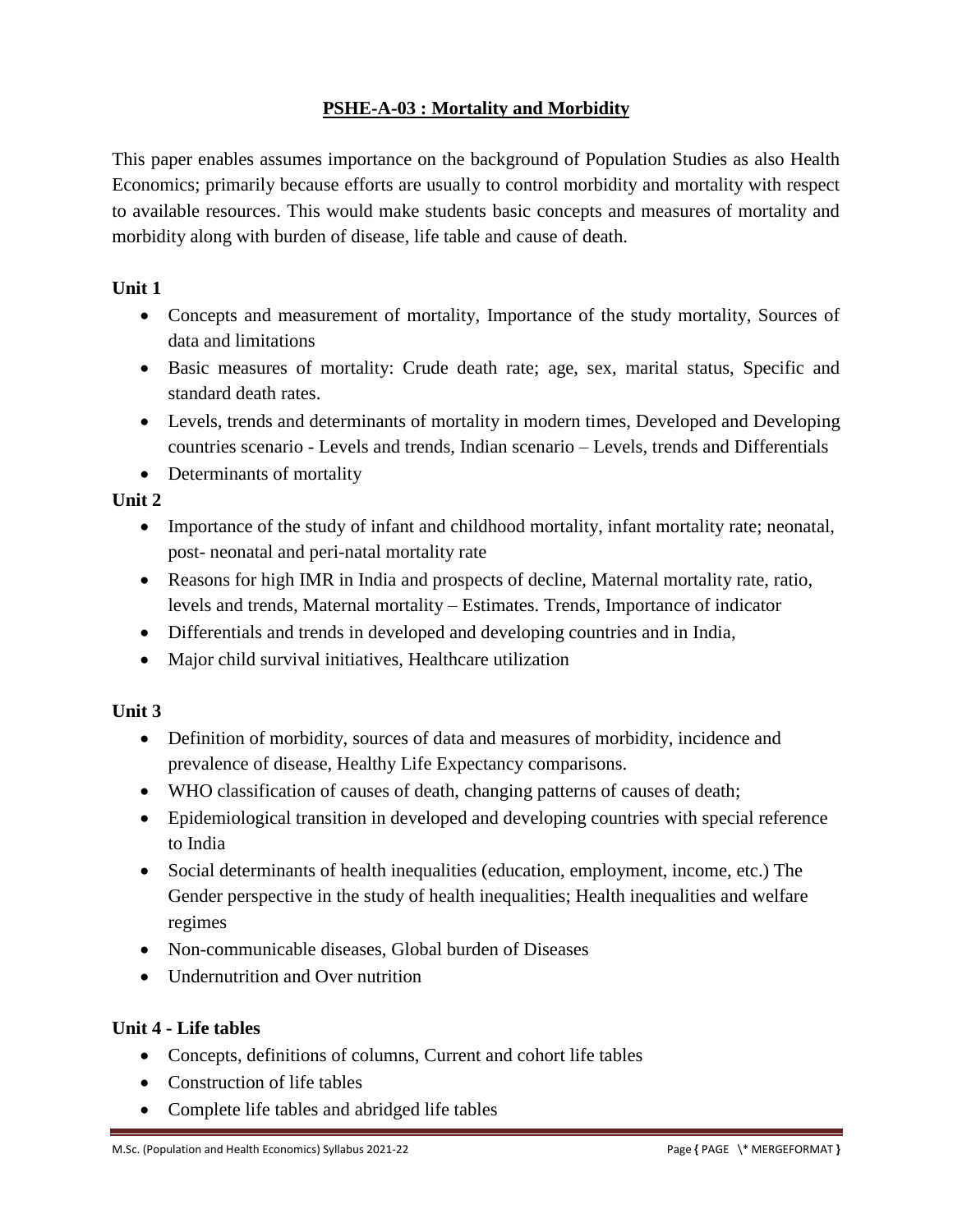- Model life tables
- Application of life table in demographic analysis.
- Multiple decrement life table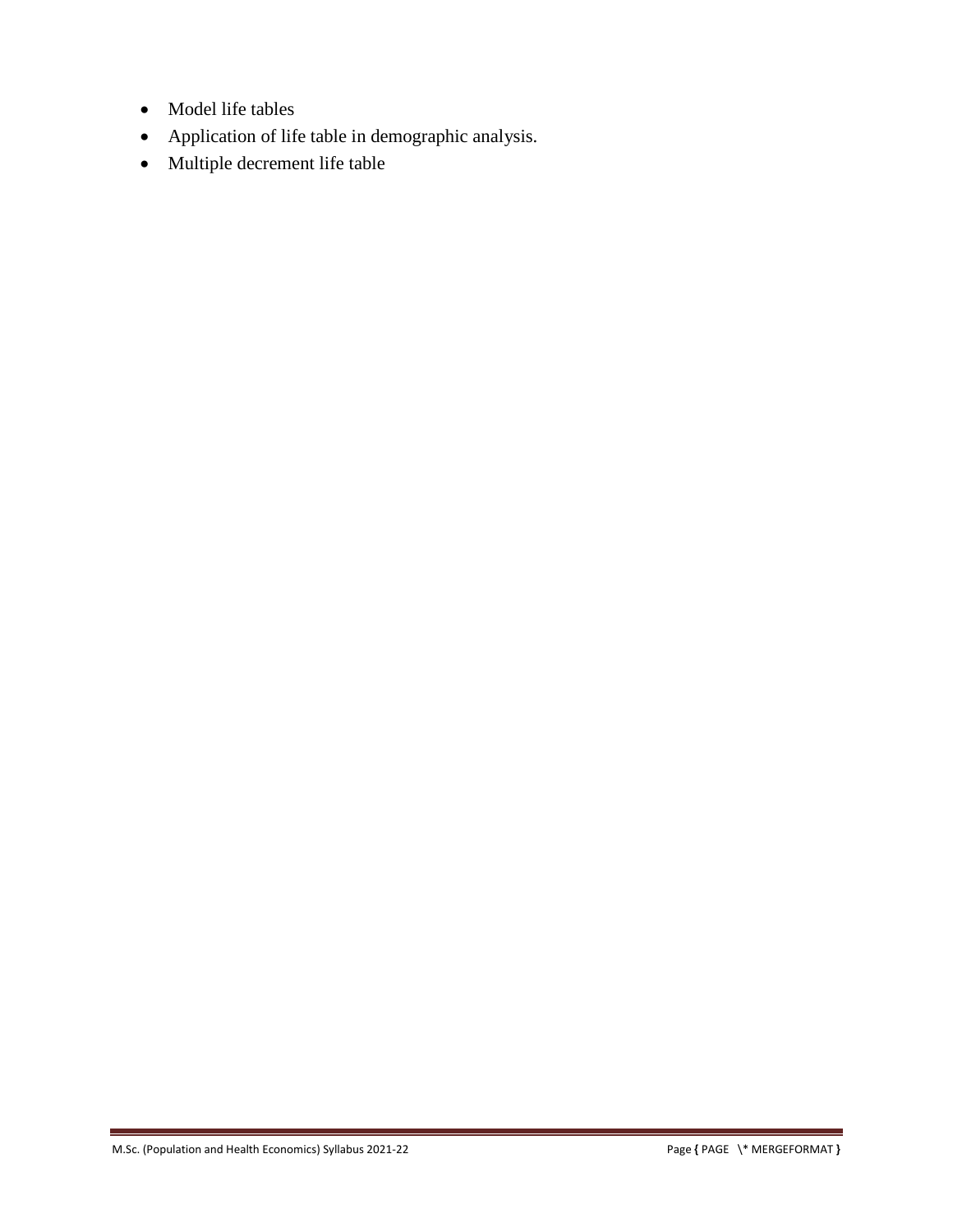## **PSHE-A-04 : Introduction to Principles of Economics**

This course is an attempt to develop the understanding of theoretical structure of microeconomics and macroeconomics which are necessary for the understanding of Population studies and health economics. The objective of this course is to develop an understanding of the basic principles of economics. It is intended to improve student's analytical skills and ability to solve problems, which will be useful in several other areas of the program. The topics have been chosen in a way that it should match the basic spirit of the program. By the end of this course the student is expected to be familiar with basic concepts of microeconomics and macroeconomics and acquire analytical skills to analyze problems of economic policy. Examples and exercises would be covered to provide a flavour of various applications. It does not require any previous knowledge of economics. Familiarity with calculus and optimization theory will be helpful.

#### **Unit 1 - Theory of demand and supply:**

Theory of demand and supply, theory of production and cost, brief introduction of neoclassical utility theory, revealed preference theory, brief introduction to behavioural Economics, Nudge theory, experimental economics, concept of supplier induced demand and concept of merit good here

#### **Unit 2 - Theory of Market**

Perfect Competition, Monopoly, and Monopolistic Competitions, oligopoly, short run and long run market equilibrium. Efficiency and welfare. Monopoly: Monopoly power, Equilibrium output and prices, Effect on welfare, Price discrimination – first, second, and third degree, Quality choice under monopoly. Monopolistic Competition, mergers and acquisition, economics of regulations and competitions oligopoly and economic theoretical models, externalities and market failures, missing markets

#### **Unit 3 - Macroeconomic Measurement**

- An overview of National Accounting, Conventions about National Accounting Sectors, Concept of value added by production, National Product at market price and factor cost, Gross and Net Production
- Methods of Income Estimation The Product Approach, The Expenditure Approach, The Income Approach
- Accounting for environmental and Social Dimensions, Physical quality of life index and Human Development Index, Environmentally Adjusted Net Domestic Product, Accounting of healthcare expenditure

#### **Unit 4 - Public Expenditure Theory**

Pure theory of public expenditure- Empirical evidence on public expenditure theories. Public Sector Pricing- Pricing of Public Utilities. Public expenditure management and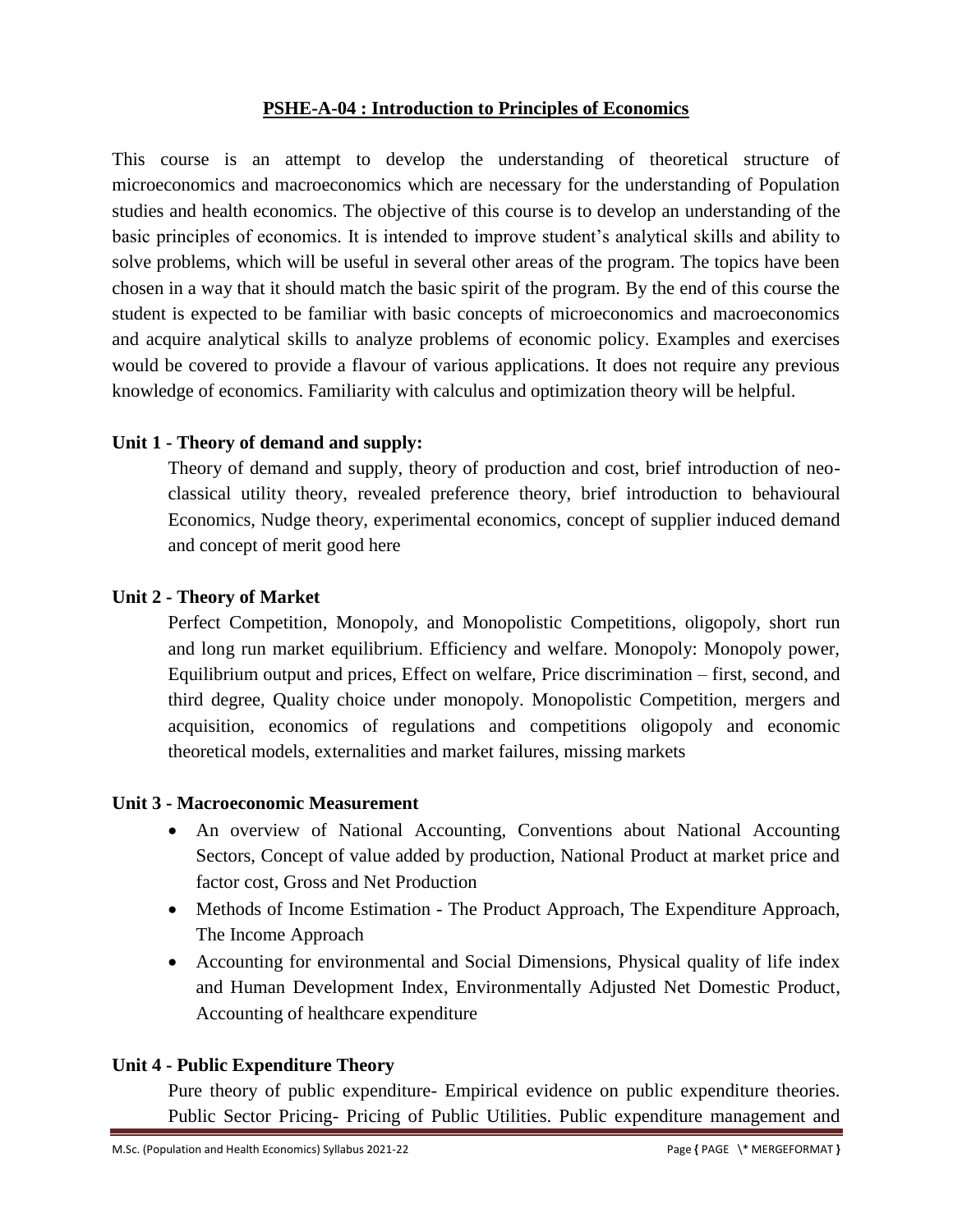control, Social infrastructure and financing of human development. Growth, nature and composition of public expenditure in India, Sustainability issues of Centre and State expenditure in India, Concept, measurement and magnitude of subsidies, Issues related to subsidies in India

#### **Unit 5 -**

- Taxation and Distribution
- Transfer Program Economies of the elderly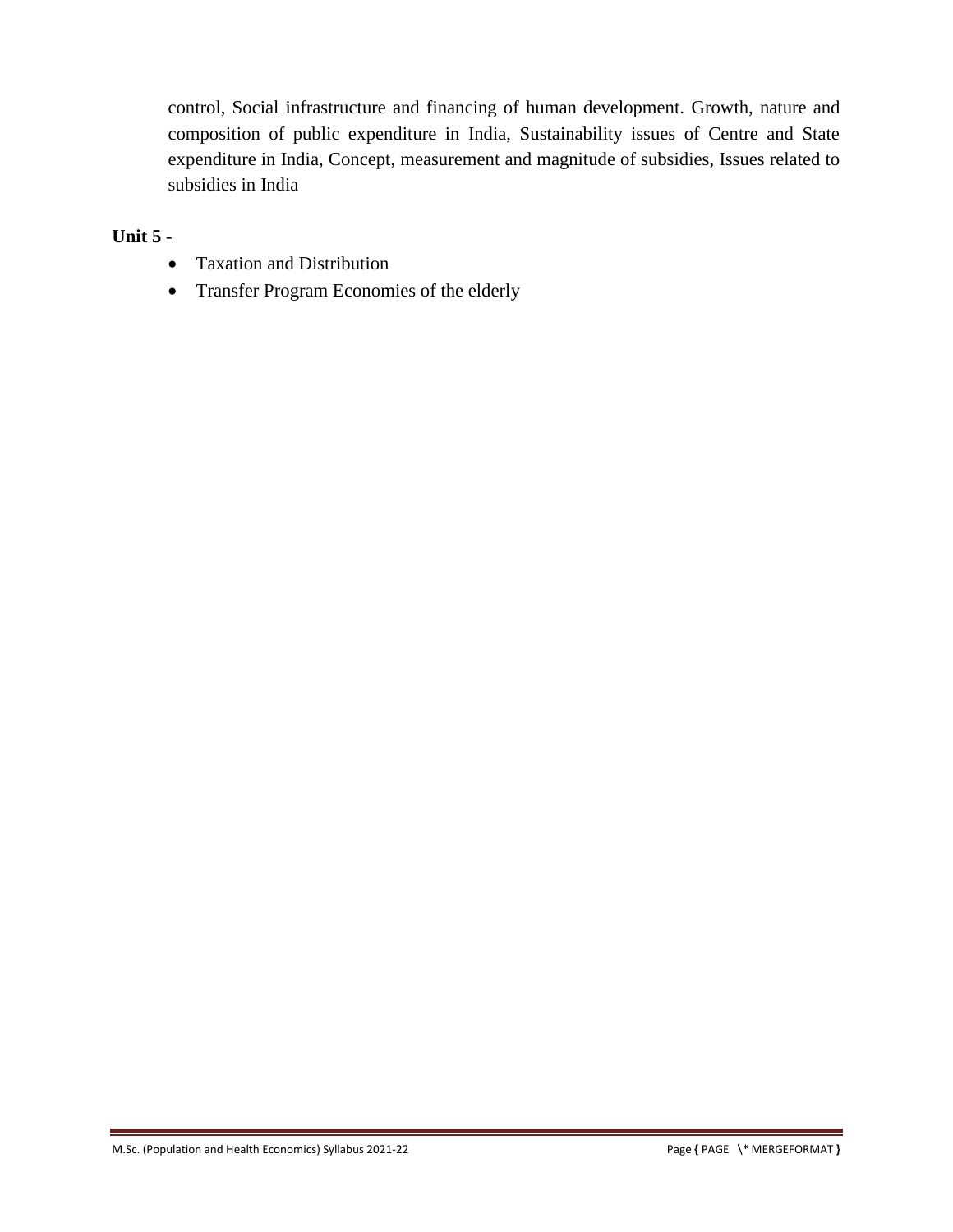## **PSHE-A-05 : Biostatistics (Statistical Methods)**

This is to enable the students to understand the theoretical aspects of basic statistical methods and its applications. After completing this courses students will understand the use of basic statistical methods including descriptive statistics – various measures, probability theory and distributions, testing of hypothesis, nonparametric tests and correlation and regression.

#### **Unit 1 - Use of statistical methods**

- Description of data
- Types of measurements: Nominal, ordinal, interval and ratio scales.
- Frequency distributions: Raw data, frequency distributions, histograms and frequency polygons, relative frequency distributions, cumulative frequency distributions, ogives, frequency curves.

#### **Unit 2 - Descriptive Statistics**

- Measures of Central tendency Arithmetic, Geometric, Harmonic mean, weighted mean, median, mode
- Measures from grouped data
- Measured of location; quartiles, deciles and percentiles.
- Measures of dispersion; mean deviation, quartile deviation, standard deviation, variance, computation of these measures from ungrouped and grouped data, co- efficient of variation, standardized variables and scores.

#### **Unit 3 – Probability Distributions**

- Definition of probability, conditional probability
- independent and dependent events, mutually exclusive events.
- Random variables
- Discrete and continuous probability distributions.
- Mathematical expectation.
- The binominal distribution, the Poisson distribution, the normal distribution properties,
- Fitting theoretical distributions to sample data.

#### **Unit 4 -Testing of Hypothesis**

- Concepts of statistical hypothesis,
- Decision rule, critical region
- Level of significance
- Type I and type II errors
- Large and small sample tests for means and proportions
- One sample test, two sample tests, one-way ANOVA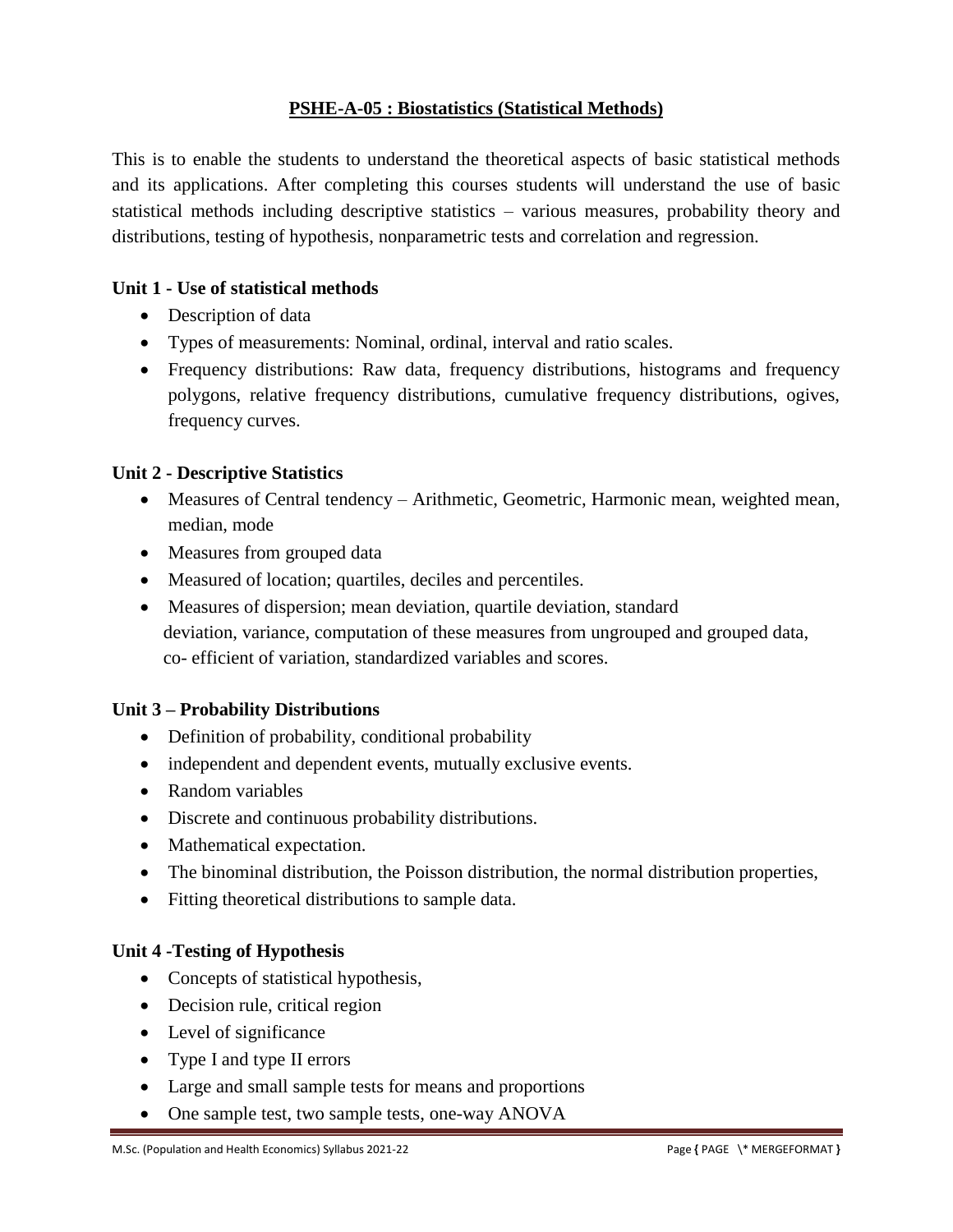• Introduction to multivariate analysis

#### **Unit 5 - Correlation and Regression**

- Concept of correlation
- Pearson correlation coefficient and its properties
- Linear / Bivariate regression
- Multiple linear regressions
- Logit and Probit regression
- One-way Analysis of Variance

#### **Unit 6 - Non-Parametric Tests**

- What is non-parametric tests
- One-Sample tests
- Paired sample test
- Independent sample test
- Chi-Square test

#### **Unit 7: Introduction to Multivariate and Survival Analysis**

- Introduction to Multivariate analysis
- Principle component analysis
- Factor analysis
- Introduction to Survival Analysis
- Life tables, failure rate
- Mean residual life and their elementary properties.
- Estimation of survival function
- Actuarial estimator, Kaplan Meier estimator,
- Estimation under the assumption of IFR/DFR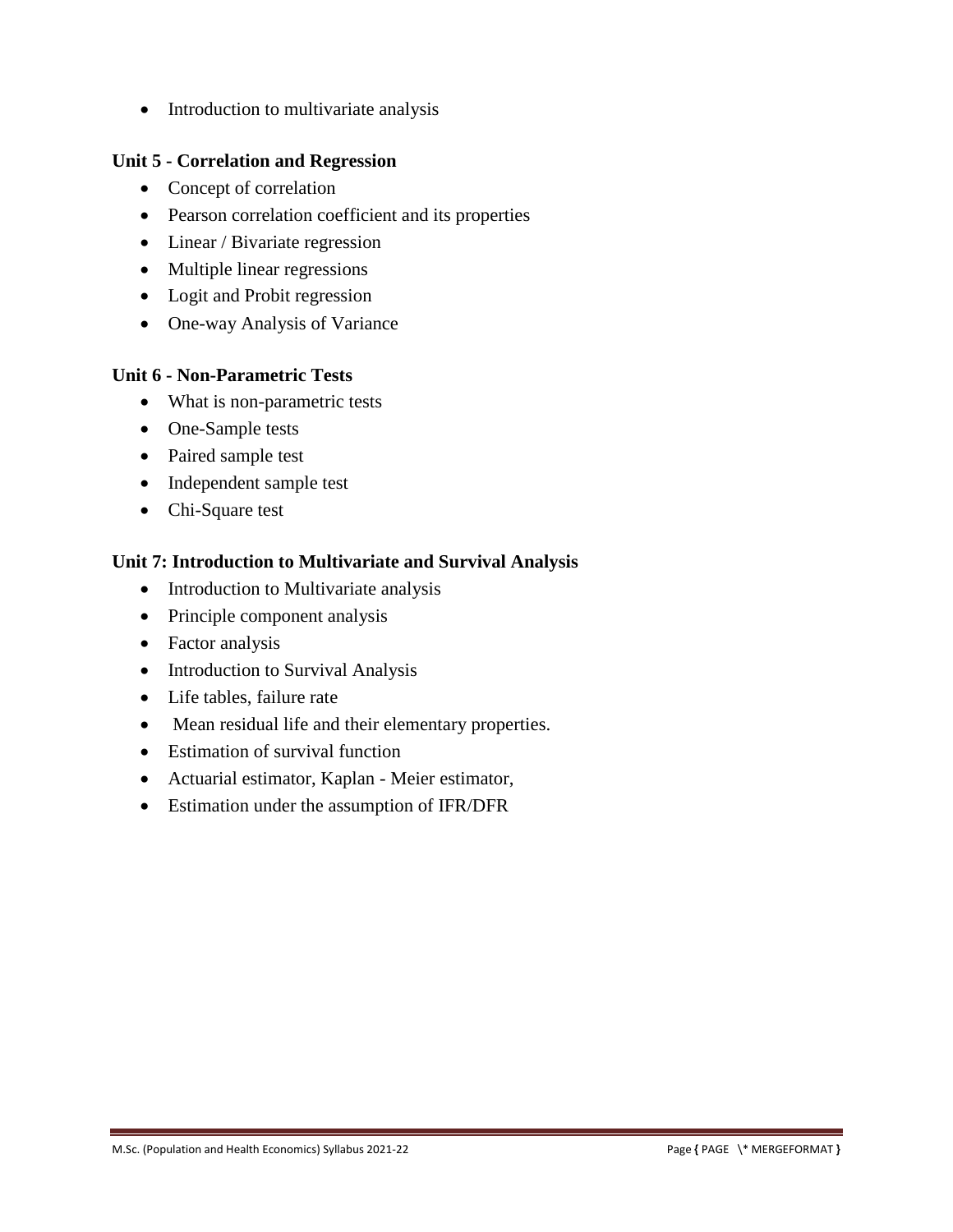# **Semester II**

## **PSHE-A-06 : Migration and Urbanization**

Migration of population is one of the parameters of population change. This paper is for understanding of distribution of population and movement of population - migration and as a consequence, urbanization. Students will study spatial distribution of population, concept and measurement of migration, migration theories and also urbanization.

#### **Unit 1 - Spatial Distribution of Population**

- Importance of the study and Measures of density or concentration
- Factors affecting the spatial population distribution and temporal changes
- Population distribution in the World and in India.

#### **Unit 2 - Migration**

- Importance of the study of migration, Basic concepts and definitions
- Sources of data and limitations
- Types of migration: internal, international, temporary and refugee,
- Trends and differentials in internal migration in India and its states
- Causes and consequences of migration

#### **Unit 3 – Measures of migration**

- Measuring Migration: Place of Birth, Place of Last Residence, Duration of Stay and Combinations of the three
- Indirect methods of estimating Migration: Growth Rate method, Vital Statistics method, Life Table and Census Survival Ratio methods

#### **Unit 4 - Theories of Migration**

 Theories of migration: pull and push factors, Ravenstein's laws of migration, Lee's theory of migration

#### **Unit 5 - Urbanization**

- Basic concepts and importance of study, Sources of data
- Concept of urban and its definitional change in the Indian censuses
- Land Use, Urbanisation and its impact of Environment, Land use pattern theory
- Measures of degree, tempo and concentration of urban population
- Levels and trends of urbanization in developed and developing countries and India
- Process of urbanization and suburbanization, and rural urban continuum; Smart cities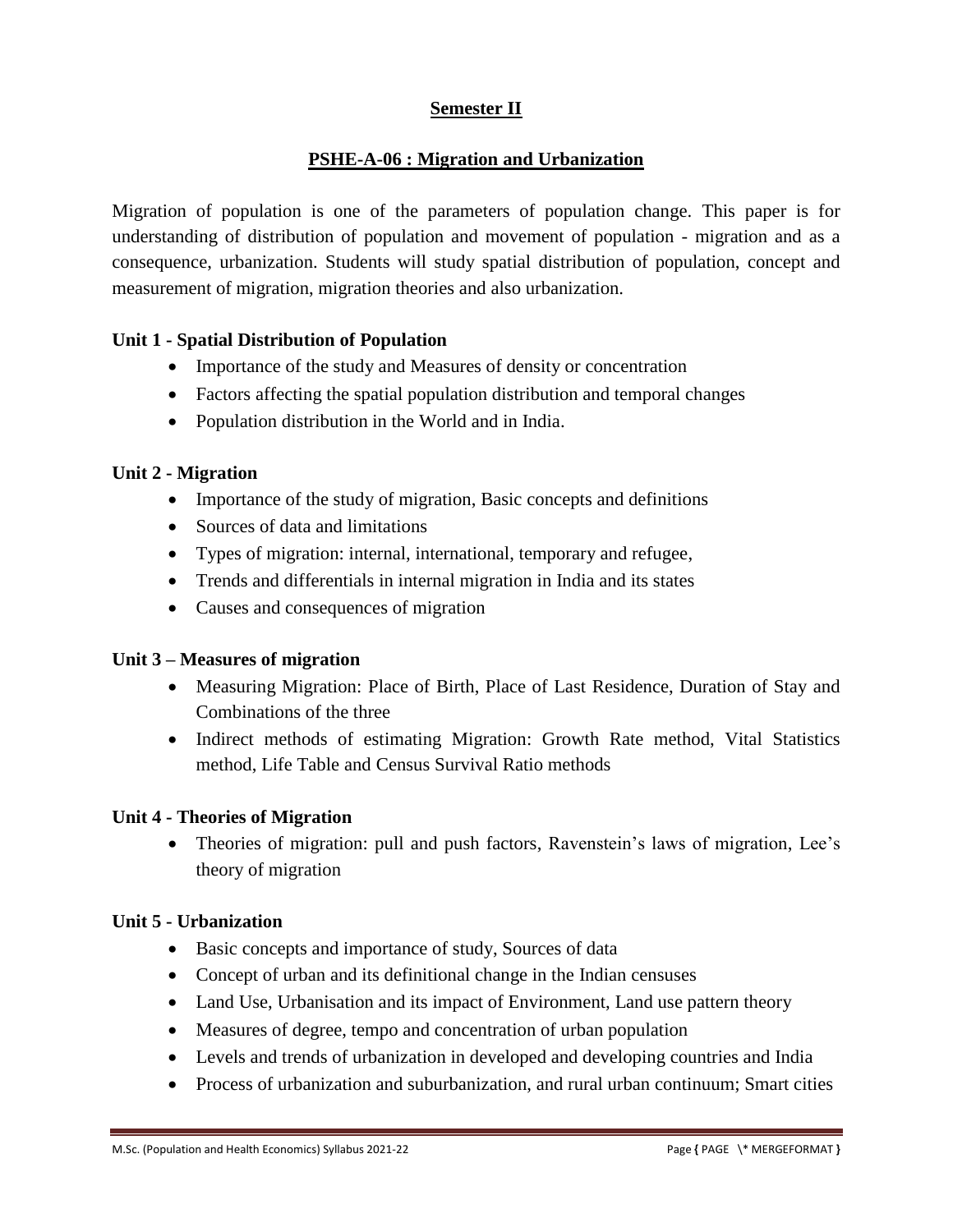Problems associated with and policies and programmes affecting urbanization in India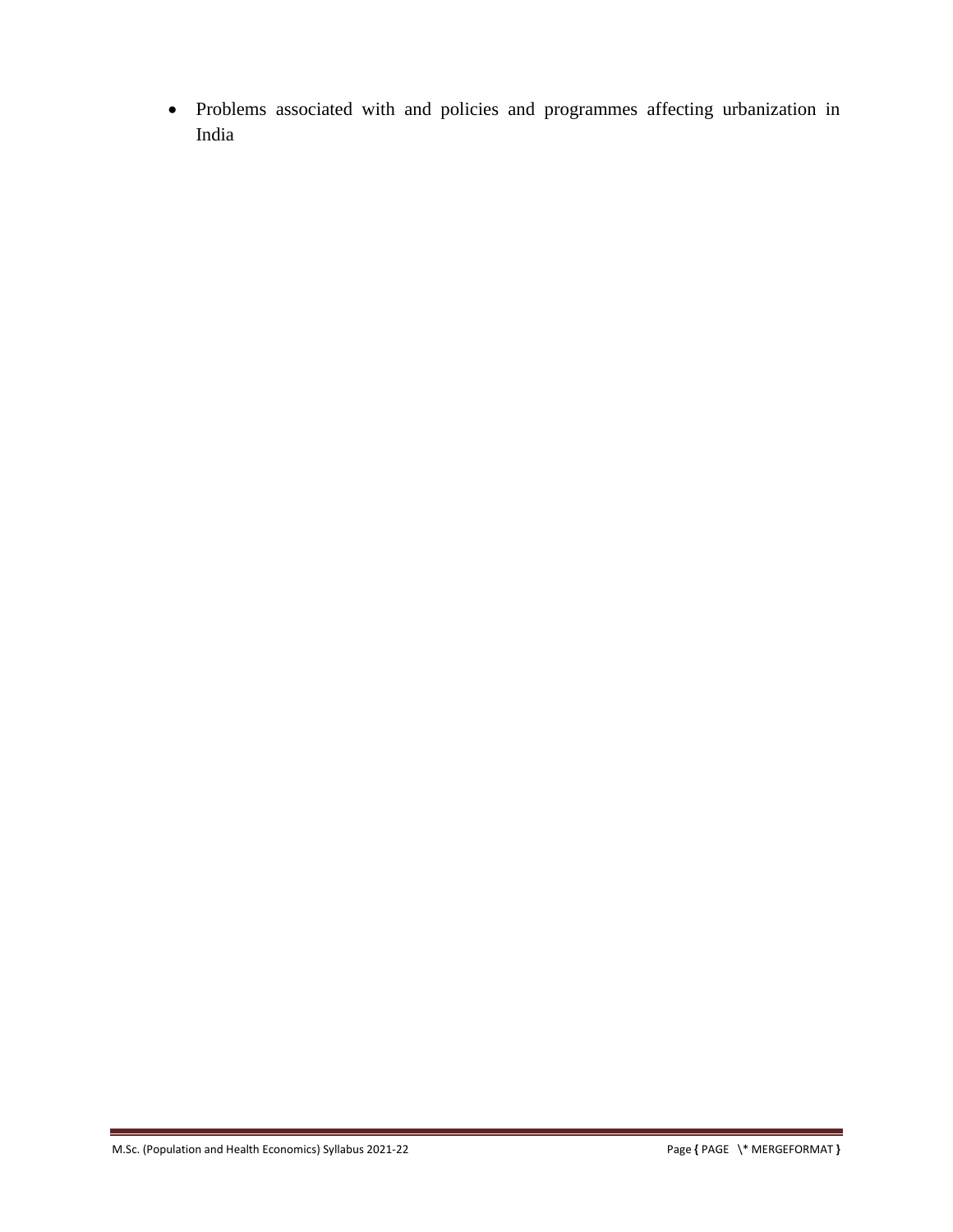# **PSHE-A- 07 : Population and Development, Population Projections**

This paper includes population and development as well as population projections. It is about various aspects of development and its inter-relationship with different aspects of population. Students will understand about basic concepts of development, especially in relation to Demography. Population projections is a requirement for planners so the thought and techniques of population projections are necessary.

## **Unit 1 - Basic Concepts in Development**

- Concept and Indicators of Economic Development
- Classical and Harrod Domar Models of Economic Growth
- Approaches to Development
- Changing Concept of Development
- Emphasis of Distributive Aspect, Social Aspects,
- Physical Quality of Life Index (PQLI) and Human Development Index (HDI)
- Population Growth and Development: Effects of Change in Population Size and Structure, and Composition on Economic and Social Development, and vice-versa, Sustainable Development Goals

#### **Unit 2 - Demographic Aspects of Development**

- Development and Modernization
- Population and Natural Resources
- Factors of Production, Socio-economic and Demographic factors influencing Capital Formation
- National Income, Per Capita Income, Savings and Investment

#### **Unit 3 - Manpower and Labour Force**

- Economic Structure of Labour Force
- Manpower Demand and Utilization, Unemployment and Underemployment
- Factors Influencing Manpower Supply and Patterns
- Effects of Factor Pricing and Factor Proportions on the Labour Market

#### **Unit 4 - Labour Force in India**

- Measurement of Labour Force Participation in India, Census and NSS Data,
- Changes in the Concept, Structure, Levels and Trends in Labour Force Participation
- Economic Development and Labour Force Participation
- Labour Force and Migration, and Brain Drain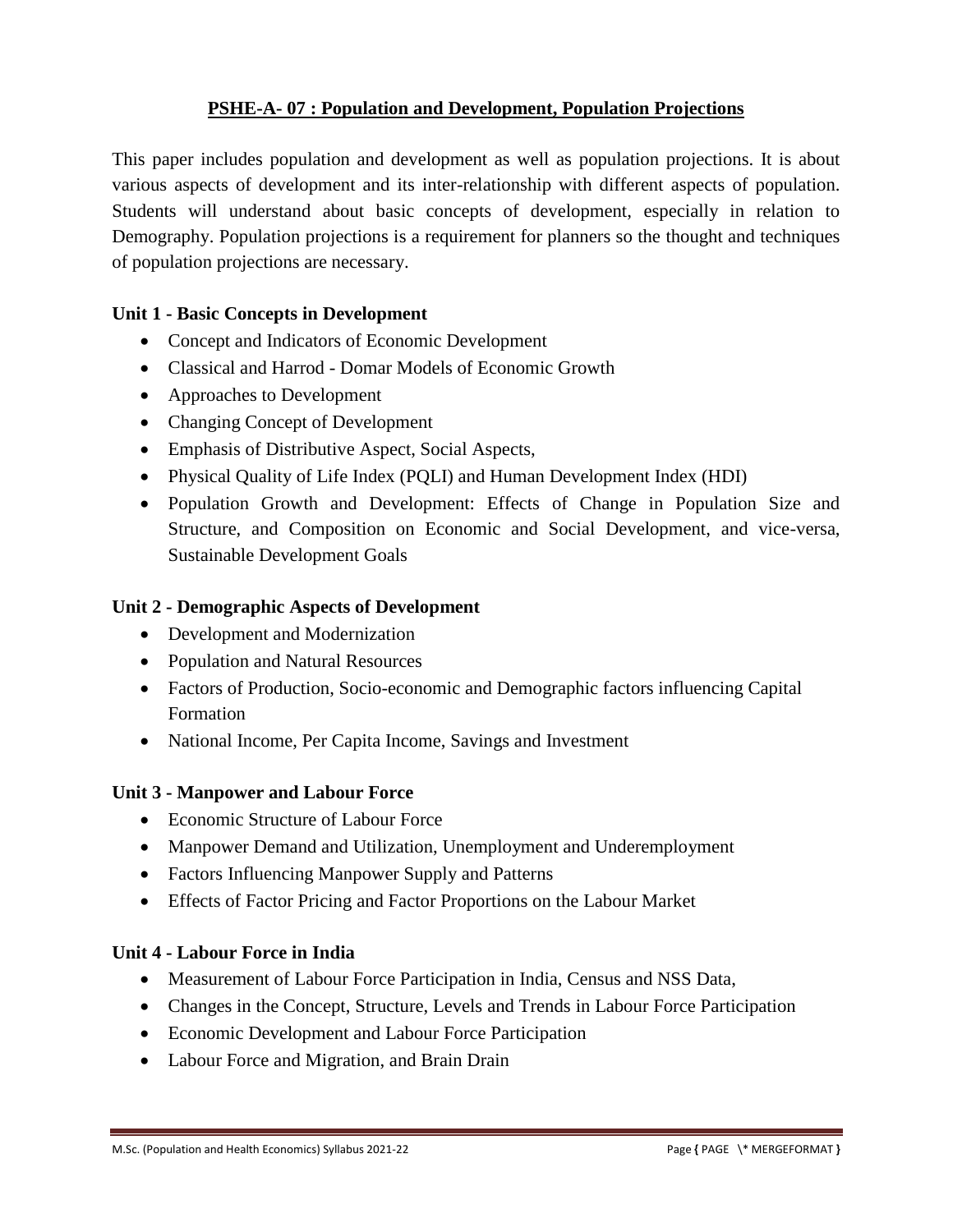## **Unit 5 – Population Projections**

- Population Projections: Importance of population projections, Issues and principles
- Methods of population projections: Component method of population projection, Agedisaggregated method, Projection of fertility, mortality and migration, Ratio method of population projection, Projection of population at the sub-national level, Methodology of projecting total population, age-wise population,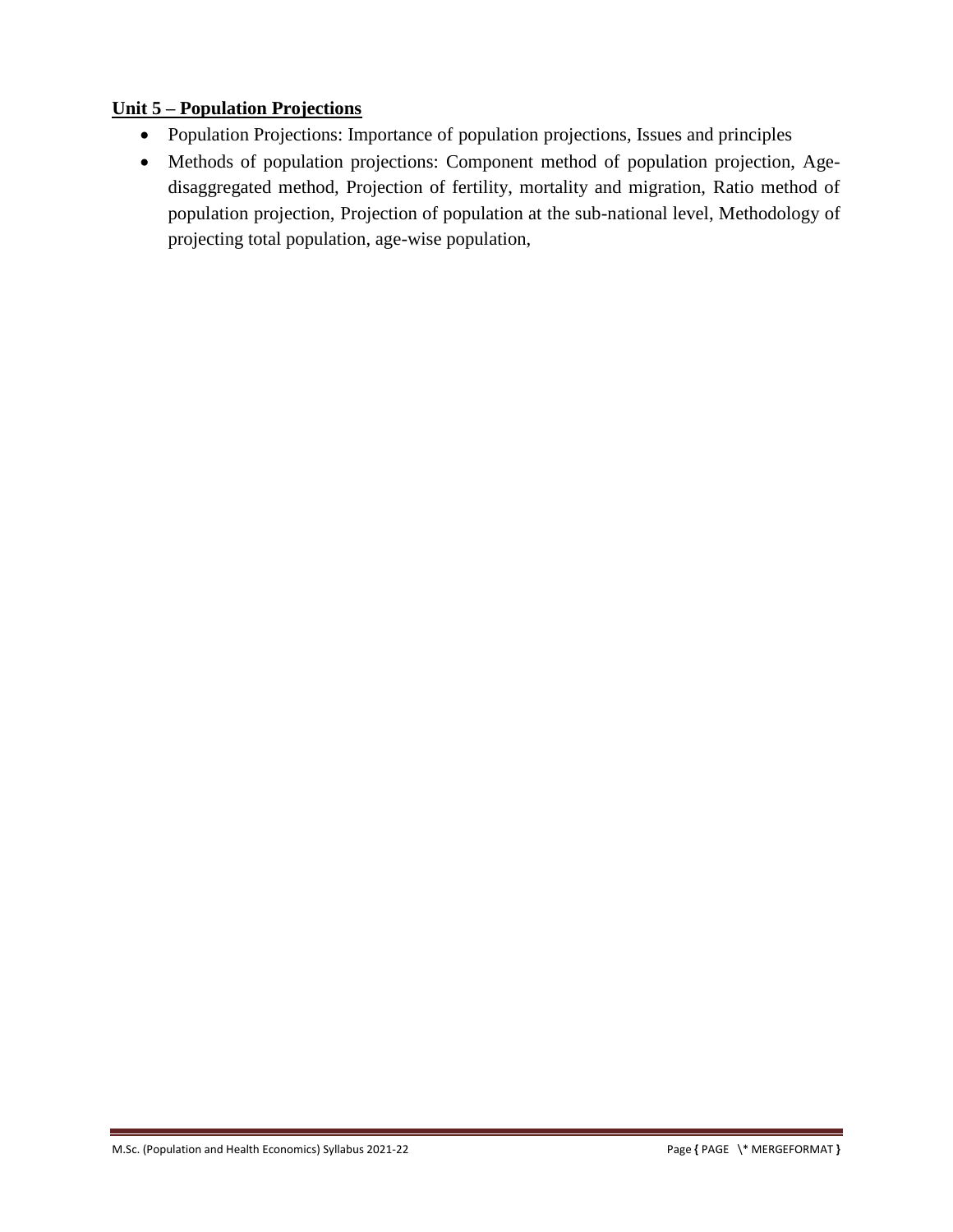## **PSHE-A-08 : Public Health and Epidemiology**

This paper is for the introduction of concept and system of public health. It is about methods of prevention and health promotion. This is to understand determinants and measures of health / morbidity. Along with it the paper includes Epidemiology to familiarize students about science, methods and applications of epidemiology in public health decision making

## **Unit 1- Concepts and definitions of Public Health and its components**

- Health, its determinants
- Public health, The science and practice of public health, History of public health
- Public Health Structure in India
- Disease, its measures and prevention (Communicable and non-communicable)

#### **Unit 2- Measurements and Evolution of Public Health initiatives**

- Measures of disease in population
- Global health and epidemiological transition
- Sources of global health data
- Evolution of global public health initiatives: primary health care, selective primary health care, MDGs, SDGs

#### **Unit 3 - Healthcare Systems and Policy**

- Health systems goals, elements and characteristics, multi-levels of operations, interactions and interrelationships
- Health systems frameworks: six building blocks of health systems Governance, Financing, Human resource
- Health Care Systems in India: health care system includes many sectors or subsystems, types of service providers, sources and methods of financing, and regulations
- Model of health care system in India
- Health system development and strengthening
- Challenges in Public health delivery system: with ref to delivery, performance, effectiveness, efficiency, and equity
- Discussion about the sources of problems and potential solutions
- Health Policy and analysis policy actors, focus and forms of policy analysis policy analysis triangle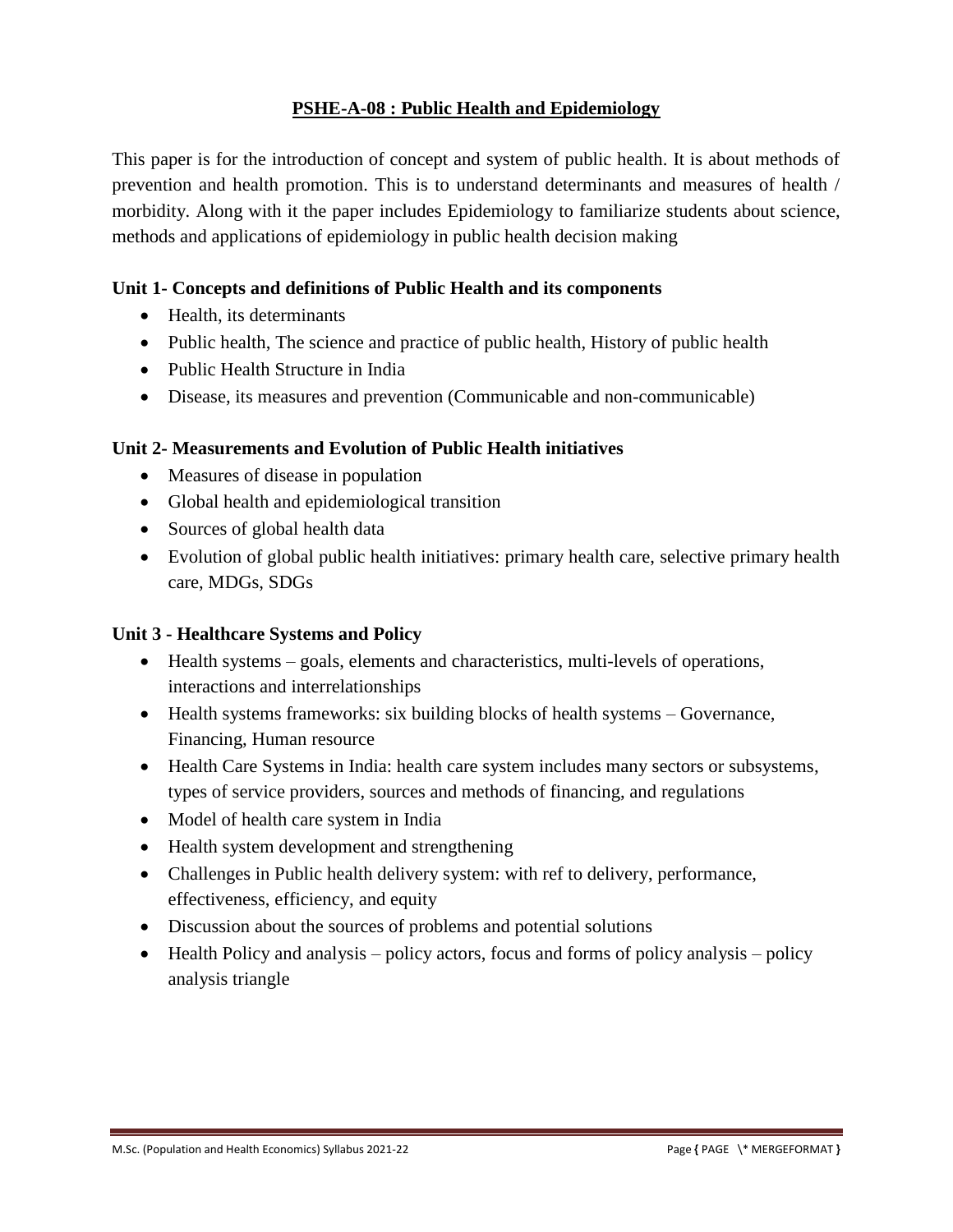#### **Unit 4 - Fundamentals of Epidemiology**

- Historical aspects, evolution, definition, aim and uses
- Tools of epidemiology: measuring disease frequency (prevalence, incidence, mortality rates morbidity rate etc.)
- Define exposure variables, outcome variables
- Commonly used health measures such as relative risk, attributable risk, and odds ratio; appropriate methods for estimating such measures
- Epidemiological study designs (observation research, experimental research and qualitative research)
- Bias, confounding and interaction, measurement issues
- Causal association
- Definition and understanding-Natural history of disease
- Survey methodology including census procedures and sampling
- Principles of measurement
	- Types of measures (Morbidity and Mortality: Incidence, Prevalence, Age-adjustment and survival analysis, Use of Morbidity and Mortality)
	- Details of reliability validity and accuracy
	- Questionnaire construction
	- Diagnostic tests
	- Disease Surveillance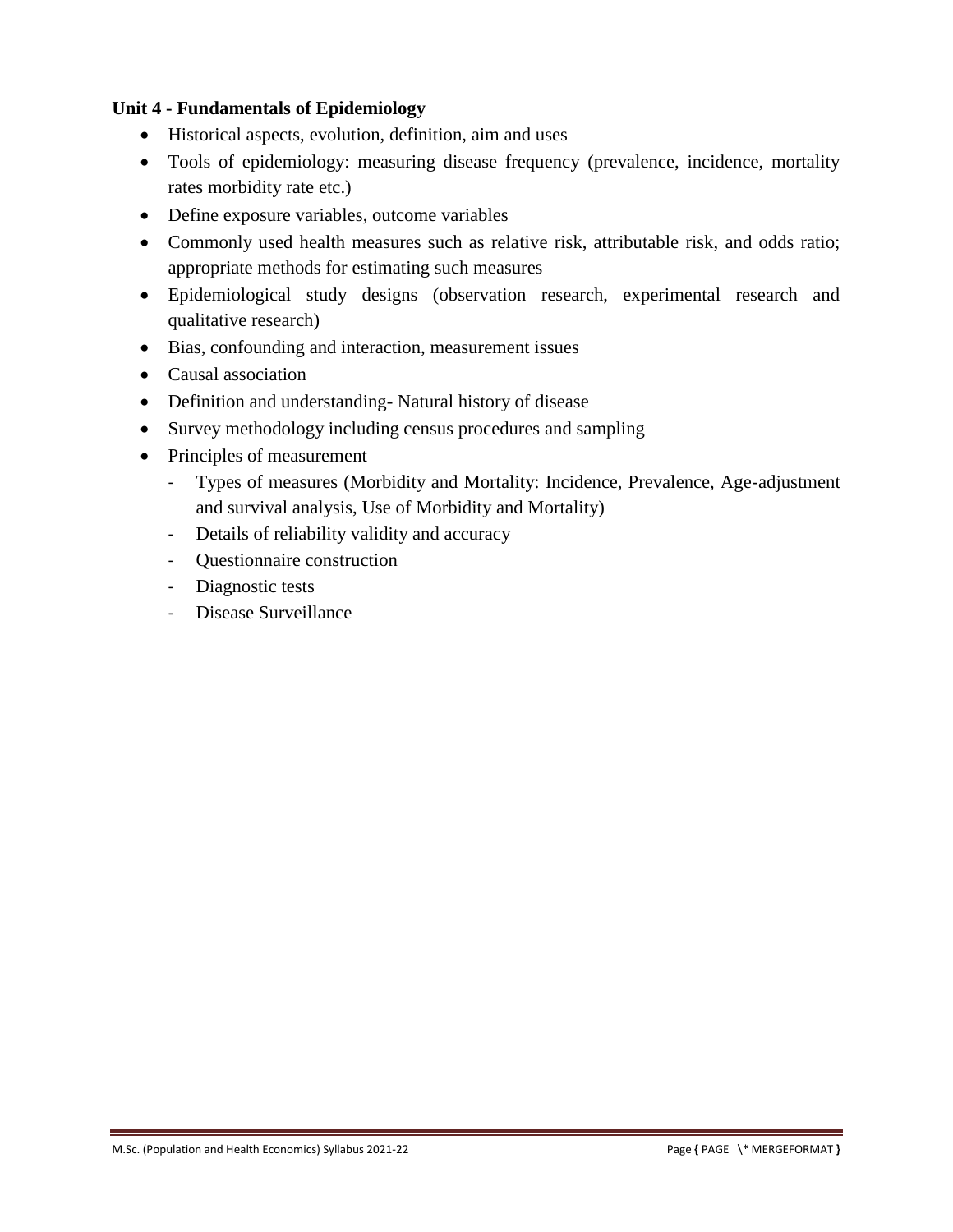# **PSHE-A-09: Health Economics – I**

This course basically discusses on basics of health economics like its scope, subject matter and the micro and macro issues in healthcare. At the end of the course students are expected to have knowledge of what is health economics and under that what is health expenditure, quality and disability adjusted life years, cost-benefit analysis of healthcare, equity and efficiency in healthcare etc. Basic knowledge of microeconomics and macroeconomics are desirable for better understanding.

#### **Unit 1 - Economic Development and Health,**

- State and Scope of Health Economics, Normative economics and health
- Difference between health and healthcare, Equity and Efficiency
- Socio-economic determinants of health
- Overview of health system
	- o Industrialized countries
	- o Low and middle income countries

#### **Unit 2 - Healthcare market and Demand for healthcare**

- Health and wellbeing
- Healthcare as an input in health
- Notion of need, Supplier Induced demand
- Economics of mental health and Issues of Moral Hazard

#### **Unit 3 – Analysis**

- Cost-effective analysis, Cost-benefit analysis, Cost-Utility analysis and Efficiency analysis
- Economic analysis- reporting for projects, interpretation of finding of report on economic evaluation

#### **Unit 4 - Measurements of Health**

- Morbidity and Mortality, Burden of Diseases
- Concepts of DALY and QALY, Epidemiology and Morbidity Transition
- Heath Technology assessment and real world evidence

#### **Unit 5 - The Micro Scenario: Issues related to Healthcare Utilization**

- Preventive and Curative Healthcare
- Public Health and political economy
- Intergenerational aspects of healthcare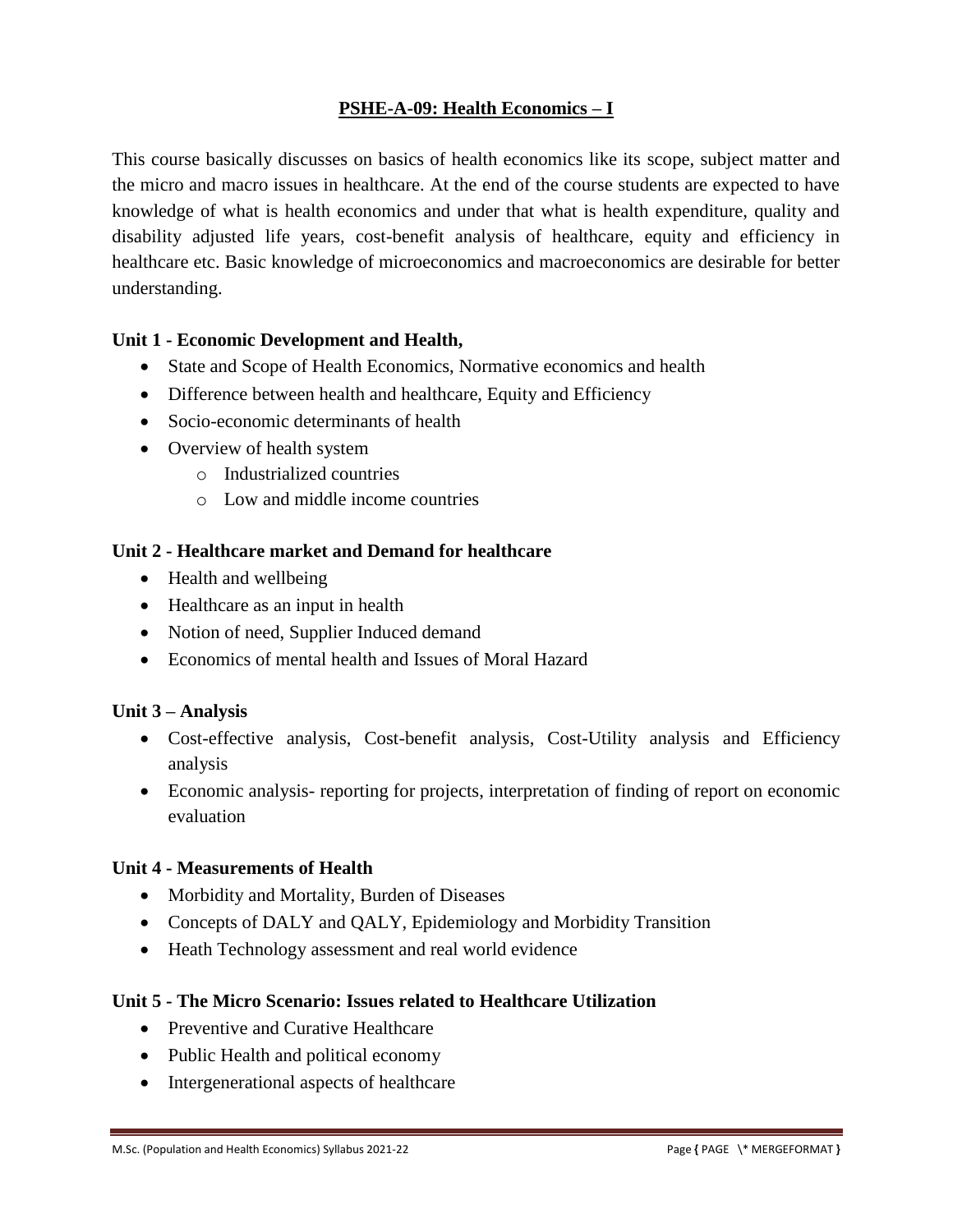# **Unit 6**

- Health and Education
- Health and Nutrition
- Setting Priorities in healthcare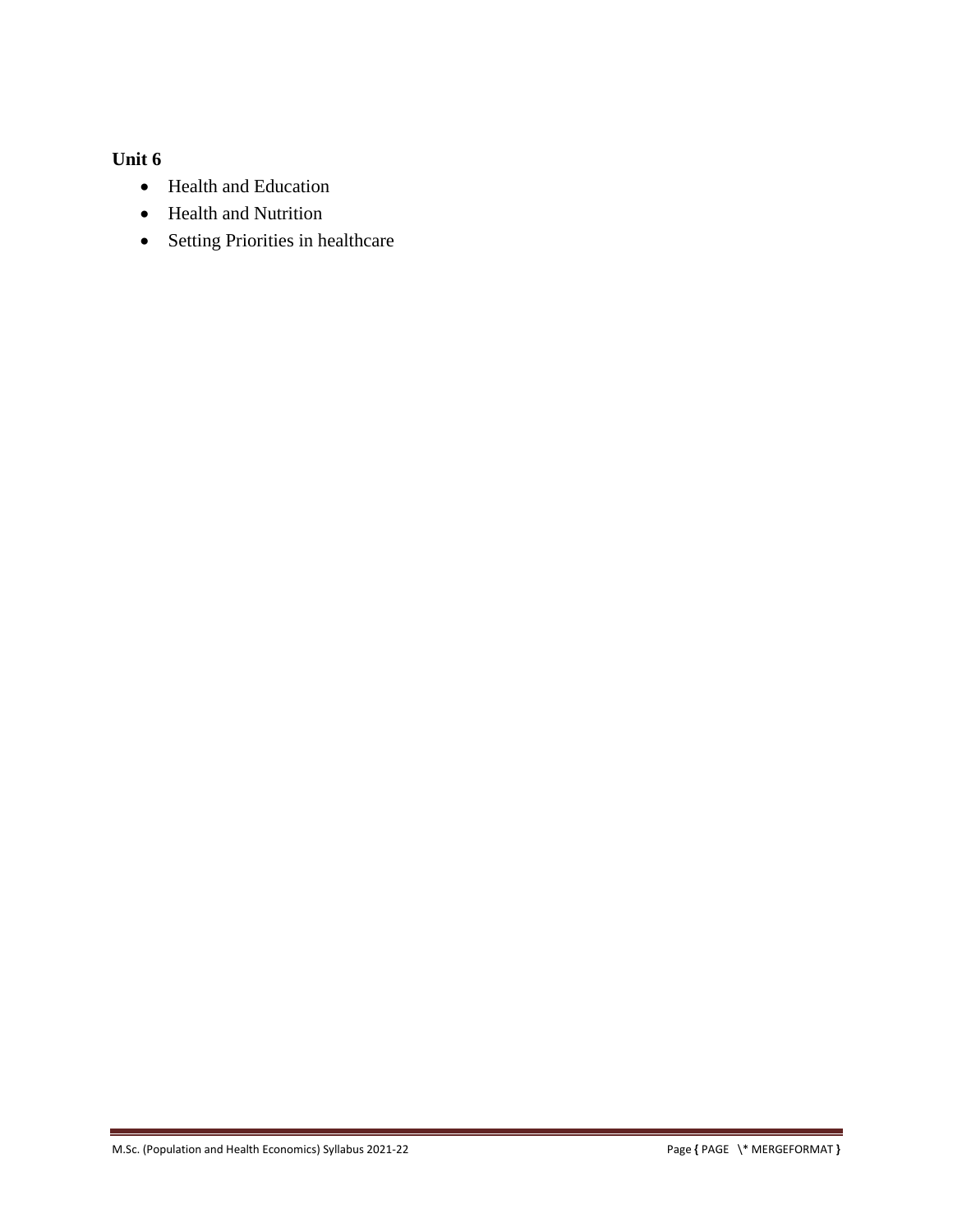## **Semester III**

## **PSHE-A-10 : Population and Health Policies and Programmes**

This paper highlights the various aspects of population policies, programmes and evaluation. It facilitates students to learn the different policies and programmes, and evaluation of family planning programmes along with other schemes, cash transfer schism for maternal and child health with special reference to India. It is a look at the budget through the gender lens. It is not a separate budget for women, but an analysis of the budget to examine its gender-specific impact, and to translate gender commitments into budgetary operations.

#### **Unit 1**

- Family Welfare Programme Implementation
- Organization set up of Family Planning (Welfare) programme at National, State, District, and Primary Health Centre (PHC) levels in India
- Approaches:
	- Cafeteria, Extension, Camp, Incentives and Disincentives
	- Target Setting
- Programme Expenditure
- Evolution of population policy in India the shift in policy from population control to family welfare, to women empowerment
- Coercion versus cooperation as elements in population policy
- Contraceptive Prevalence Rate
- Characteristics of acceptors of contraception
- Reproductive and Child Health Approach
- National Rural Health Mission. National Urban Health Mission

#### **Unit 2 - Population Policy**

- Population Policy, Definitions, Policy goals and Types of policies; Overview of population policy in; Developed and Developing countries
- World Population and Health Conferences: Bucharest, Alma Ata, Cairo and Beijing
- History of Population Policy in India, National Population Policy 2000
- Policies and/or Legal measures related to Age at Marriage and Health
- Evaluation of population policy programmes, Indicators of evaluation, Evaluation on ethical ground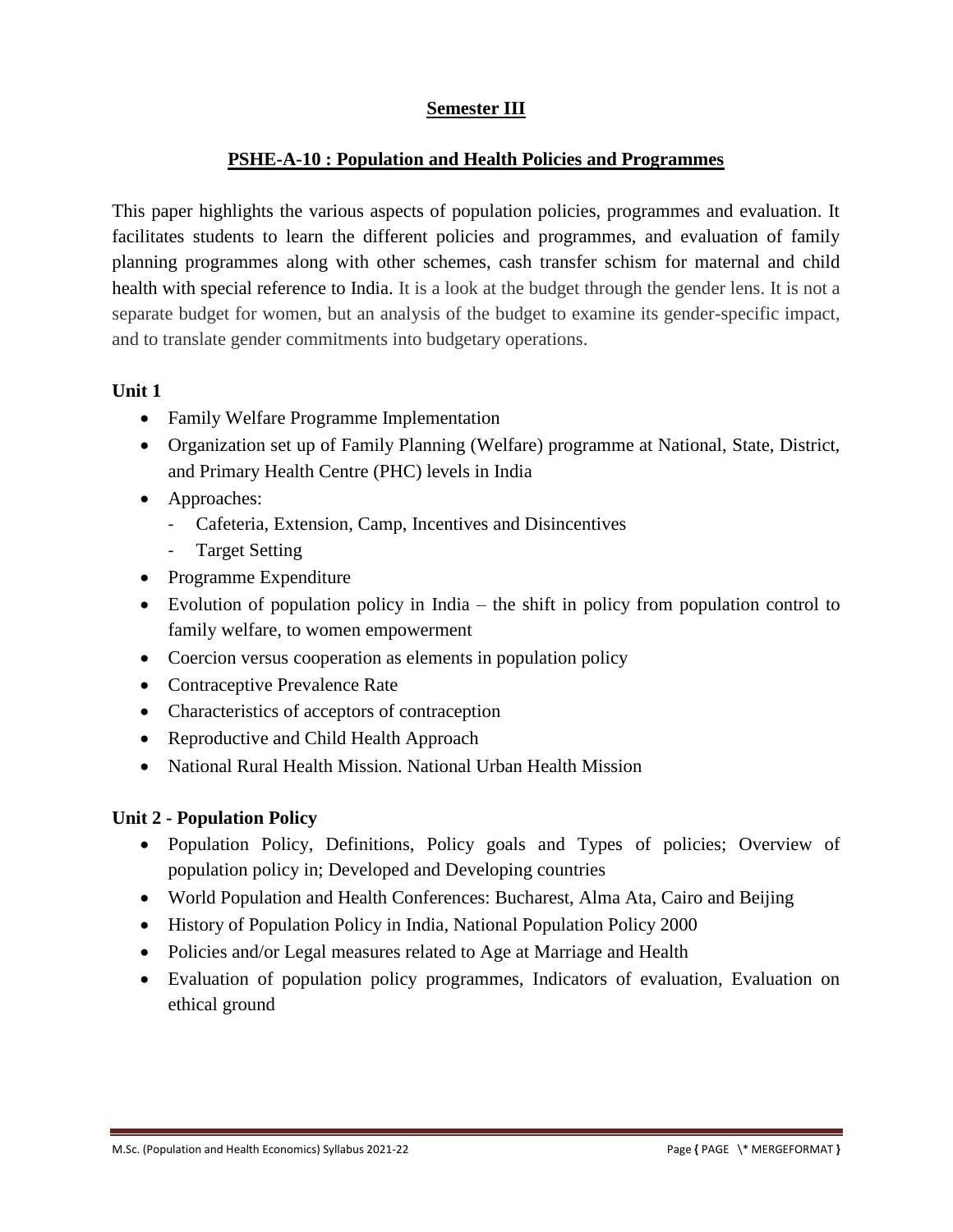**Unit 3**

- Medical and non-medical benefits of reproductive health services to the individual, family, and community
- National Health Policy
- Mental health care act

# **Unit 4**

- Other Health and population related Programmes (Social Protection)
	- Integrated Child Development Services-This is not a scheme rather the oldest program to monitor child growth.
	- Conditional cash transfer schemes- like JSSK
	- Mid-day meal
	- Jananai Surksha Yojana- Janani Shishu Suraksha Karyakram
- Impact of these schemes and programmes

## **Unit 5 - Gender budgeting**

 Overview and Introduction, Gender Budgeting in India, Institutional Mechanism and Tools, Needs Assessment, Experiences of different countries in gender budgeting, Monitoring and Evaluation Issues, Gender Audit, Case Studies.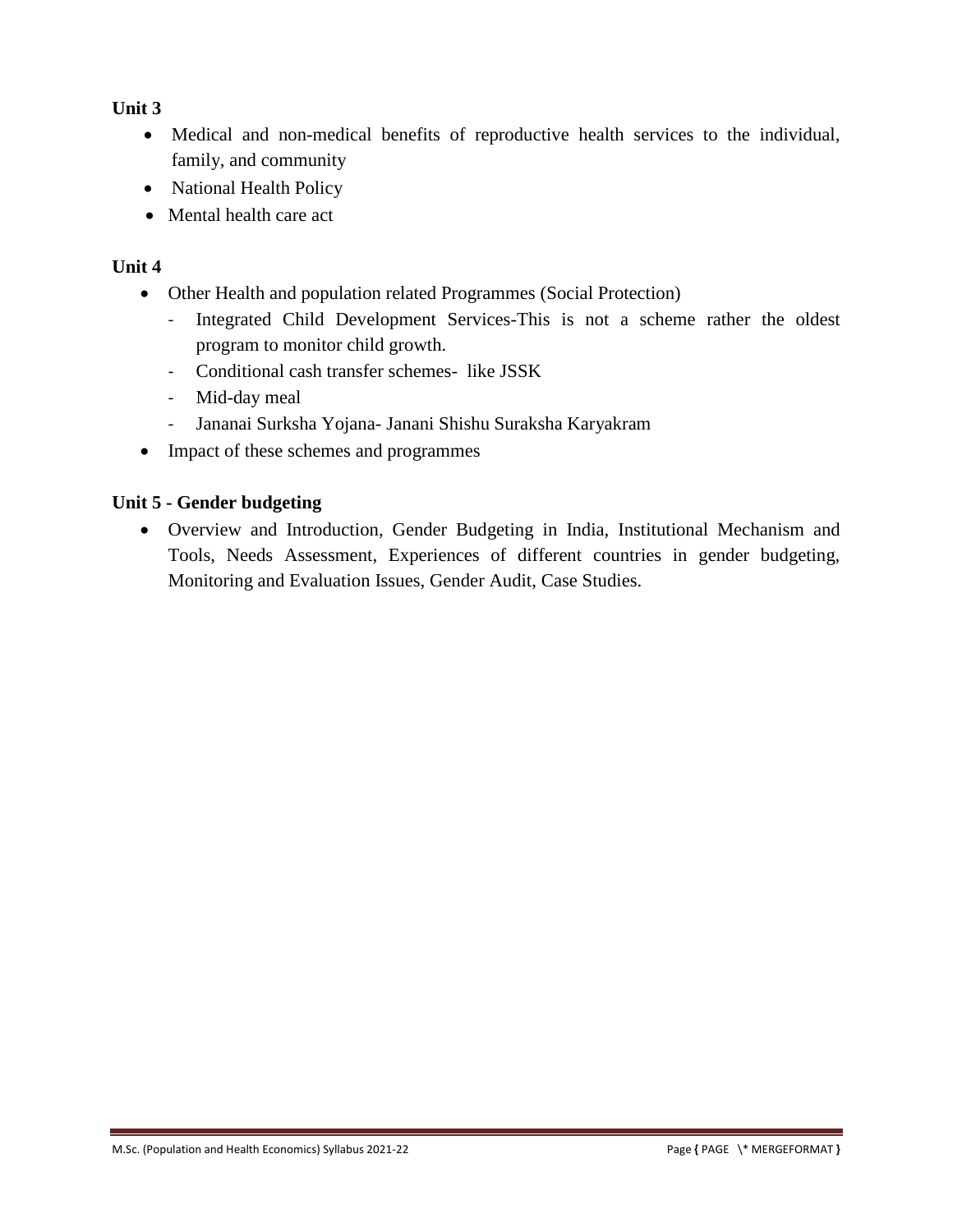# **PSHE-A-11: Health Economics-II**

The objective of this course is to deliver a detailed understanding of demand for and supply of healthcare. As we know the healthcare market is characterized by asymmetric information to a large extent, it is extremely important to understand the underlying economics to analyse the behaviour of different agents in healthcare market. One of the objectives of this course is to impart the knowledge on economics of health insurance in detail to make the students understand how health insurance market actually works. The economic consequences of critical illness and prolonged illness also will be covered.

## **Unit 1 - The Macro Scenario**

- Cross Country comparison
- Healthcare Cost Growth
- Pattern of Health expenditure in India: Public (centre and state) and private
- Quality and Sustainability
- Organization and Management of Public Health Institution.

# **Unit 2 – Economic Aspects of Healthcare Provision**

- Private sector
- Public sector
- Alternative medicine
- Short term, Long term (Acute and Chronic)
- Health Education

# **Unit 3 - Quality of Healthcare**

- Measurement of quality of care
- Measurement of health state utilities
- QALYs and its alternatives- different approaches of valuing health
- Multi-attribute utility instruments and their development

# **Unit 4: Economics of Health Insurance**

- Competitive health insurance and risk adjustment, standard and sub-standard risk
- Demand and supply of health insurance, asymmetric information and agency, market insurance, Market Failures, Asymmetric information, Adverse selection within health insurance, the market for lemons, full coverage, partial coverage, moral hazard, Incidence of a Tax Theory Applied to Employer-Sponsored Health Insurance, Target Effectiveness and Target Efficiency Applied to Covering the Uninsured, Social insurance
- Pricing Health Insurance Product
- Self-insurance and protection, employment based insurance, health insurance in India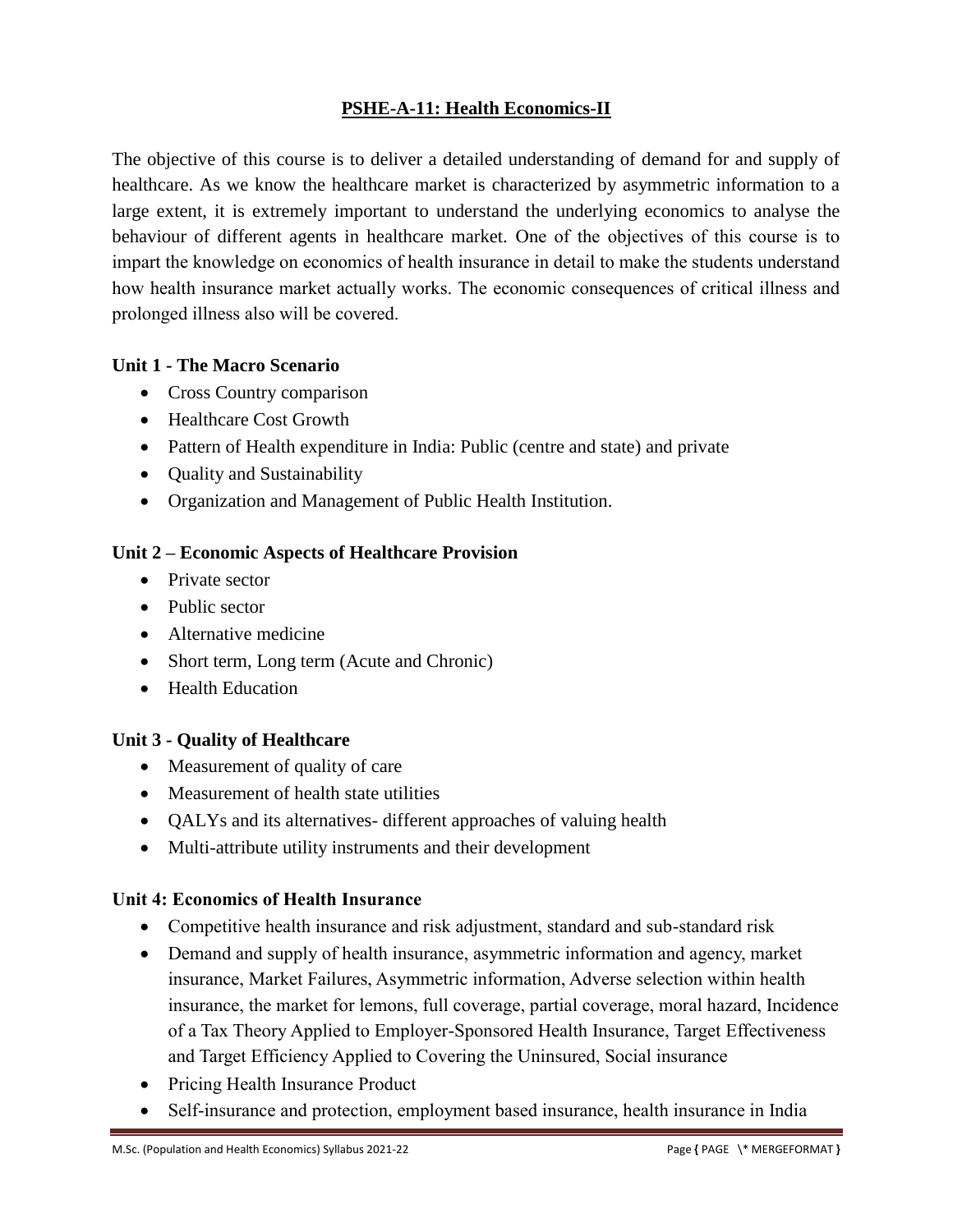- Health insurance in India: Private insurance, community-based insurance schemes
- Effectiveness of Insurance, Health production function

## **Unit 5: Economics of Critical Illness and Policy Initiatives**

- The economic consequences of chronic disease, critical illness, prolonged illness
- The rational for public policy intervention
- Cost effectiveness of intervention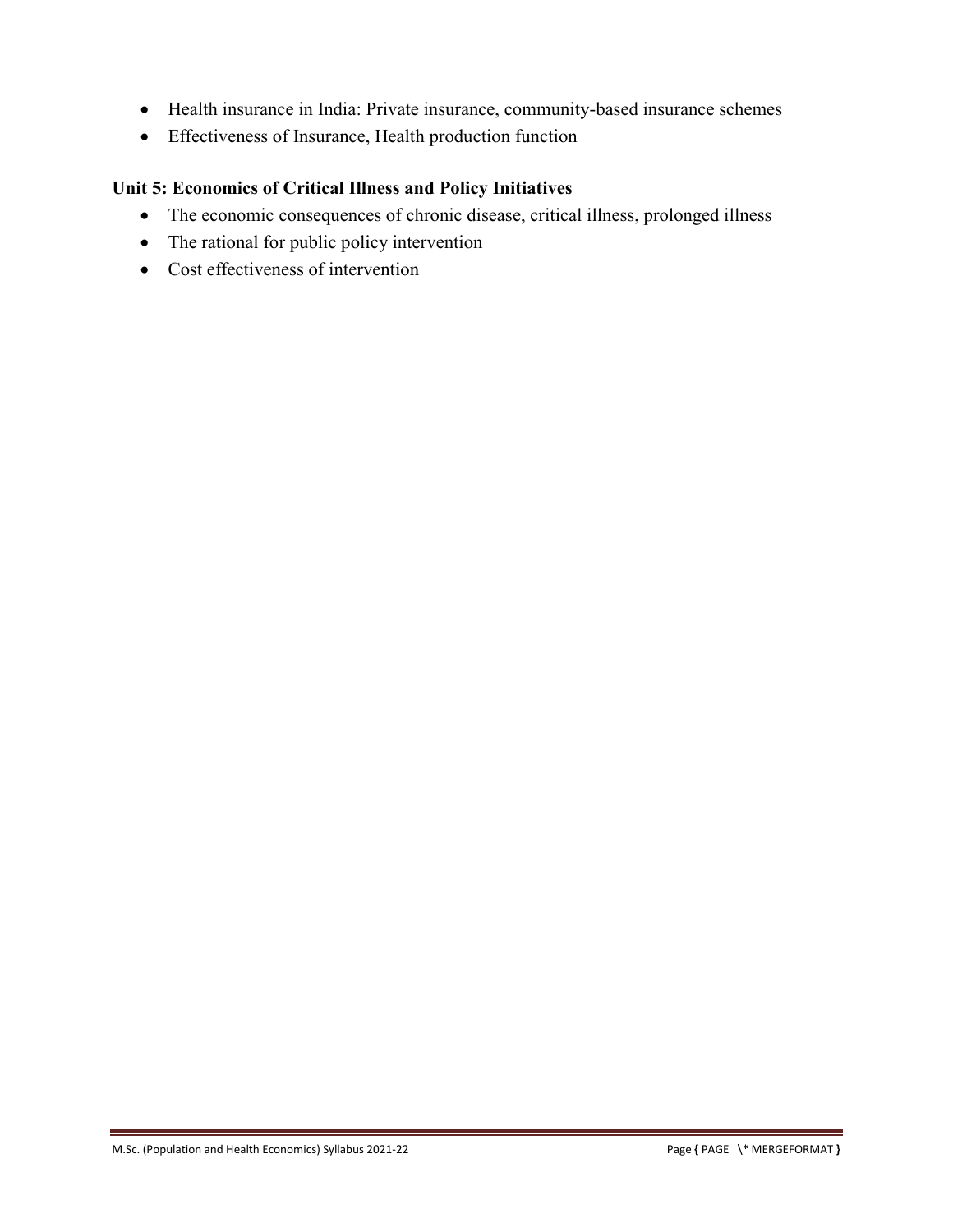## **PSHE-A-12 : Research Methodology**

This paper enables students to understand the basics of research methods, concepts and types of research. It also includes various research designs and steps in research. It familiarizes students with quantitative and qualitative techniques of data collection and its actual process. Various software for data collection and analysis are introduced in this paper. The introduction of research communication, an important aspect of any research, makes this course extremely important. Further, students will get acquainted with how to write a research grant or fellowship application including ethical guidelines and other regulatory requirements.

#### **Unit 1 – Scientific Methods of Research**

- Definition of Research
- Aims, objectives and scope of social research, Assumptions, Operations and Aims of Scientific Research, Steps in research, Formulation of a research problem, Operationalisation of concepts, Research Process: conceptual, Empirical and Analytical Phases of Research, Essentials Criteria of Scientific methods.

#### **Unit 2 - Research Designs and Logic in research**

- Experimental research design: Pre experimental, True experimental and Quasi experimental research design, RCT
- Non-experimental research design: Descriptive, exploratory, Explanatory and Monitoring and Evaluation
- Reliability and Validity- Face, content, construct, convergent, concurrent, and predictive validity
- Inductive and deductive reasoning; Measurements
- Non-random and random errors, Scaling and composite indices

# **Unit 3 – Data collection – Quantitative and Qualitative**

- Quantitative: Survey methods and their application to public health research, Conceptual framework; Mixed-method design; Survey design and planning, sampling; Construction of questionnaire; Data collection and analysis; Large sample surveys – Techniques
- Qualitative: Types of qualitative research, approaches in qualitative Research-Ethnography, Grounded Theory, Historical research
- Qualitative data collection methods: In Depth Interview, Focus Group Discussion, Observation, Case Study, Participatory methods, KII
- Sampling and Analytical approaches- thematic analysis, content analysis, narrative analysis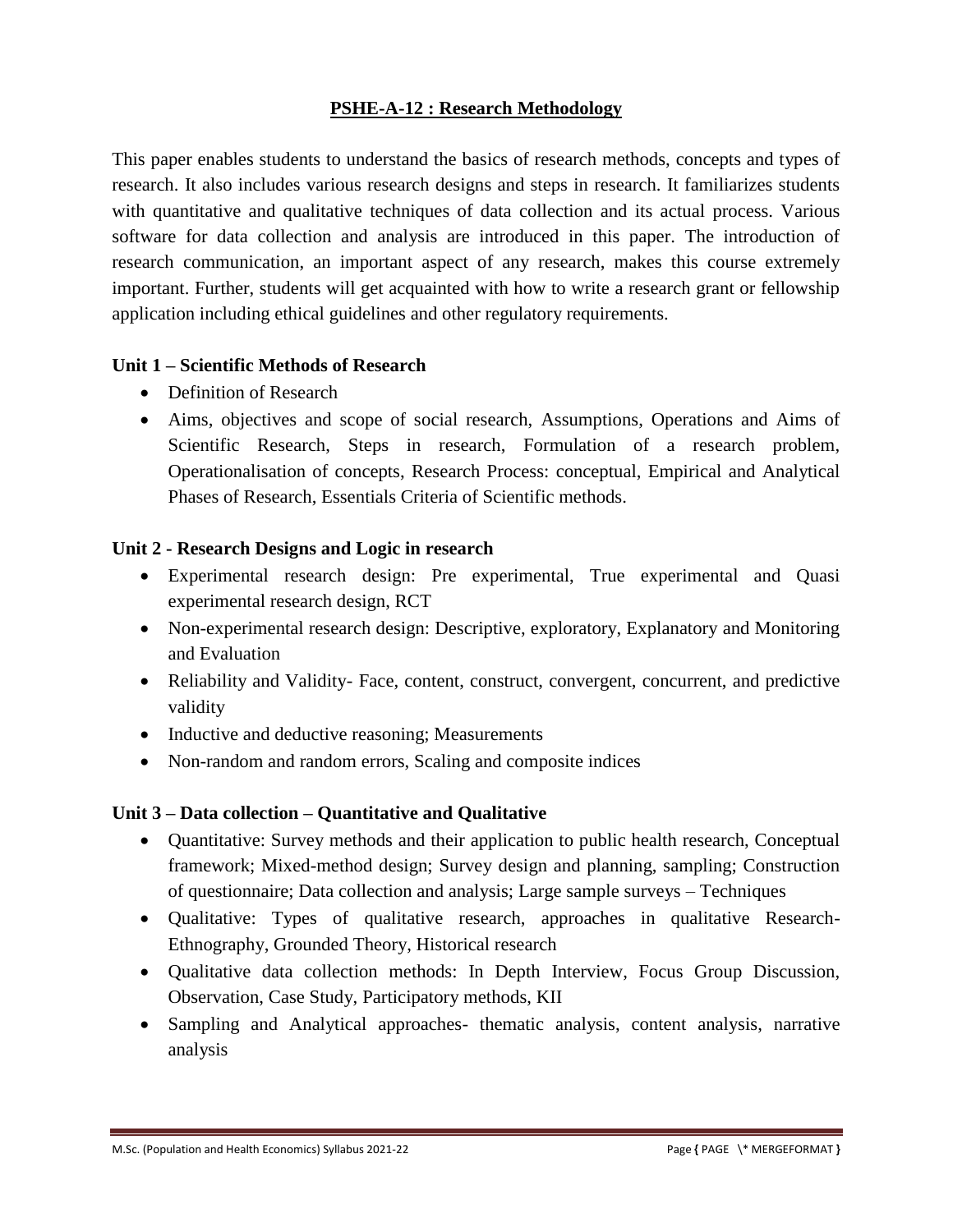## **Unit 5 – Communication and Proposal Development**

- Scientific writing, Writing and Presentation of literature review, report, papers, manuals, Research Brief, Plagiarism, Ethics in research
- Select a topic, identify a research gap, Frame research questions, Develop objectives
- Select a study design, Write the detailed methodology, Develop the analysis format
- Write proposal for grant

## **Unit 6 - Monitoring and Evaluation**

- Principles of Monitoring & Evaluation: Introduction to  $M\&E$  roles and uses; Results paradigm: inputs, activities, outputs, outcomes and impact/goal; M&E in Project Cycle; Stakeholder Analysis – who, needs and roles.
- M&E Frameworks: LFA; Logic model; Results frame; M&E plan in general
- Theory of Change: Theory of change project design, M&E frame Knowledge & Skills for efficiency and productivity in development
- Quantitative Impact Evaluation: Estimation of Counterfactual Theoretical concept; Descriptive comparison - Why simple difference is insufficient; Difference in Differences (DiD); Regression Discontinuity Design (RDD); Propensity Score Matching (PSM)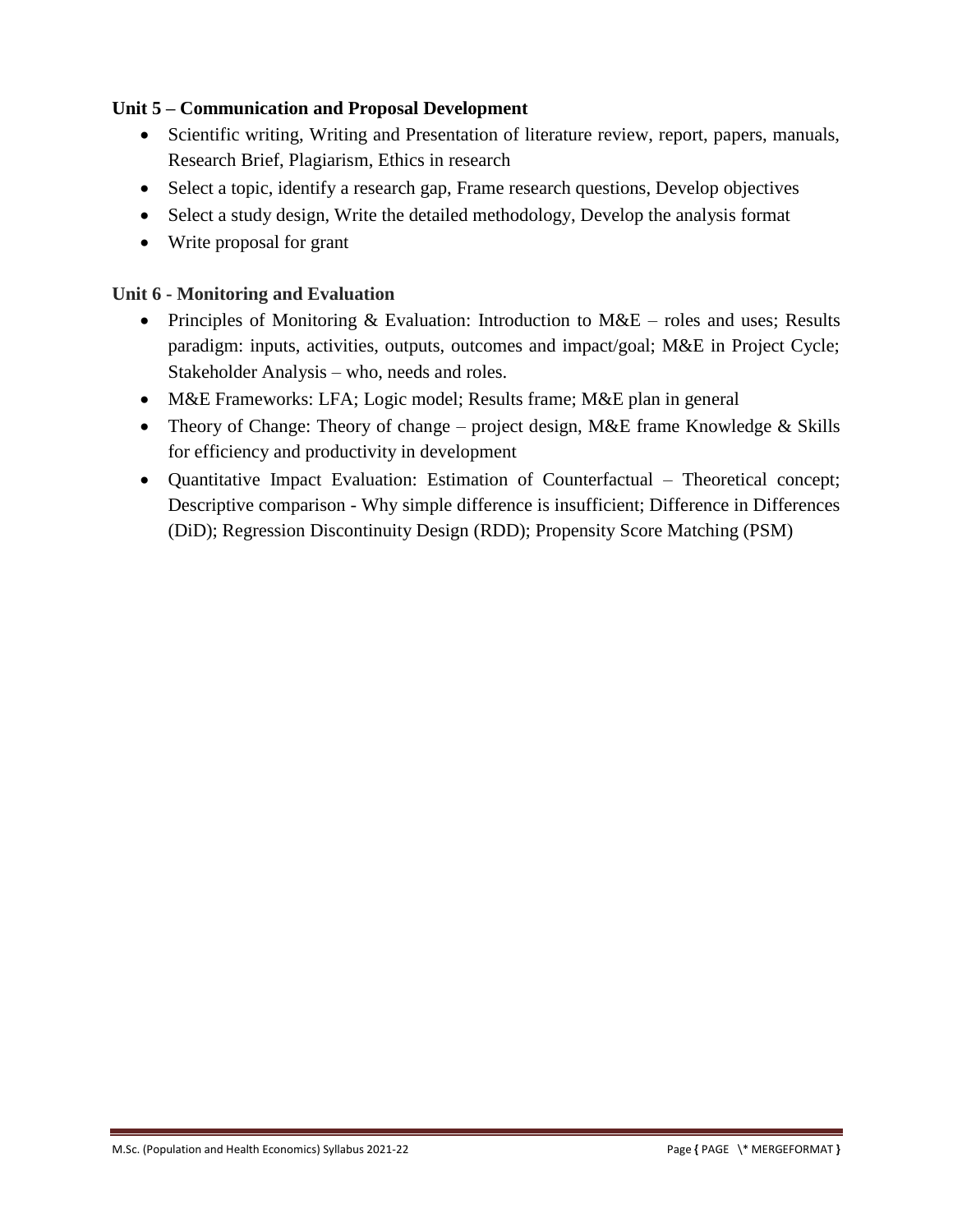## **PSHE-A-13 : Actuarial Methods for Health and Life Insurance**

This paper basically focuses on actuarial methods for insurances, measurement and management of risk and uncertainty. It will give detailed understanding of risk premium, annuity, pricing of health care product, life insurance products etc. At the end of the course the student is expected to learn pricing and forecasting methods and models used by actuaries.

#### **Unit 1 – Life Assurance Contracts**

Concept of compound interest rate, discount factor, present value of the money, nominal rate of interest, force of interest, Assurance contracts with level and varying benefits, such as whole life insurance, term insurance endowment insurance. Means and variances of the present value random variables of the payments under these contracts under the assumption of constant force of interest, when the benefit payments are made at the end of year of death (discrete set up) or when it is paid at the epoch of death (continuous set up). Actuarial present value of the benefit, Net single premiums. Future life time random variable, its distribution function and density function, concept of force of mortality, curtate future life time random variable its probability mass function, deferred probabilities, all these functions in terms of international actuarial notation.

#### **Unit 2 – Life Annuity Contracts**

Annuity contracts, annuity certain, discrete annuity, monthly annuity, continuous annuity, deferred annuity, present values and accumulated values of these annuities. Continuous life annuity, discrete life annuity, such as whole life annuity, temporary life annuity, n-year certain and life annuity, life annuities with mthly payments, Present value random variables for these annuity payments, their means and variances, Actuarial present value of the annuity

#### **Unit 3 – Gross Premium Reserves**

Loss at issue random variable, various principles to decide net premiums for insurance products and annuity schemes defined in unit II and III, fully continuous premiums and fully discrete premiums, True monthly payment premiums. Extended equivalence principle to decide gross premiums, Concept of reserve, prospective & retrospective approach, Fully continuous reserve, Fully discrete reserve, Gross and net premium reserves; profit contracts

#### **Unit 4 - Joint Life Probabilities**

Joint life probabilities, annuities and insurances; cash flow dependent upon death or survival of either or both of two lives; competing risks; transition intensities for given dependent probability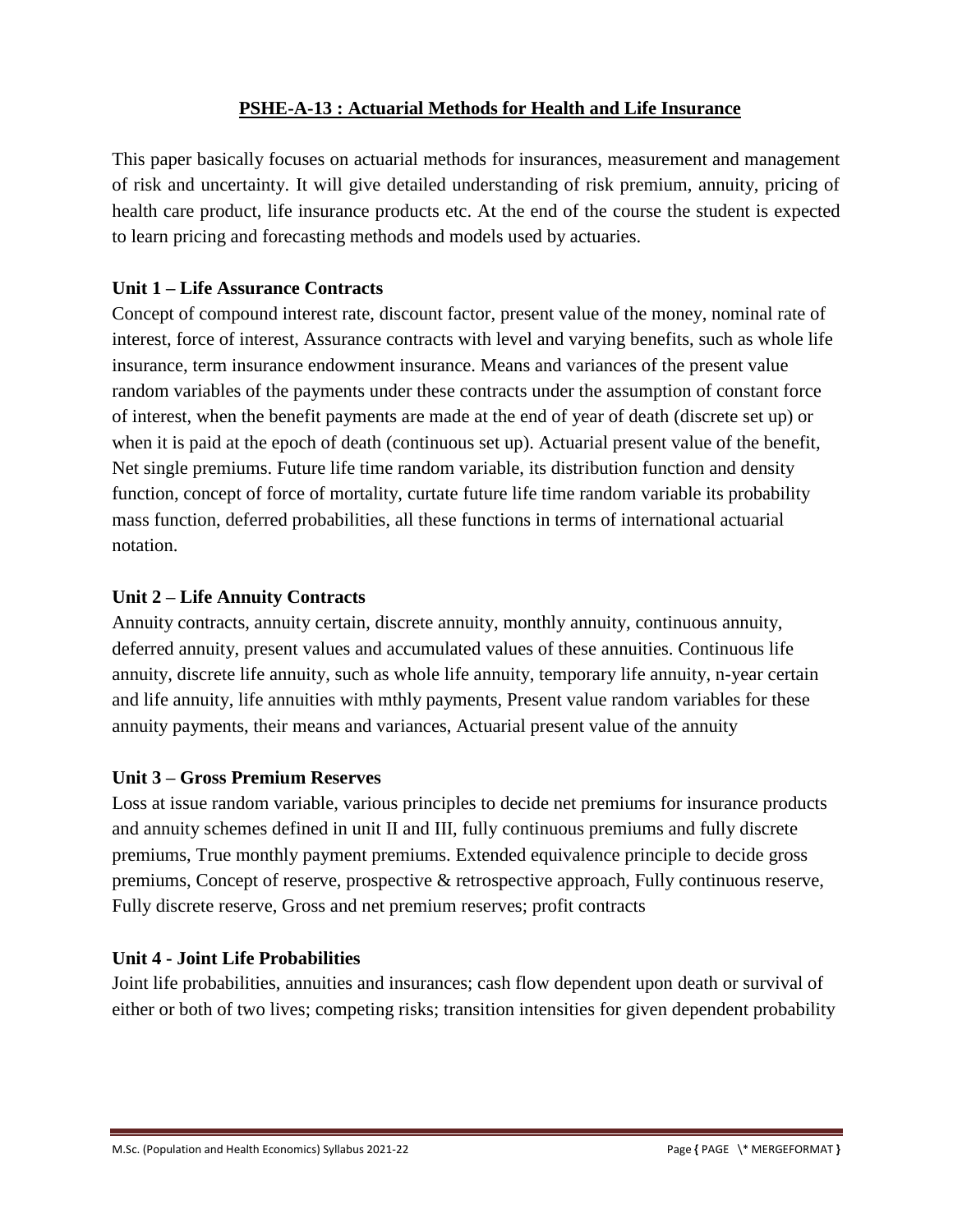#### **Unit 5 - Health and care Products**

Demonstrate an understanding of health and care product design, principles by which health and care insurance contracts are designed and the interest of the various stakeholders in the process, suitable design for a product in a given situation, relative merits of different product designs, Different sources of risk to a health and care insurance company: • data • claim rates • claim amounts • investment performance • expenses and inflation • persistency • mix of new business • volume of new business • guarantees and options • competition • actions of management • actions of distributors • counterparties • legal, regulatory and tax developments • reputation • internal audit failures/fraud • physical risks • aggregation and concentration of risk • catastrophes • non-disclosure and anti-selection

#### **Unit 6 - Multiple-Decrement Theory and Pension Fund Mathematics**

Multiple decrement theory; pension fund mathematics-techniques of discounting emerging cost, for use in pricing, reserving and assessing profitability for all contract types and for pensions; expected cash flow dependent upon more than one decrement; expected cash flow contingent upon risks other than human risks

#### **Unit 7 - Principal Forms of Heterogeneity within a Population**

Variations in mortality and morbidity; main forms of selection-temporary initial selection, time and class selections, spurious and adverse selection, different mortality tables for different lives; risk classification of life insurance, genetic information of risk classification in life insurance, directly and indirectly standardized mortality rates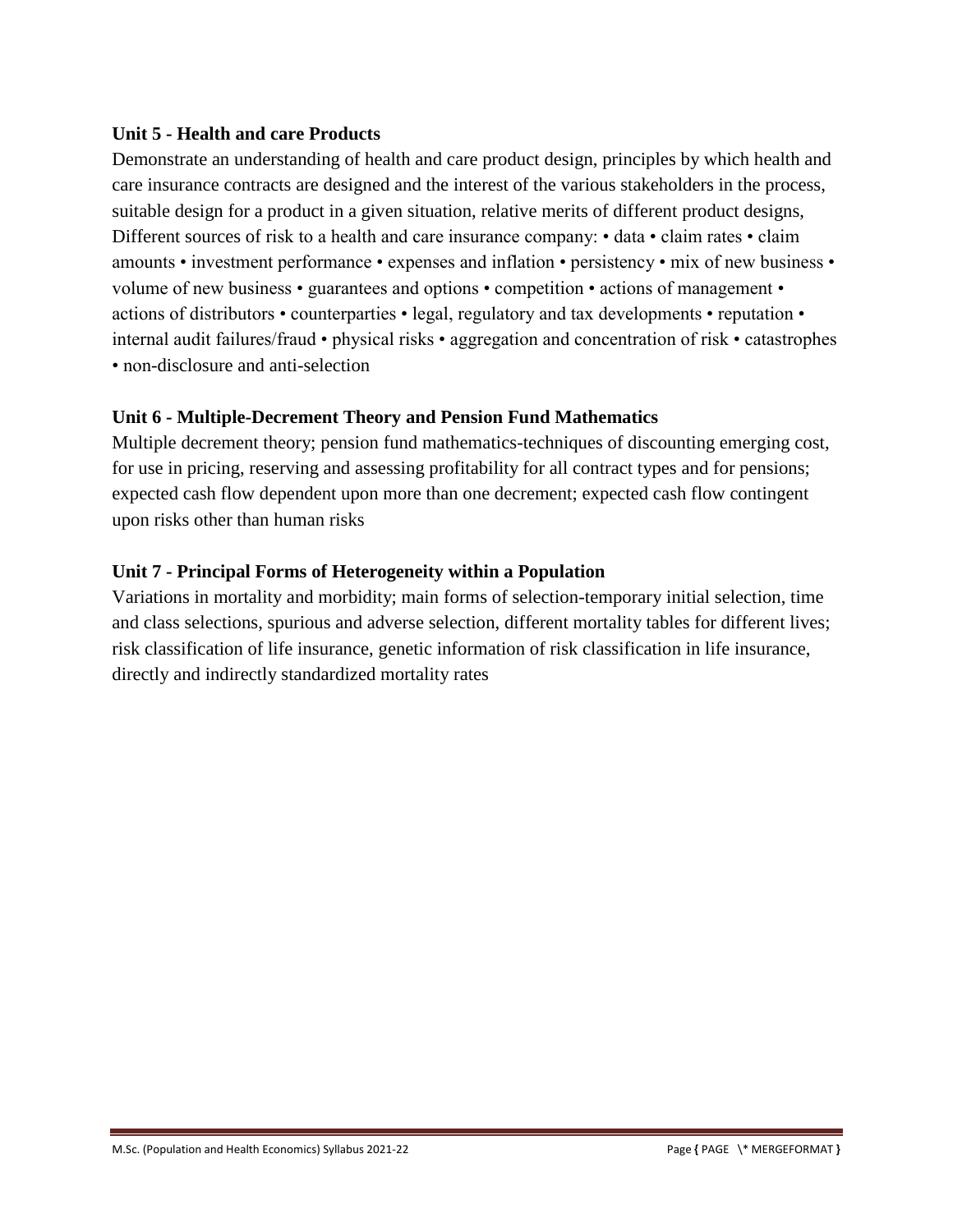## **Semester IV**

## **PSHE-A-14 : Applications of Statistical Software**

This paper is a focus on data management and analysis. The subsequent sections of the paper include the topic on data management software tools (Quantitative and qualitative), secondary data analysis considering reusing secondary data, reading and reflecting on data collected by others, meaning and use of documentation and other contextual materials. Additionally, this paper focus on the strategies for secondary data analysis, as well as topics on critiquing and assessing rigour in quantitative and qualitative research and presenting qualitative analysis in health research reports.

#### **Unit 1- Basic understanding of different type of data set**

- Structure of Demographic Health Survey Data (DHS)
- Structure of National Sample Survey Data (NSS)
- Any other data source

## **Unit 2- Getting started with quantitative software**

- Introduction of the software and its interface
- Basic commands of the software
- Import and export of data file

#### **Unit 3- Data Manipulation**

- Creating new variables, Recode and replace, Keep and drop variables, Append, merge the data files
- Converting string variable into numeric and vice versa, Combining and dividing variables
- Graphical presentation of data (bar, histogram, line, scatter, box plot etc.)

#### **Unit 4- Working with a secondary dataset**

- Data entry
- Writing the syntax file
- Restructure/reshaping the data
- Extraction of DHS and NSS data

#### **Unit 5 – Basic Statistical Analysis with the help of statistical software**

- Generating the Univariate and bivariate tables
- Measure of central tendency
- Chi-square and ANOVA test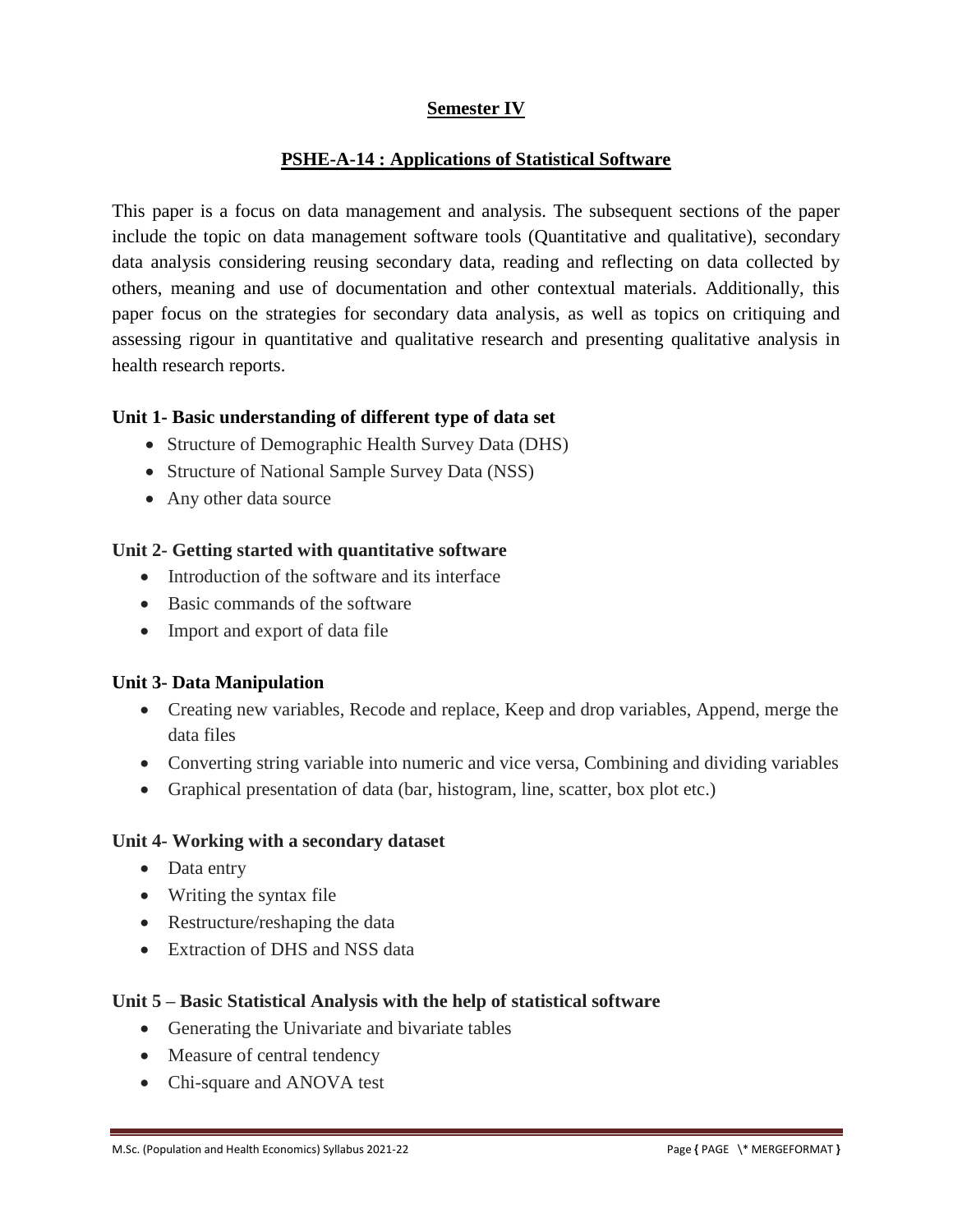## **Unit 6 - Multivariate technique with the help of statistical software**

- Linear regression
- Multiple linear regression
- Logistic regression
- Survival Analysis

#### **Unit 7 - Working with qualitative data software**

- Data organization and exploration: Import and organise data in a project, manage a literature review, Explore textual data, Links to external information, Memoing's one research
- Data coding and comparison: Autocode structured data, generate codes inductively, manage a coding scheme, Generate / falsify hypotheses, Visualise the coding process, Work with cases and variables
- Data analysis and visualisation: Search tools, Prepare the analysis with sets, run coding and matrix queries, Present findings with visualisations, Generate summary reports, Export data and findings

#### **Unit 6- Working with mapping and spatial analysis software**

 ArcGIS- Display map features, add data to your map, edit geographic data, work with data tables, query and select geographic features, create a summary graph. lay out and print a map. Discrete data: point, and polygon data, Raster and vector data, layouts preparation. Geocoding and basics of digitization in ArcGIS.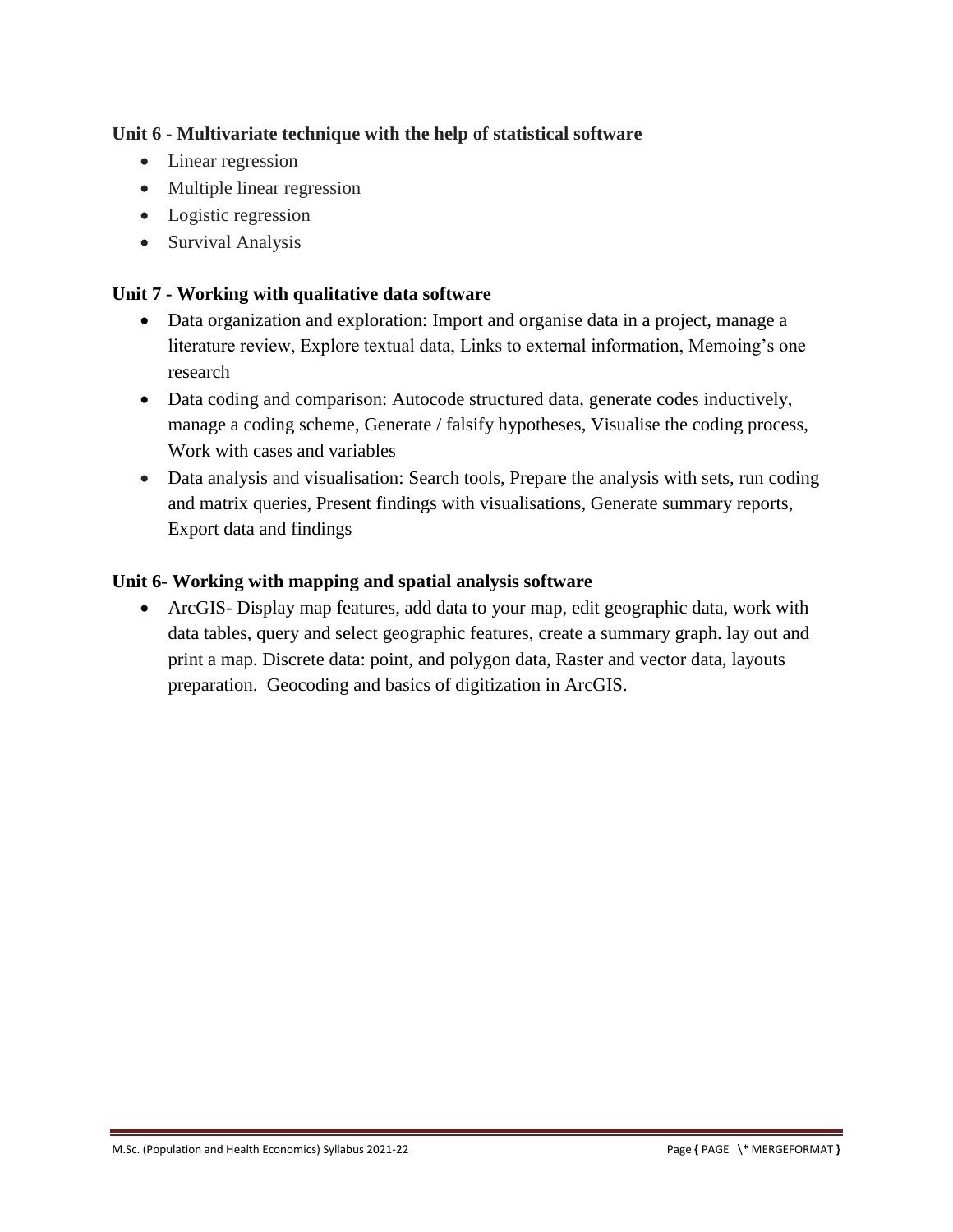# **PSHE-A-15: Health Economics-III**

Another extremely important intake from this course will be two entirely devoted modules on health and ecology and the interlinkages between health and environmental policy. The course imparts economic aspects of pharmaceutical industry across the World and in India. This course also intends to impart knowledge on healthcare services, healthcare reforms, healthcare finances and healthcare delivery system in India.

## **Unit 1 – Pharmaceutical Industry**

- Size, Spread, Turnover, Products, Main players, Capacities, Research and Development -World
- Size, Spread, Turnover, Products, Main players, Capacities, Research and Development India

## **Unit 2: Ecology and Health**

- Exposure, dose and response
- Indoor and outdoor air pollution; effects of air pollution on children, adults
- Effects of climate variability and climate change on mortality and morbidity
- Environmental toxicology; environmental carcinogenesis;
- Water-borne diseases; municipal, industrial and hazardous waste health implications
- Prevention and Control of Environmental Occupational health issues Food safety, Food contamination - Waste management, POET variables- Population, Organisation, Environment and Technology.

#### **Unit 3: Environmental Health and Policy – Inter-linkages**

- Global policy initiatives: national environmental and health action plans
- Health impacts from Air and water pollution;
- Variations in the weather and impact on mortality
- Disease incidence
- Economic and health effects of weather related disturbances

#### **Unit 4 - Issues related to Healthcare Reform, Policy and Healthcare Finance in India**

- Experiences of healthcare reform, Impact of reform
- Financing health services-current spending in developing countries, correct level of funding, inadequacy of tax based funding
- Capital investment
- Changes in Healthcare Finance
- Public and private finance and provision Public Private Partnership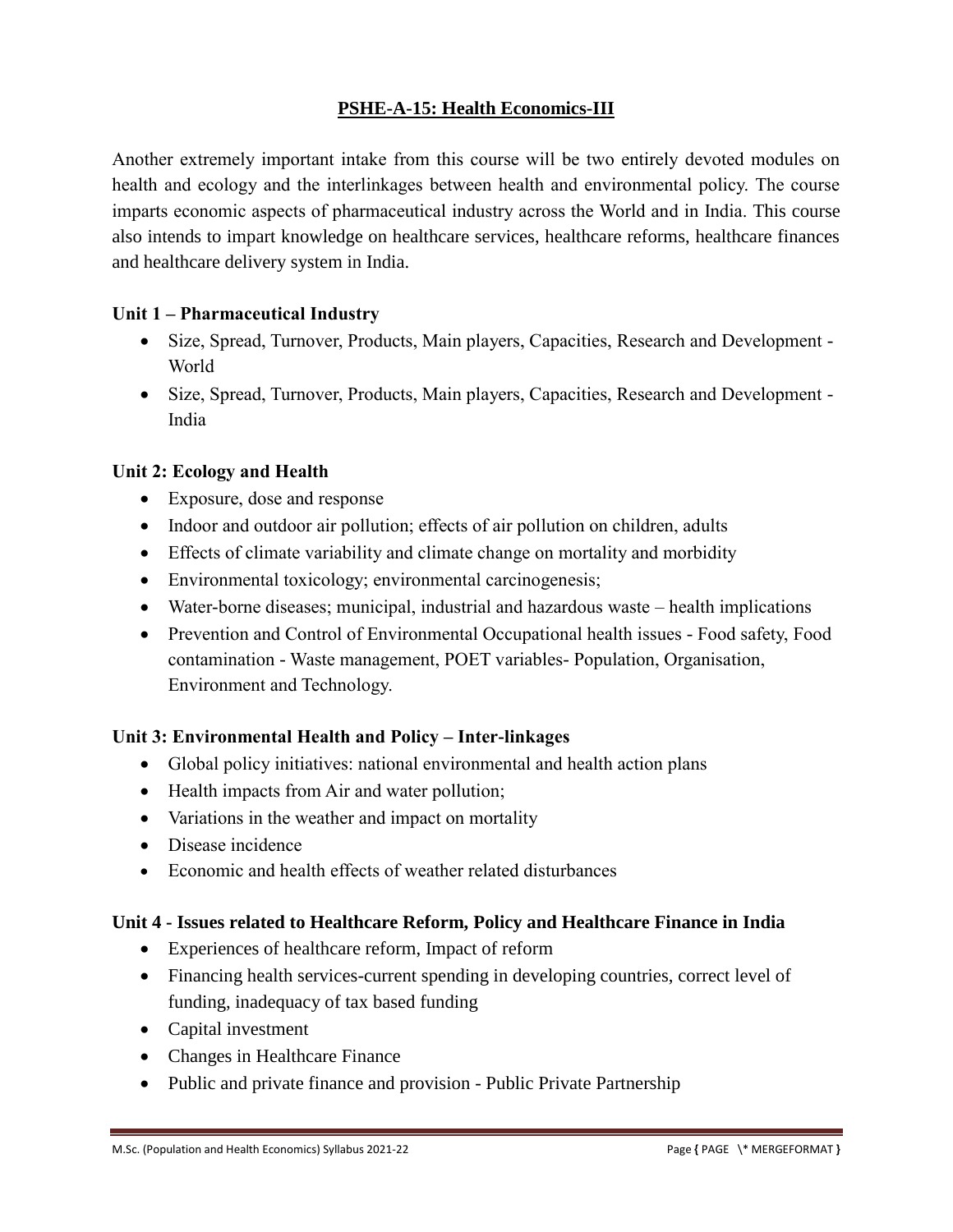#### **Unit 5 - Healthcare Services and Healthcare Delivery Systems in India**

- Healthcare services and Healthcare Delivery System in India: Primary, Secondary, and Tertiary level
- Issues in Healthcare Delivery System: Accessibility, Efficiency, Equity, Affordability, Quality and Sustainability, Organization and Management of Public Health Institutions
- Economic Evaluation of National Health Programme

**PSHE-A-16 : Term Paper This will be in consultation with the Faculty**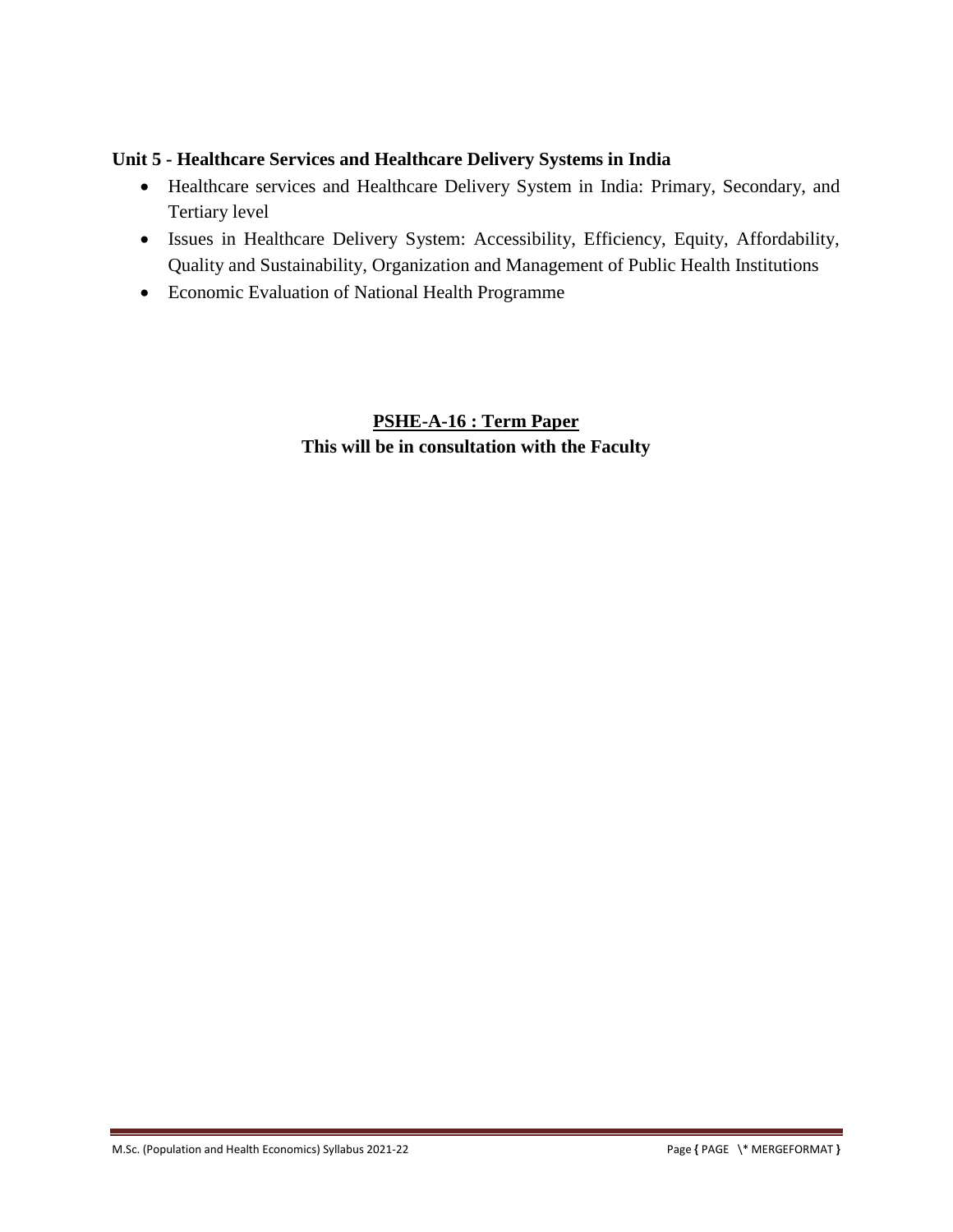# **Elective Papers**

# **PSHE-B-01: Basic Econometrics**

The objective of this paper is to introduce basic econometric techniques that are widely used in empirical work in economics and other related disciplines. It covers the problems faced in estimation and inference in the context of single and multiple equations regression model. The focus is on conceptual understanding and 'hands on' applications using economic data drawn from real-world examples, rather than on formal theoretical proofs alone. By the end of the course, students should be able to develop simple econometric models and interpret the econometric and statistical results reported in other studies.

## **Unit 1:**

The nature of Econometrics and Economic Data: Introduction, Model Specification and applied research, the role of data in model specification, The Structure of Economic Data, Steps in Empirical Analysis, Causality and the Notation of Ceteris Paribus in Econometrics, etc.

**Unit 2:** The Classical Linear Regression Model: Estimation and Inference: Ordinary least squares (OLS) estimation, the Classical assumptions, the Gauss-Markov theorem and properties of the OLS estimators, interval estimation and hypothesis testing and prediction, reporting and interpreting regression results, Maximum Likelihood techniques, Restricted Least Square estimation, Likelihood Ratio (LR), Wald and Lagrange Multiplier (LM) Test, Minimum Variance Bound (Rao-Cramer Inequality Theorem).

# **Unit 3:**

Non-linear regression: Conversion of non-linear forms into linear forms, testing linear verses non-linear functional form, appropriateness and relevance of the choice of functional form.

# **Unit 4:**

Regression Analysis with Qualitative information: Binary (or Dummy) Variables: Exogenous Dummy Variable- Formulating and interpreting coefficients on dummy explanatory variables, interactions involving dummy variables and use of dummy variables in seasonal analysis, piece wise regression analysis, the dummy variable alternative to chow test.

Discrete and Limited Dependent variable - Linear Probability Model, Problems relating to LPM, Logit and Probit Model, Multinomial Choice Models: Ordered Response Model; Unordered Response Model, Censored and Truncated Regression Model

# **Unit 5:**

Multicollinearity: Introduction, perfect verses imperfect Multicollinearity, Consequences, tests for detection and remedies for Multicollinearity.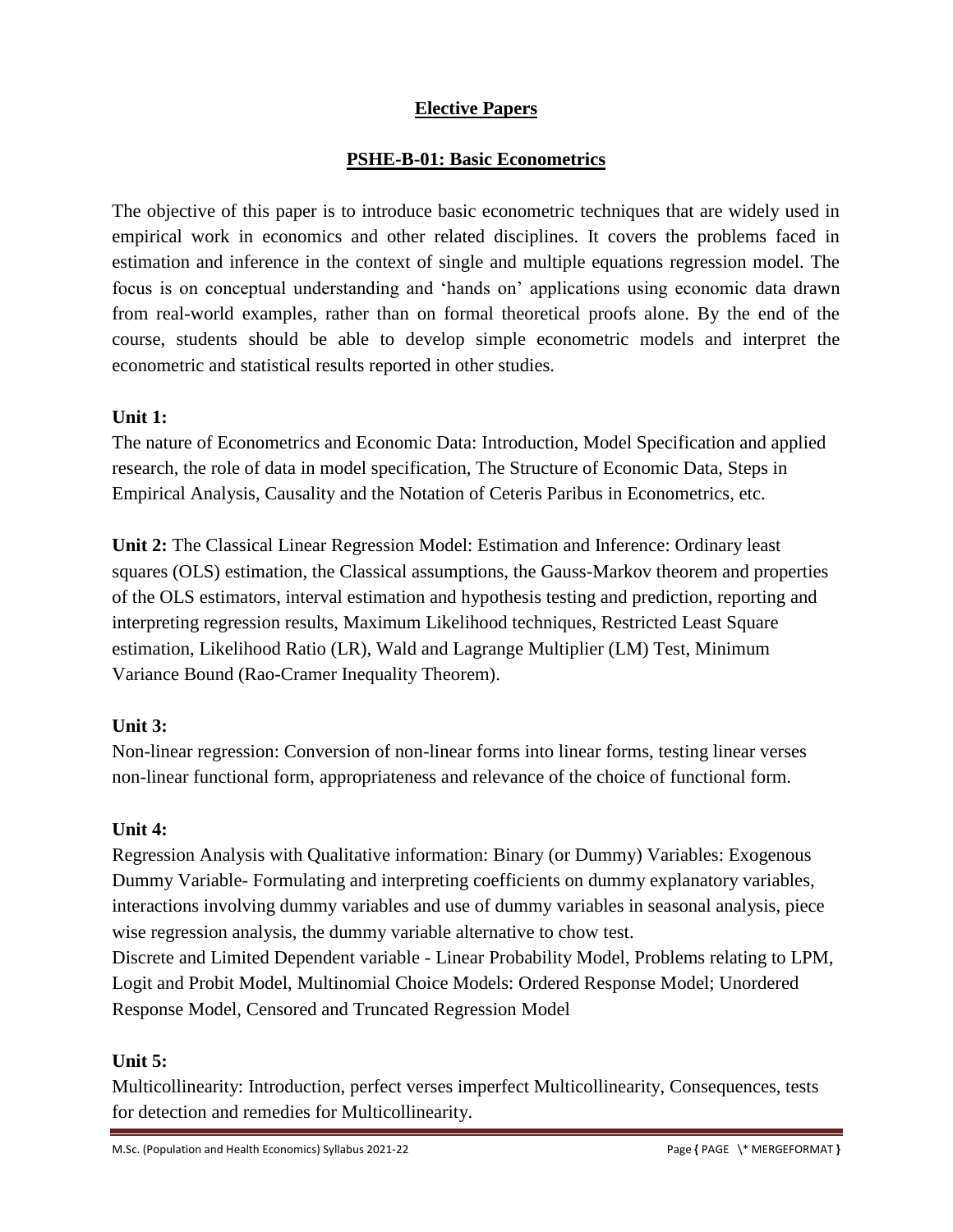# **Unit 6:**

Violation of the OLS Assumptions: Introduction, Consequences of violation of OLS assumption, GLS Estimation- Aitken's generalization of Gauss Marks Theorem. Heteroscedasticity & Autocorrelation: Causes and consequences, diagnostic tests and remedial procedural

#### **Unit 7:**

Specifications: Choosing the Independent Variables and Functional Form Omitted variables: Too few variables, Irrelevant variables: variable overload, Criterion of choice, superfluous variables etc. The use and Interpretation of constant term, Alternative Functional forms, Problem with incorrect functional form, test for choosing the appropriate functional form.

#### **Unit 8:**

Lagged Variables and Distributed- Lag Models: Introduction, Consequences of applying OLS, Almon's lag approach, Koyak Transformation: Partial adjustment hypothesis and adaptive expectations hypothesis, estimation of distributed lag models etc.

#### **Unit 9:**

Simultaneous Equation Models (SEM): Introduction, Structural, reduced form and final form model, Rational behind the use of SEM - simultaneous bias and inconsistency of the OLS estimator, Problem of Identification: Rank and Orders conditions, Methods of estimation: ILS, 2SLS, Instrumental Variable, LIML (LVR), Mixed estimation Method, 3 SLS and FIML methods.

*Note: Students will be taught software packages for performing econometric applications. Computer exercises will be given*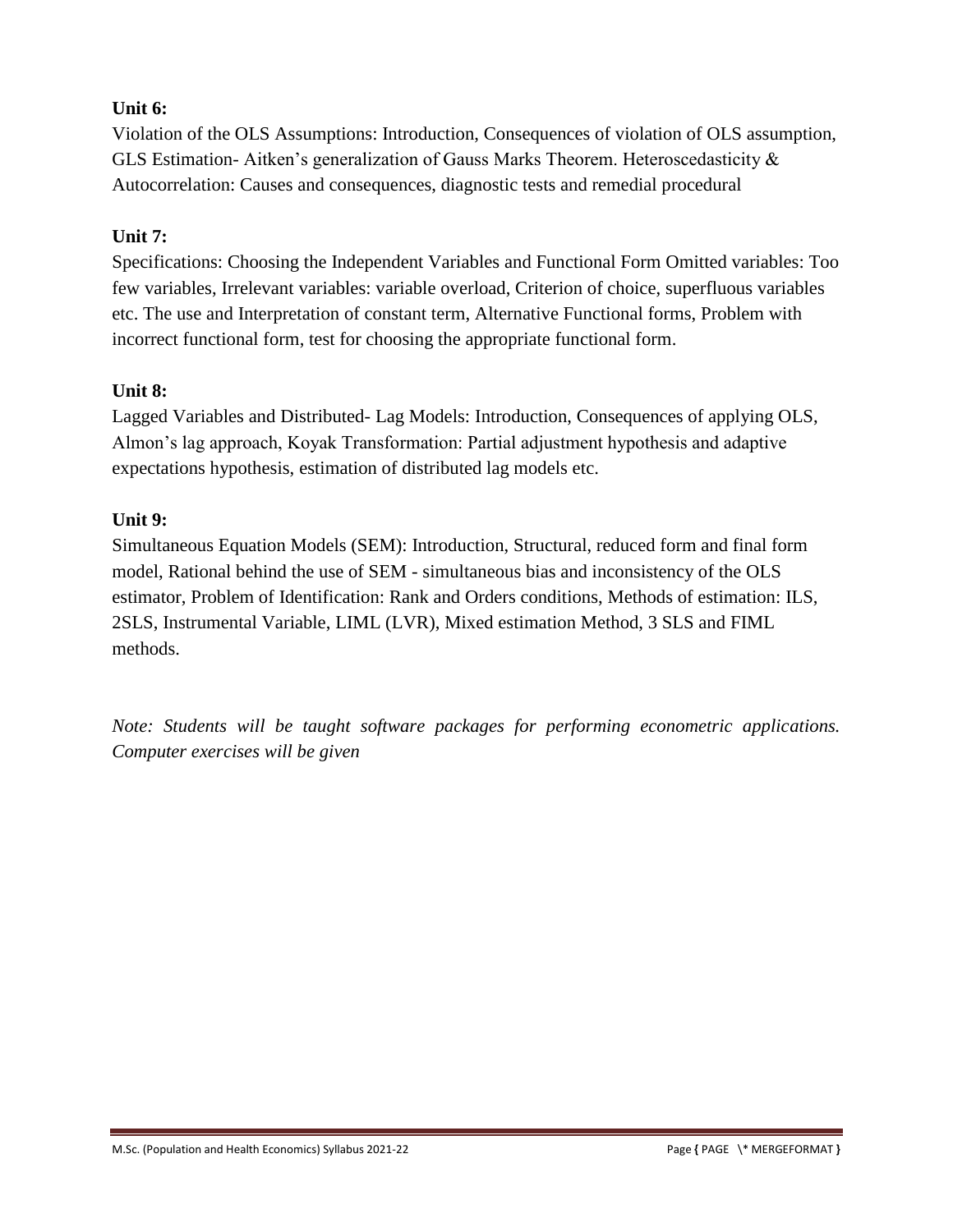# **PSHE-B-02 : Business Analytics**

This Learning path enables participants to gain three critical skills: data analysis and problem solving framework, the ability to perform descriptive analytics and visualization, and the expertise to build and implement the most widely used data science and machine learning algorithms in use today, with R

#### **Unit 1 - The need for Analytics and Understanding Analytics**

- Decision Making Heuristics and Biases
- The need for analytics
- Impact of analytics on business
- Being analytically competitive
- The difference between analytics and BI
- Introduction to the business Analytics model
- Types of analytics
- Models and algorithms in Analytics
- The Analytics Methodology

#### **Unit 2 - Tool and Tech Landscape**

- A review of technology used in data storage, data processing, and data science
- Popular tools used in Data Science and when to use each

#### **Unit 3 - Descriptive Analytics with excel and Tableau**

- An introduction to Tableau
- Using descriptive statistics in analysis and reporting
- Advanced reporting with Tableau

#### **Unit 4 - R programming**

- An introduction to R
- Importing and exporting data in R
- Data Manipulation with R
- Advanced Data Manipulation with R
- Data Visualization with R

#### **Unit 5 - Data Pre-processing**

- Data Exploration and Assessment for Data Science
- Identifying and dealing with noise in Data
- Preparing data for Data Science Modelling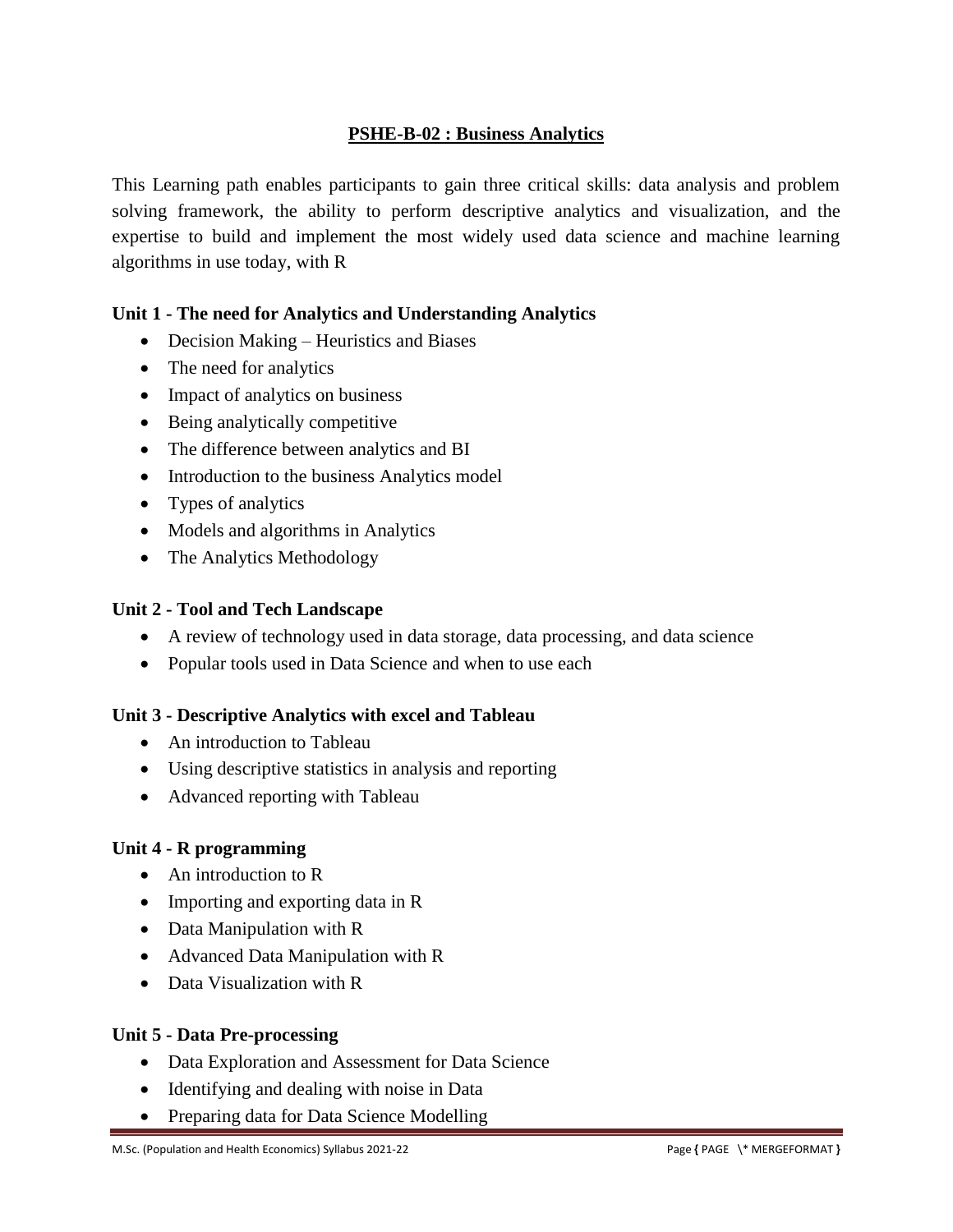#### **Unit 6 - Predictive Models in R**

- Linear Regression Models and their applications
- Logistics Regression Models and Their applications
- Time Series Forecasting

## **Unit 7 - ML Models in R**

- Clustering Algorithms and application
- Decision Tree Algorithms and applications
- Random Forest Algorithms and applications

#### **Unit 8 - Storytelling with Data**

- Communicating data science results
- Effective presentation skills
- Using Data visualizations for storytelling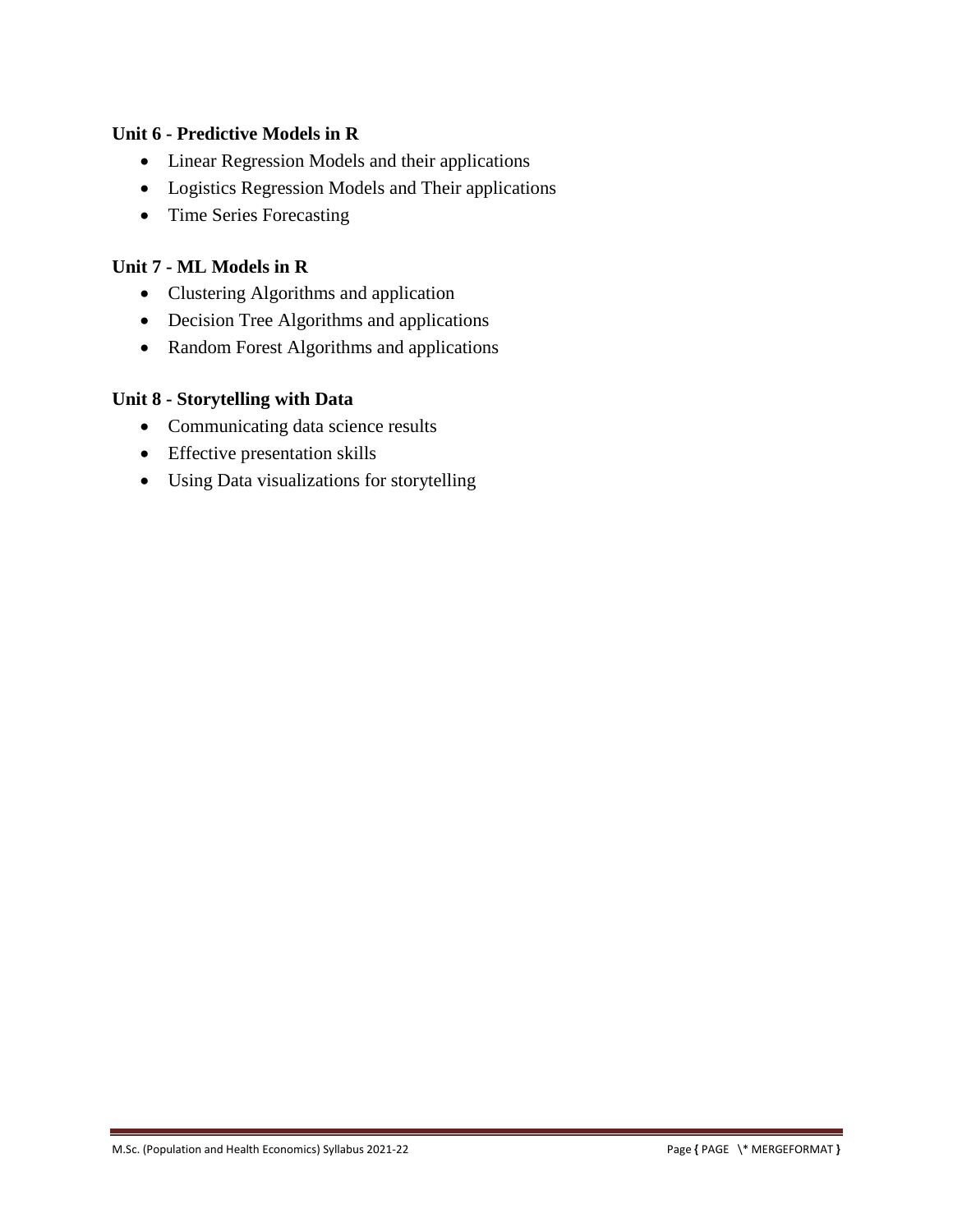# **PSHE-B-03 : Health Informatics I**

In this Course students will understand the basic framework required for health informatics. Structure and collection of data using controlled terminology assists interoperability and analysis. The curriculum includes introduction to human anatomy and physiology in health and disease. Introduction to the vocabulary used to describe various body systems will help the student to understand multi systemic diseases, economics of which will be of interest to students of this course.

#### **Unit 1: Introduction to health informatics**

- Introduction to the program, Healthcare informatics, computers, networks, internet and cloud computing.
- Practical on what information you want to collect, designing database to collect information, code table for one disease, integrated code table for many diseases, Appreciate need of ICD, SCT, LOINC etc, Refine data structure to answer queries

#### **Unit 2: Data collection and interoperability**

- Introduction to Data, Information and knowledge, examples,
- Database, RDBMS
- Internet and internet searching, Understanding information sources
- Medical literature searching and Pubmed
- Interoperability HL7

#### **Unit 3: Controlled terminology**

- International Classification of Diseases (ICD)
- Logical Observation Identifiers Names and Codes **(**LOINC)
- Code of Procedural terminologies (CPT)
- RxNorm
- Systematised Nomenclature of Medicine Clinical Terminology SNOMED-CT

#### **Unit 4: Data structure and analysis**

- Databases and Sequential Ouery Language (SOL)
- Social media
- XML
- DICOM and PACS
- Big data analysis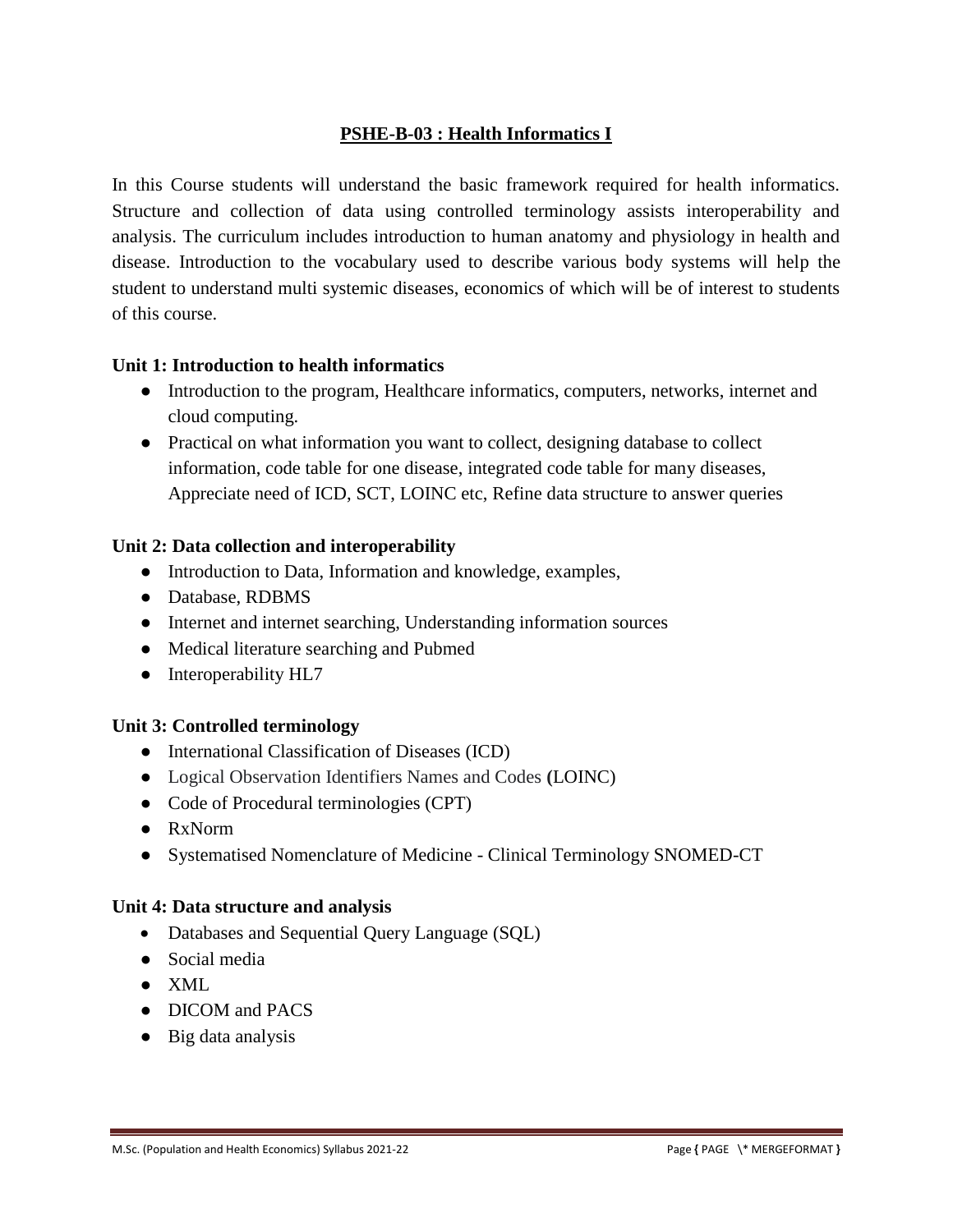# **Unit 5: Anatomy and physiology of body systems**

- Introduction to cell and biological feedback mechanism
- Infection, immunity and inflammation
- Blood and its characteristics, clotting, groups
- Cardiovascular, respiratory, Urogenital systems
- Sensory organs, nervous and musculoskeletal system
- Biochemistry, Pathology and Pharmacology

#### **Unit 6: Vocabulary of Medical specialties**

Obstetrics, Gynaecology, Paediatrics and Medicine; Surgery, Orthopaedics, ENT and Ophthalmology; Neurology, neurosurgery, psychiatry and endocrinology; Respiratory medicine, cardiology and cardiothoracic surgery; Nephrology, Urology, skin and cosmetology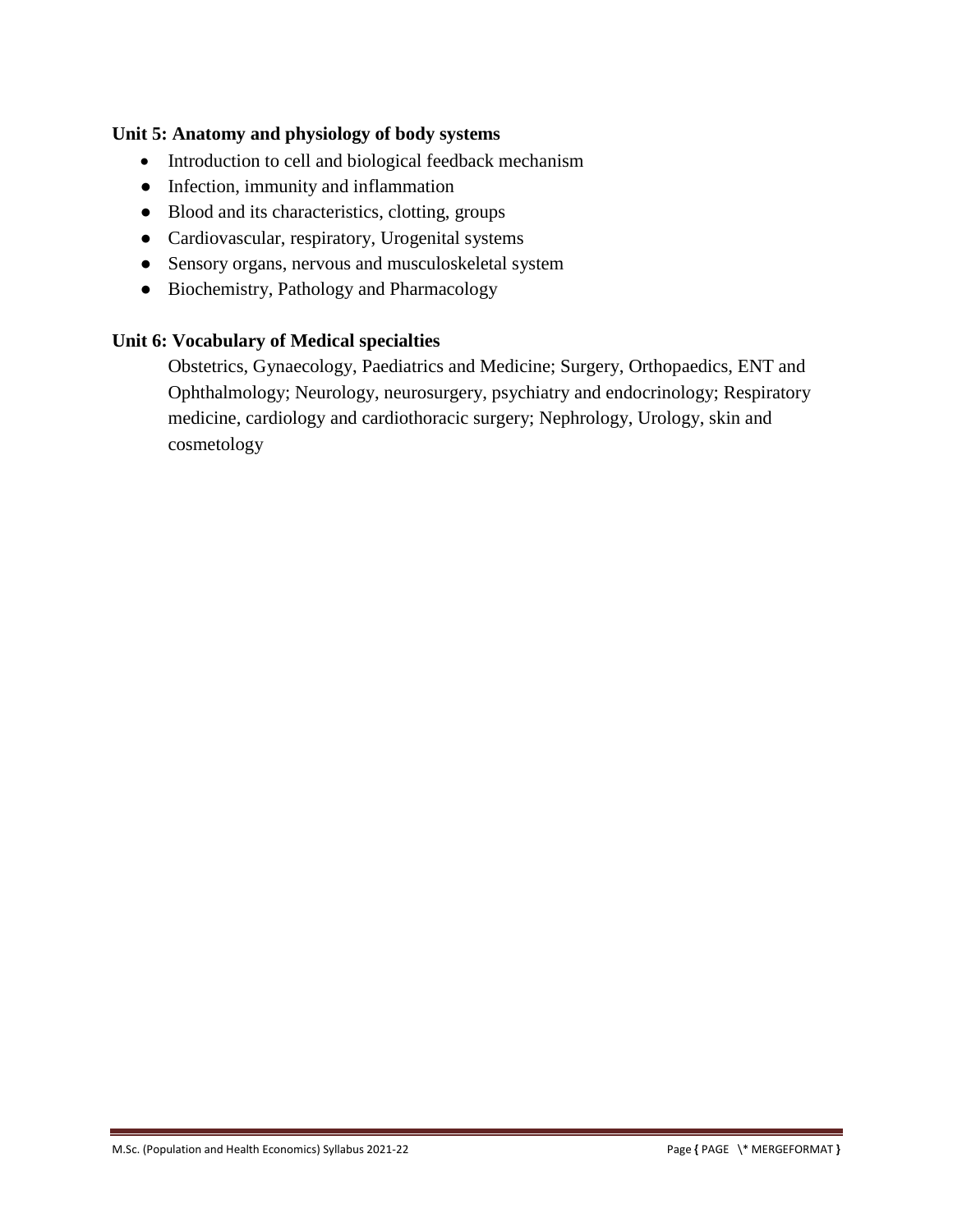# **PSHE-B-04 : Health Informatics II**

In this course students will learn application of knowledge gained in the previous term. They will understand how medical information is actually collected, what is being done under the National digital health mission (NDHM) and how projects can be managed for various application areas. Telemedicine and mobile health is the current technology in healthcare. Students will understand how public health can be measured, assessed and improved to reduce the economic burden of diseases and epidemics.

## **Unit 1: EHR, HIS and NDHM**

- Personal Health Record, Electronic Health Record
- Clinical Informatics: Electronic Medical Records, Hospital Information Systems
- NDHM overview, Provider Registry, Hospital registry, Unique Health ID and patient registry
- Project Management, Requirement gathering, Requirement analysis

## **Unit 2: Application areas**

- Bioinformatics, Image Informatics
- Maintaining of record book of cases in electronic format, Store, transmit data over a range of connectivity options
- Clinical Decision Support Systems, Artificial Intelligence
- Tour of Hospital using various Health Informatics Tools, Project on evaluation of hospital information system
- Information protection (privacy, security, confidentiality), HIPAA

#### **Unit 3: Telemedicine and mobile health**

- Telemedicine : clinical setting, ethical, technical, legal aspects, implementation
- Introduction about digital bio medical sensors,
- mHealth, Mobile Apps useful for clinicians

#### **Unit 4: Public Health Informatics**

- Outbreak of diseases, epidemics, detection and prevention
- eLearning for medical and healthcare learning
- Medical Blogging, Social media

#### **Unit 5: Economic Burden of Diseases**

- Economic burden, health economics and outcomes research
- Tuberculosis, asthma, COPD, Ischemic Heart Disease
- Paralysis and disability
- Intensive Care Unit management and economics,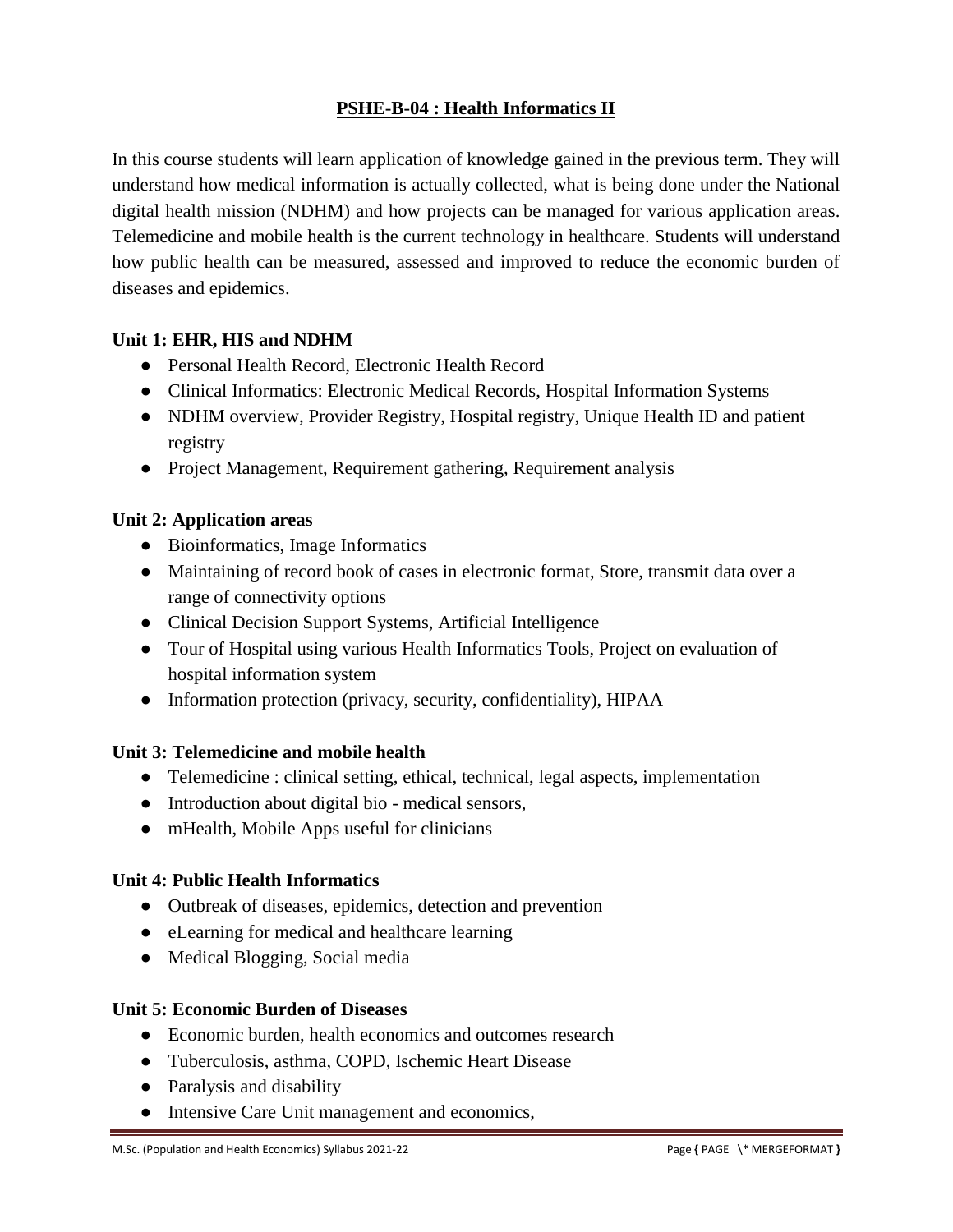● Clinical trials, pharmaceutical and vaccine economics

# **Unit 6: Economic Burden of epidemics**

- Dengue,
- Malaria,
- H1N1,
- COVID-19
- Typhoid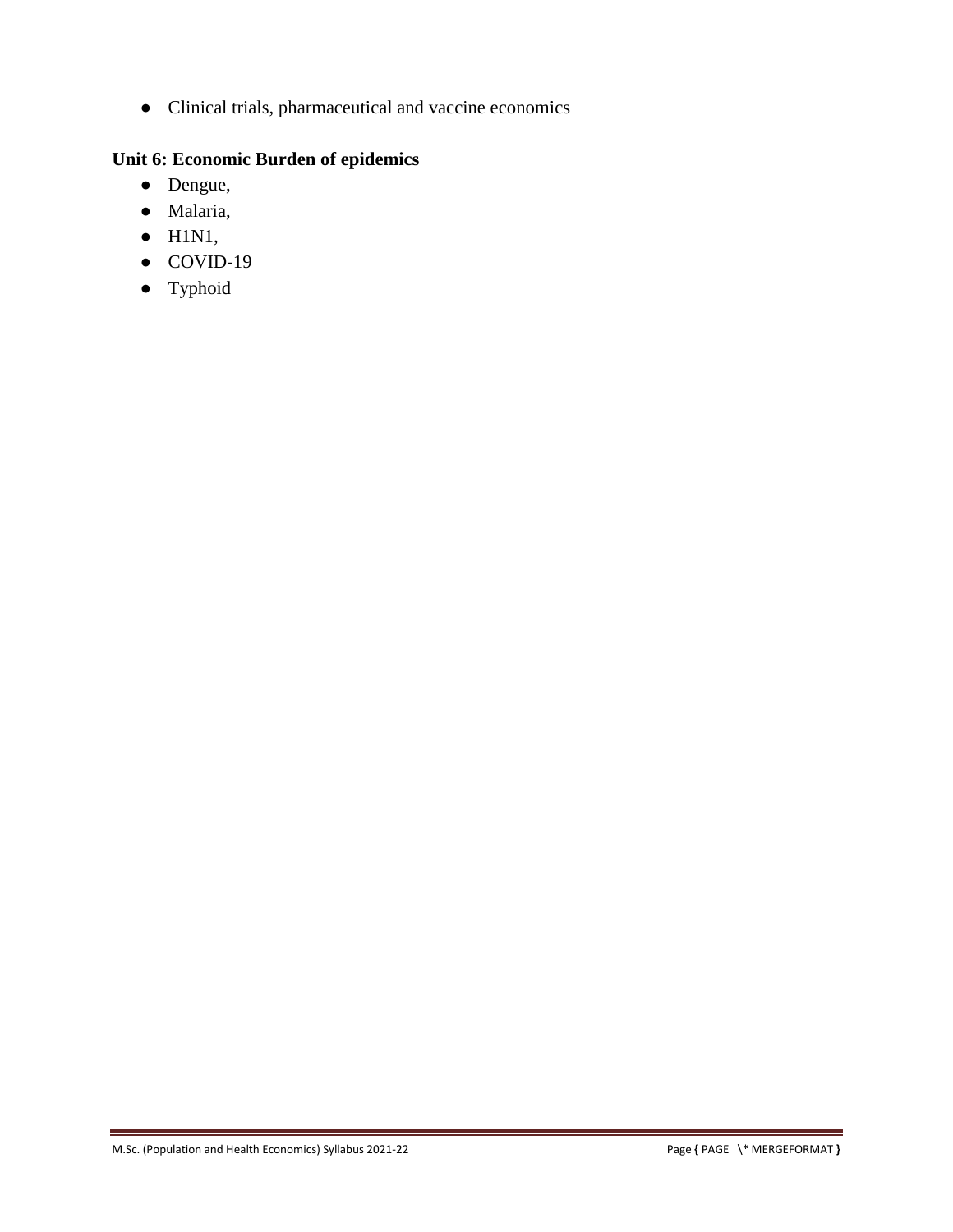# **PSHE-B-05 : Population and Health**

This paper is to familiarize students to the linkages between population and health and understanding of the data sources. It also demonstrates different aspects of population, health and nutrition education and their importance. It familiarizes students, health issues of specific subgroups of the population. These sub-groups have different needs and visualizing that various efforts taken by the public health system would be understood. It also to understand the role of nutrients in the physiological processes and identify public health nutrition interventions.

## **Unit 1 – Linkages of Population, Health and Health system**

- Introduction to population and health: definition and scope
- Sources of health data: Population census, DHS, National Family Health Survey (NFHS), WHO-Sage, LASI, Health Management Information System (HMIS), National Sample Survey (NSS) etc.
- Public health delivery system and its challenges
- Indian system of Medicine: AYUSH Systems: Ayurveda, Yoga, Unani, Siddha, Sowa Rigpa, Naturaopathy, Homeopathy, Herbal medicine and health traditions

## **Unit 2 – Reproductive, Maternal and Child Health**

- Concept, Burden of reproductive ill-health: unintended pregnancies, unsafe abortions, MTP act, non-sexually transmitted infections, infertility, violence against women,
- Evolution of the concept of reproductive health and Rights and its implications: ICPD-1994, MDGs Nairobi conference and SDGs
- Common morbidities among young children; lower respiratory tract infections, diarrhoea; Immunization- coverage, implication and determinants

#### **Unit 3 - Tribal Health**

- Overview of territorial distribution and classification of tribes in India
- Tribal health issues
- Tribal health programmes, strategies, initiatives and schemes
- Poverty, Nutrition and Food Security in tribal regions
- Tribal development, displacement, rehabilitation and its impact on health

#### **Unit 4 - Public Health Nutrition**

- Introduction to public health nutrition, Inter relationship between food, nutrients and health.
- Nutrition Transition: Demographic, economic transition, poverty alleviation, food consumption patterns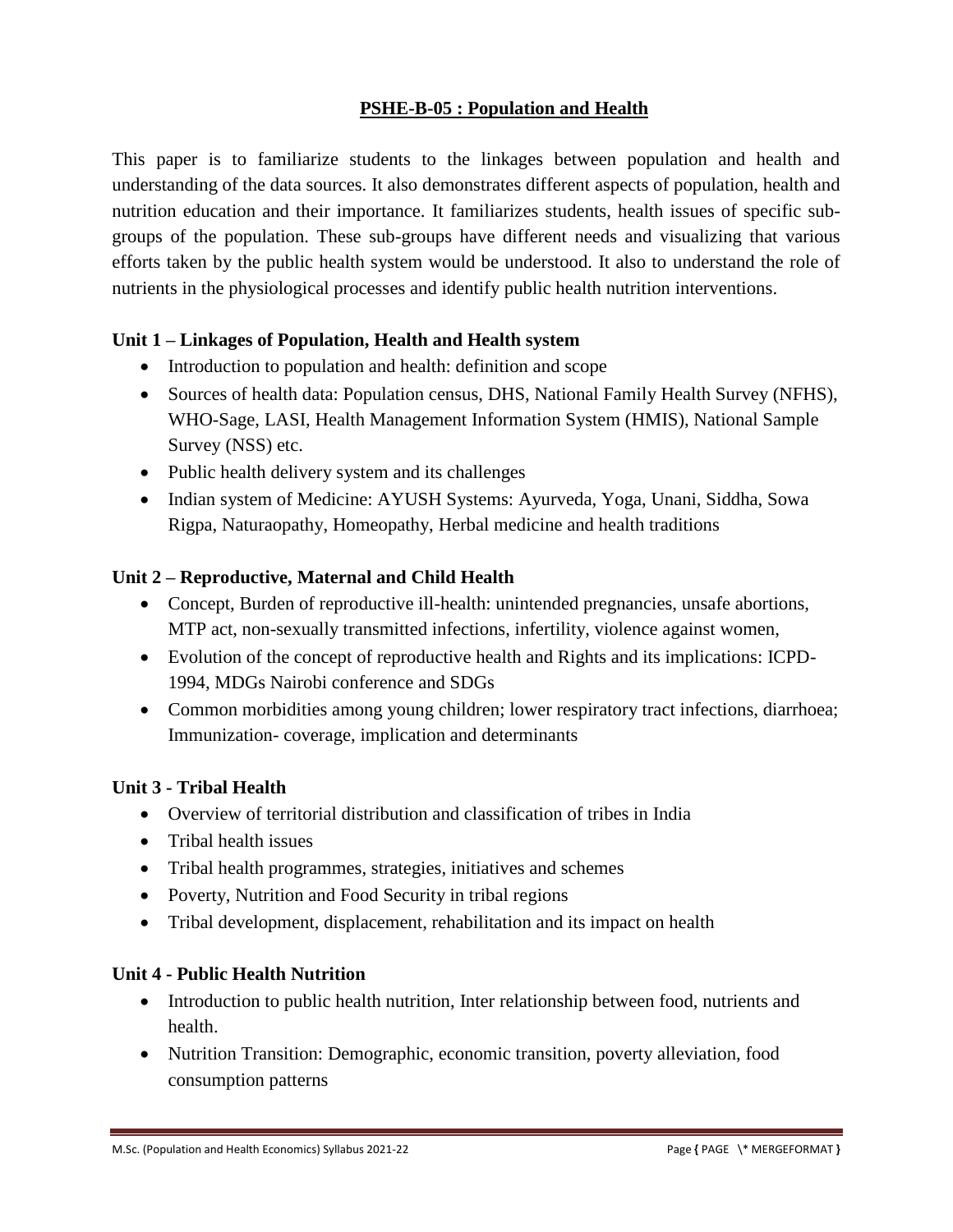- Undernutrition and Over Nutrition: global and Indian prevalence, risk factors, consequences
- Micronutrient deficiency disorders: prevalence, risk factors, Interventions that worked globally, lessons learnt.
- Food Security: Factors affecting food security, economics food security and community development, Food security bill
- Life style disease, NCDs, Guidelines for prevention of NCDs

# **Unit 5 – Elderly Health**

- Demographic trends and epidemiological description of the major health problems and issues for older populations
- Implications of elderly health for public health
- Components of usual versus successful aging, behavioural, social and environmental factors that influence successful ageing
- Health care services for older adults: strategies to prevent diseases and promote health in elderly
- Policy and programmes for elderly India and World

# **Unit 6 – Mental Health**

- Concept, Definition, Types, trends in mental illness, underlying drivers, Burden of mental health globally and at national level
- Life course: mental health and youth, adults, and geriatrics
- Mental health and sustainable development
- Social determinants, Violence, Stigma, and human rights
- Prevention and Promotion-Policies, Programme and legislative framework for mental health- research development in mental health policy, mental health care systems
- Understanding of mental disorders
	- Historical perspective on mental disorders
	- Current Understanding of the main types of mental disorders
	- Broad knowledge of diagnosis and causes, of mental disorders
	- Current views of mental disorder treatments and care of persons with mental disorders
	- Disability burden of mental disorders
	- Direct and indirect economic costs of mental disorders
	- Social costs of mental disorders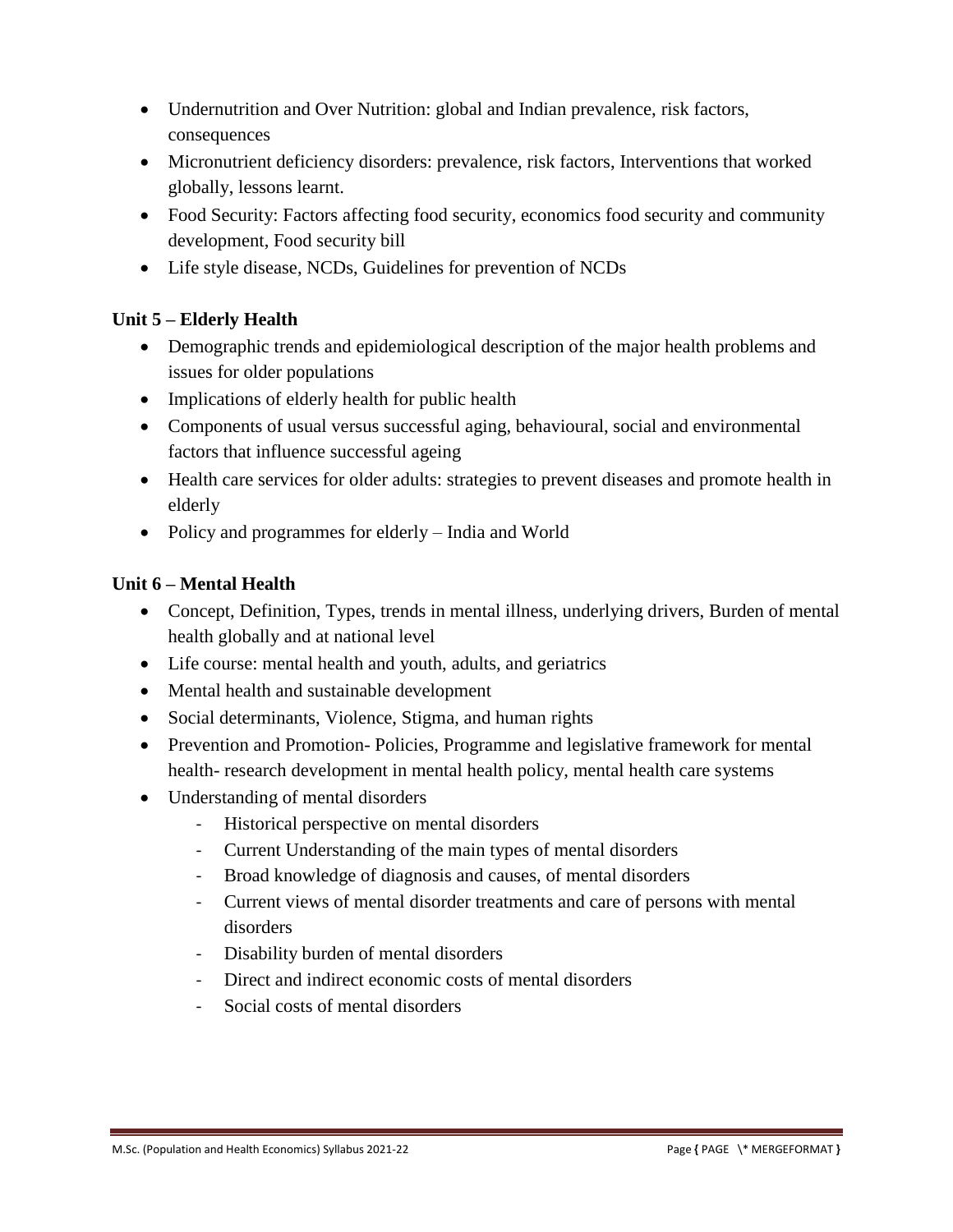## **PSHE-B-06 : Social Exclusion and Inclusive Policy**

Indian society is characterized by a highly entrenched system of social stratification. This created the hindrances and denied the access to economic, cultural and educational resources to the disadvantaged groups of the society particularly, the scheduled castes, scheduled tribes, women, minorities, physically challenged and old aged groups. To understand their problems, we need to study the components of social exclusion and to formulate policy paradigms for their inclusion in the economy. This course is designed to give basic understanding of the phenomenon of 'social exclusion'. It will make possible to create awareness about the social excluded people from an economic and social policy perspective as well as to analyze social inclusive policy for them.

#### **Unit 1: Understanding Social Exclusion**

- Conceptualizing Social Exclusion, Origin and Basis of Social Exclusion; Forms of Social Exclusion:
- Religion, Race, Caste, Gender, Ethnicity, Region, Culture, Language, Disability, Migrants and
- Refugees; Excluded Groups and Socio- Economic Disparities: Scheduled Castes, Tribals, Minorities, Women, Old Aged and the Physically Challenged; Contemporary Discussions on Social Exclusion

#### **Unit 2: Theoretical Perspectives on discrimination**

 Economics of Discrimination; Marxist and Liberal Perspective; Capability Approach and Theories of Poverty; Economic Justice, Economic Freedom and Welfare; Social Choice and Human Rights Approach

#### **Unit 3: Social Exclusion of Caste, Tribe and Minority**

• Indian society: Social Order in Caste, Tribe and Minority; Caste System as an Institution of Exclusion; Exclusion of Tribes: Nation-State Formation, Industrialization, Urbanization, Globalization etc.; Dimensions of Exclusion for Marginality: Development, Issues of Identity and Human Rights Violation

#### **Unit 4: Dimensions of exclusions and inclusive policy perspectives**

 Scheduled Castes, Minorities and Affirmative Action; The Question of Reservation and Affirmative Action – Constitutional Provisions and Contemporary Debates with reference to the Mandal Commission Report and the Sachar Committee Report; Labour Market Discrimination, Wage Differentials, Problems of Employability, Social Security and Pension; Access to Finance, Micro Finance and Financial Inclusions of the Excluded People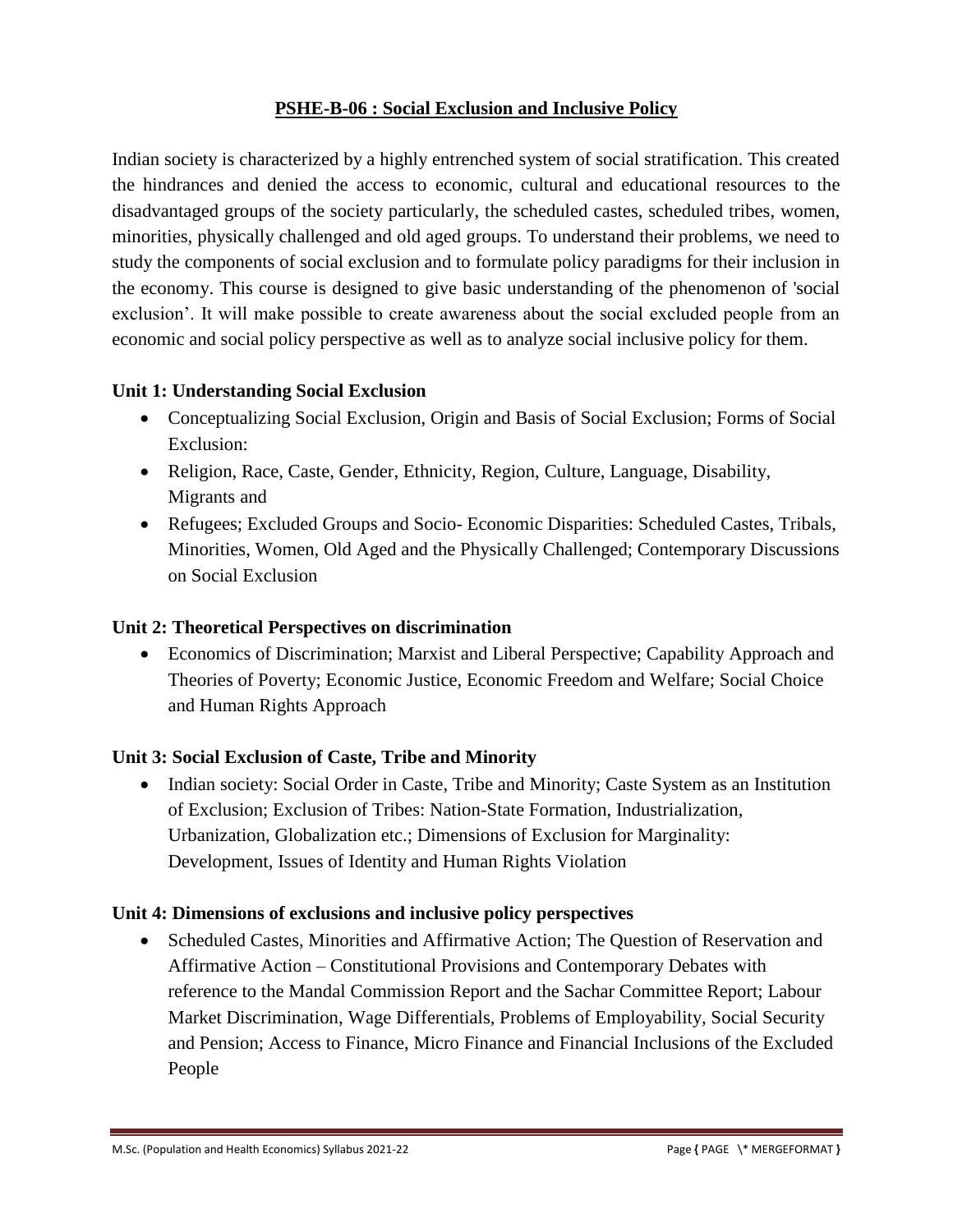## **Unit 5: Physically challenged and Old Aged Social Exclusion**

 Physically Challenged and Social Exclusion: Constitutional Provisions, National and State Policies and Social Security Policy; Community Support, Awareness and Assimilation Activities; Aging: Social and Economic Exclusion; Gerontology Outlook in Policy Framework: Government Laws and Welfare Programmes

## **Unit 6: Institutions and Inclusive Policies**

• Inclusive Policy Agenda: United Nations Organization, Constitutional Provisions, Nodal Government Agencies and Planned State Interventions; Human Rights Framework, Affirmative Action and Reservation Policies; Designing Innovative Strategies for Inclusive Policies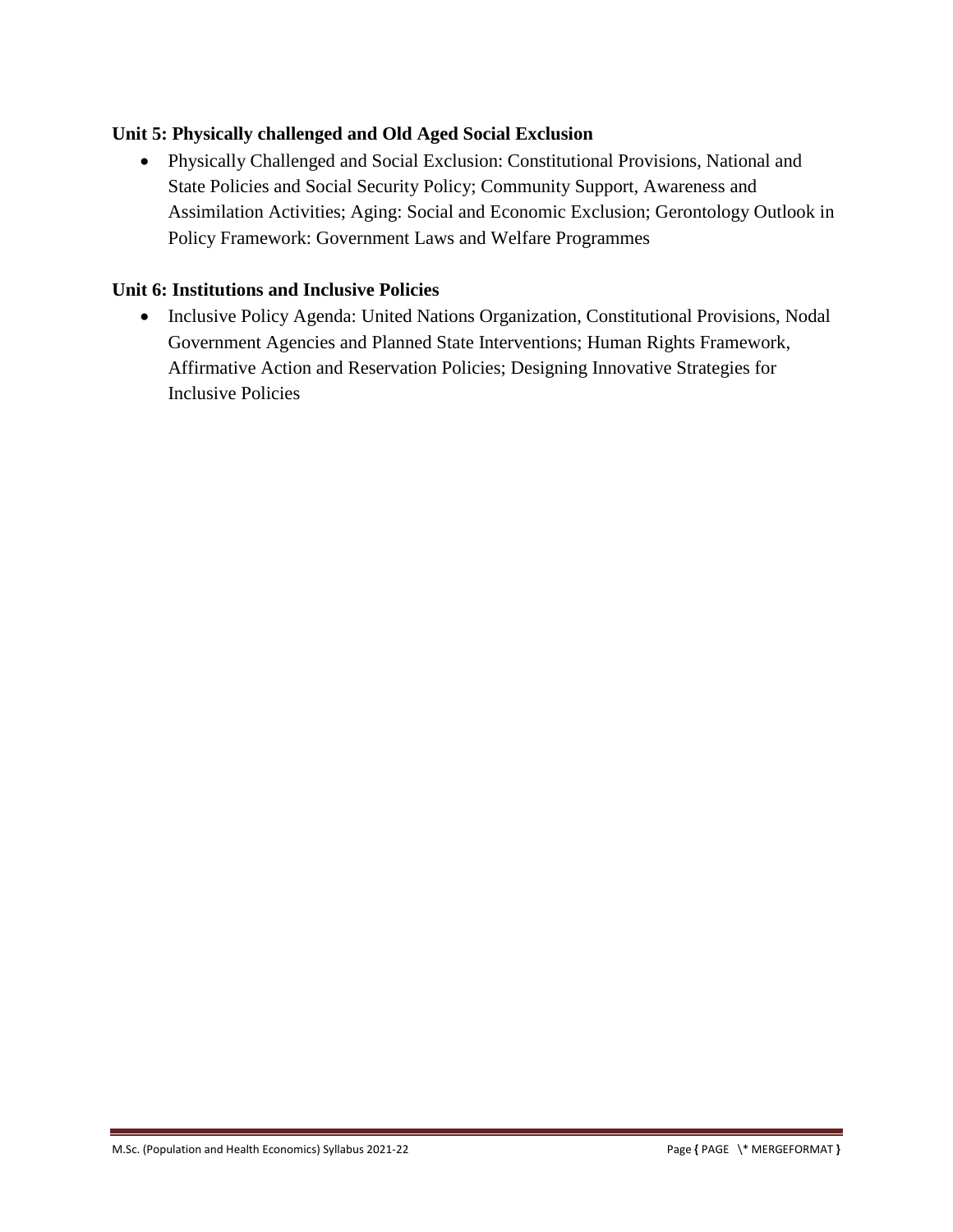m.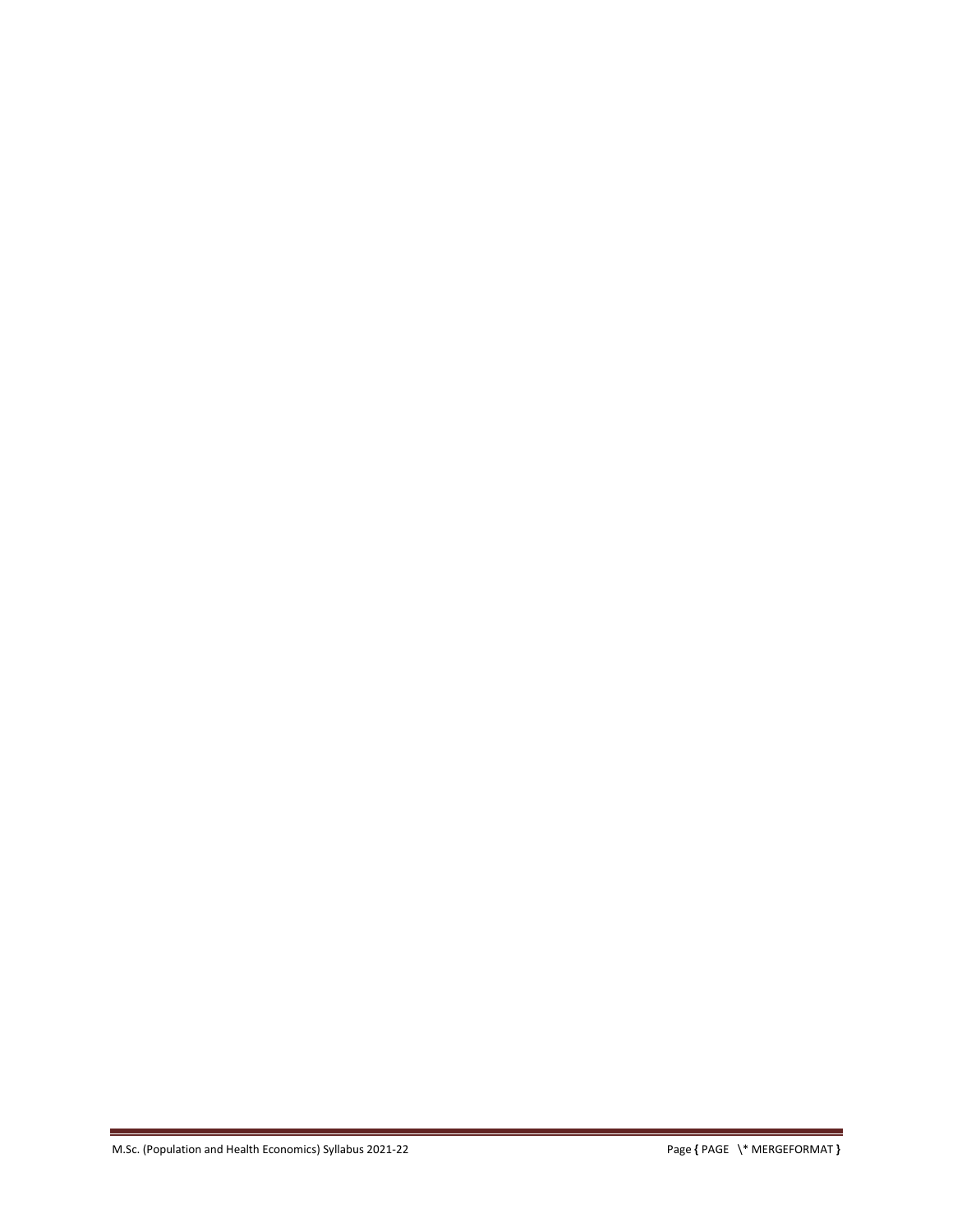# **PSHE-B-07 : Academic Writing - (Swayam Platform)**

**{** [HYPERLINK "https://onlinecourses.swayam2.ac.in/cec20\\_ge29/preview"](https://onlinecourses.swayam2.ac.in/cec20_ge29/preview) **}**

#### **Course Objectives**

- 1. To differentiate between various kind of academic writings.
- 2. To identify and avoid the plagiarism.
- 3. To practice the basic skills of performing quality literature review.
- 4. To practice the basic skills of research paper, review paper and thesis writing.
- 5. To target the research work to suitable journal and communicate for publication
- 6. To practice the Time and team management.
- 7. To practice digital writing or develop Open Educational Resources (OER).
- 8. To write research proposals, conference abstract and book chapters/ book proposals.

#### **Course Duration 15 week - Credits: 04**

#### **Week 1**

**Week 2**

Academic & research writing: Introduction; Importance of academic writing; Basic rules of academic writing

# English in academic writing I & II; Styles of research writing **Week 3**

Plagiarism: Introduction; Tools for the detection of plagiarism; Avoiding plagiarism

#### **Week 4**

Journal Metrics

#### **Week 5**

Author Metrics

#### **Week 6**

Literature review: Introduction, Source of literature; Process of literature review

#### **Week 7**

Online literature databases; Literature management tools

#### **Week 8**

Review Paper Writing, I & II

#### **Week 9**

Research paper writing I, II, III

#### **Week 10**

Referencing and citation; Submission and; Post submission

#### **Week 11**

Thesis Writing I, II & III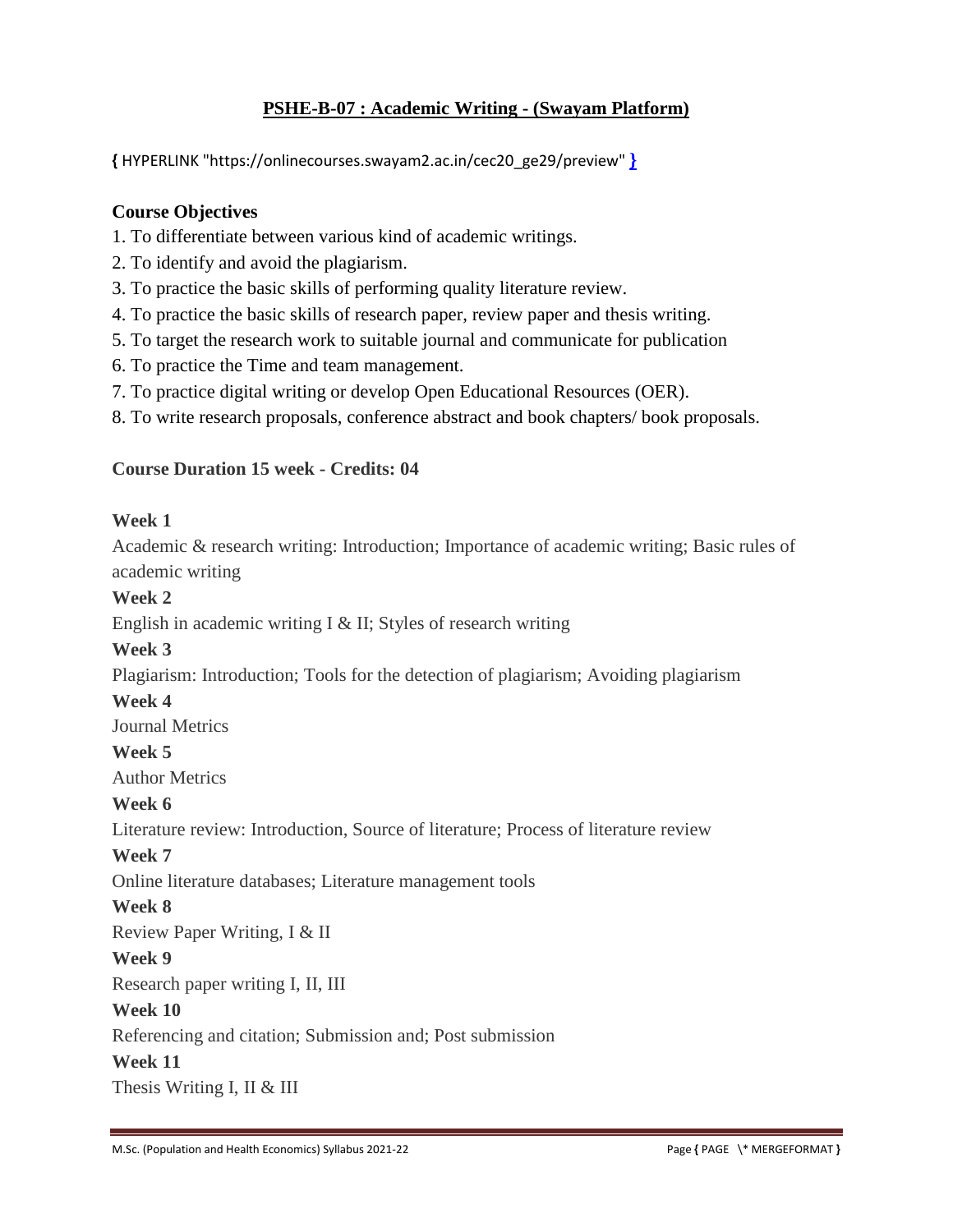# **Week 12**

Empirical Study I, II & III

# **Week 13**

Challenges in Indian research & writing; Team management (mentor and collaborators); Time Management

# **Week 14**

Research proposal writing; Abstract/ Conference Paper/ Book/ Book Chapter writing; OERs: basic concept and licenses

# **Week 15**

Open Educational Resources (OERs) for learning & Research; OERs development I & II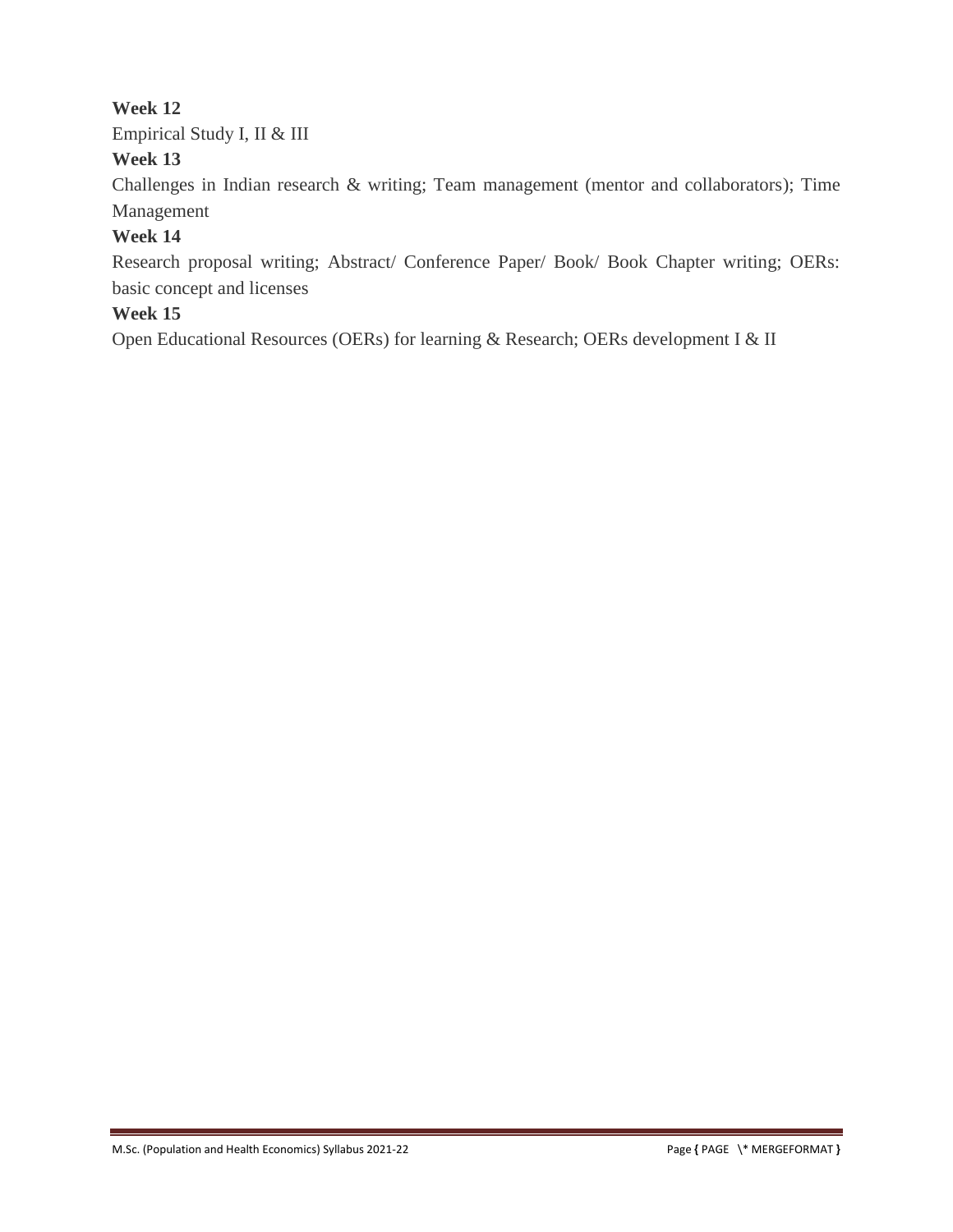## **PSHE-B-08 : Behavioural Economics**

This course introduces the concepts of behavioural economics and their importance in economic decision-making in case of risk, uncertainty and strategic interactions. It particularly tries to explain economic choices which deviate from predictions of neo-classical economics. It also attempts to incorporate insights from sociology, institutions, evolutionary psychology to understand human behaviour and offer directives for better developmental outcomes. It also discusses standard research methods of the subject viz. laboratory and field experiments to understand their contribution to the advancement of the subject.

#### **Unit 1: Introduction: decision-making theories**

- Neo-classical economics rationality assumption, optimization
- Origin of Behavioural economics Bounded Rationality, Rationality in Psychology and Economics by H. Simon
- Duel System theory, Prospect theory

#### **Unit 2: Decision-making under risk and uncertainty**

- Heuristics and Biases programme- Representativeness, Availability, Anchoring and adjustment, mental accounting
- Biases: Overconfidence, Confirmation bias, Framing, Status Quo Bias, Endowment Bias, Self-Control Bias
- Fallacies: conjunction and disjunction fallacies, gambler's fallacies

#### **Unit 3: Inter-temporal choices**

- The discounted utility model, exponential discounting
- Hyperbolic discounting

#### **Unit 4: Strategic interactions**

- Fairness, trust, cooperation, reciprocity, altruism
- Norms and Culture

#### **Unit 5: Applications of Behavioural Economics**

- Introduction to Behavioural Labour Economics, Behavioural Finance
- Taxation and the contribution of Behavioural Economics
- Choice architecture: The role of nudging
- Public Policies: Psychological and social perspectives on policy in the area of Poverty, Health, Climate Change